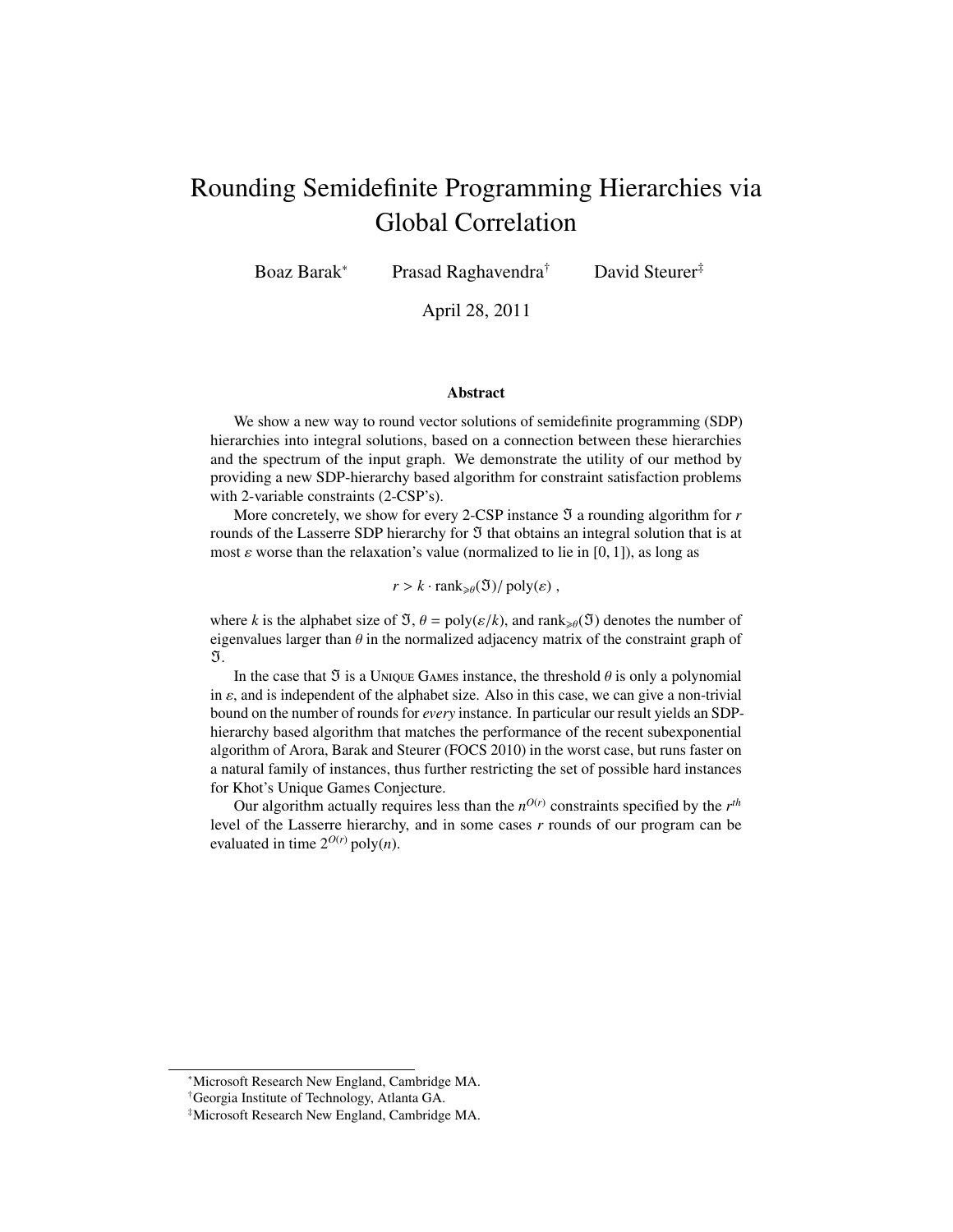# **Contents**

| 1                       | <b>Introduction</b>                                                    |                  |  |  |
|-------------------------|------------------------------------------------------------------------|------------------|--|--|
|                         | 11                                                                     | $\mathfrak{2}$   |  |  |
|                         | 1.2                                                                    | 3                |  |  |
| $\mathbf{2}$            | <b>Our techniques</b>                                                  | $\boldsymbol{4}$ |  |  |
| $\overline{\mathbf{3}}$ | <b>Preliminaries</b>                                                   | 7                |  |  |
|                         | 3.1                                                                    | 8                |  |  |
|                         | 3.2                                                                    | 8                |  |  |
|                         | 3.3                                                                    | 8                |  |  |
| $\blacktriangleleft$    | <b>Warmup – MaxCut Example</b>                                         | 9                |  |  |
| 5                       | <b>General 2-CSP on Low Rank Graphs</b>                                | 11               |  |  |
|                         | 5.1                                                                    | 15               |  |  |
| 6                       | <b>Local Correlation implies Global Correlation in Low-Rank Graphs</b> |                  |  |  |
| 7                       | <b>On Low Rank Approximations to Sets of Vectors</b>                   |                  |  |  |
| 8                       | <b>Rounding SDP Solutions to Unique Games</b>                          | 19               |  |  |
|                         | 8.1                                                                    | 19               |  |  |
|                         | 8.2                                                                    | 21               |  |  |
|                         | 8.3                                                                    | 23               |  |  |
|                         | <b>References</b>                                                      | 25               |  |  |
|                         | <b>A</b> Faster Algorithms for SDP hierarchies                         |                  |  |  |
| B                       | <b>Omitted proofs from Section 5 and Section 8</b>                     |                  |  |  |
|                         | <b>C</b> Facts about Variance                                          |                  |  |  |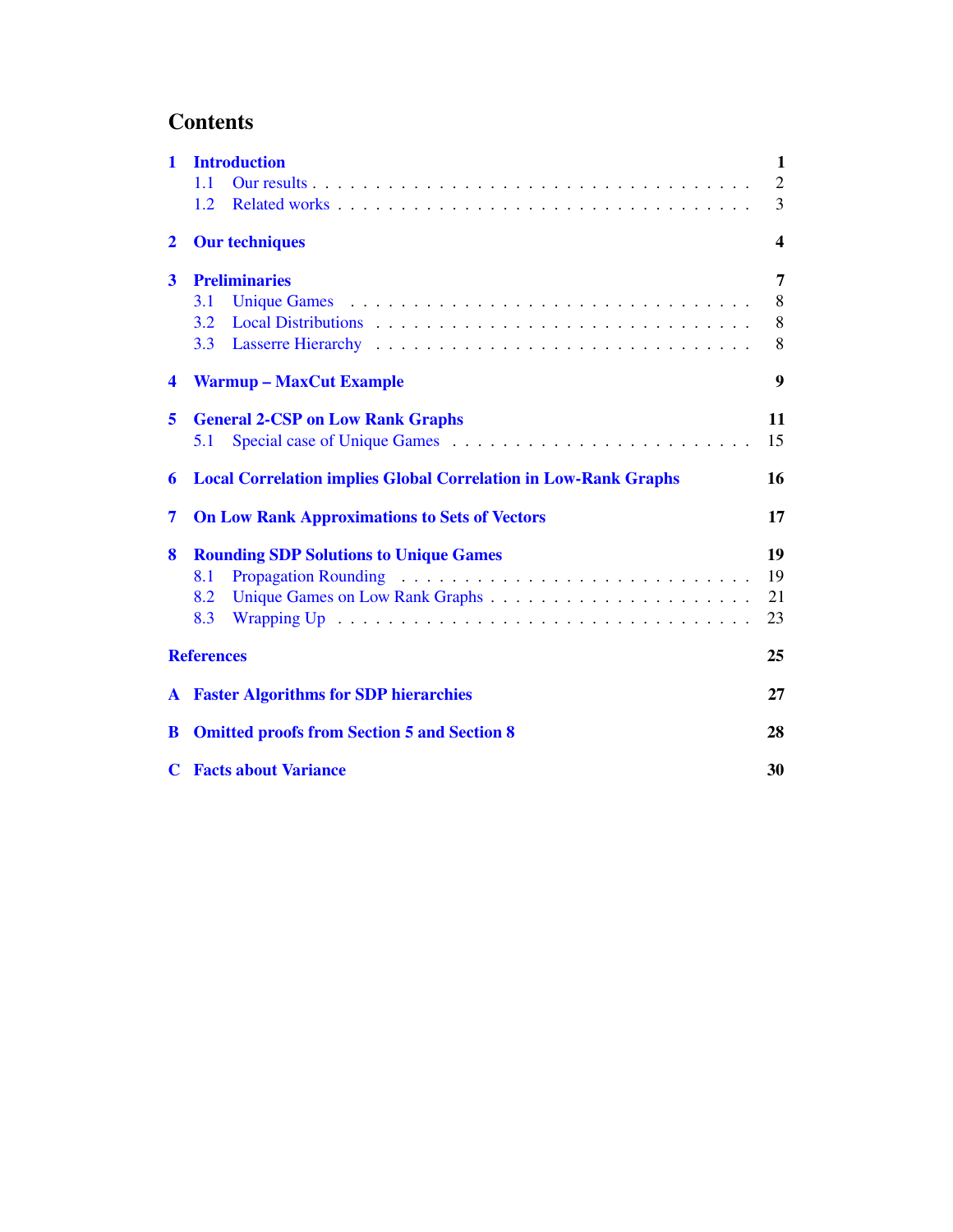# <span id="page-2-0"></span>1 Introduction

This paper is concerned with hierarchies of semi-definite programs (SDP's). Semidefinite programs are an extremely useful tool in algorithms and in particular approximation algorithms (e.g., [\[GW95,](#page-27-0) [KMS98\]](#page-27-1)). SDP's involve finding an integral (say <sup>0</sup>/1) solution for some optimization problem, by using convex programming to find a fractional/high-dimensional solution and then *rounding* it into an integral solution. Sherali and Adams [\[SA90\]](#page-28-1), Lovász and Schrijver [\[LS91\]](#page-27-2), and, later Lasserre [\[Las01\]](#page-27-3), proposed systematic ways, known as *hierarchies*, to make this convex relaxation tighter, thus ensuring that the fractional solution is closer to an integral one. These hierarchies are parameterized by a number *r*, called the *level* or *number of rounds* of the hierarchy. Given a program on *n* variables, optimizing over the  $r^{th}$  level of the hierarchy can be done in time  $n^{O(r)}$ . The gap between integral and fractional solutions decreases with  $r$ , and reaches zero at the  $n<sup>th</sup>$  level, where the program is guaranteed to find an optimal integral solution. The paper [\[Lau03\]](#page-27-4) surveys and compares the different hierarchies proposed in the literature, see also the recent survey [\[CT10\]](#page-26-1).

These semidefinite programming hierarchies have been of some interest in recent years, since they provide natural candidate algorithms for many computational problems. In particular, whenever the basic semidefinite or linear program provides a suboptimal approximation factor, it makes sense to ask how many rounds of the hierarchy are required to significantly improve upon this factor. Unfortunately, taking advantage of these hierarchies has often been difficult, and while some algorithms (e.g., [\[ARV09\]](#page-26-2)) can be encapsulated in, say, level 3 or 4 of some hierarchies, there have been relatively few results (e.g.  $[Ch 107, BCC^+10]$  $[Ch 107, BCC^+10]$  $[Ch 107, BCC^+10]$ ) that use higher levels to obtain new algorithmic results. In fact, there has been more success in showing that high levels of hierarchies *do not* help for many computational problems [\[ABLT06,](#page-26-5) [STT07,](#page-28-2) [GMPT07,](#page-26-6) [RS09,](#page-28-3) [KS09\]](#page-27-5). In particular for 3SAT and several other NP-hard problems, it is known that it takes  $\Omega(n)$  rounds of the strongest SDP hierarchy (i.e., Lasserre) to improve upon the approximation rate achieved by the basic SDP (or sometimes even simpler algorithms) [\[Sch08,](#page-28-4) [Tul09\]](#page-28-5).

Semidefinite hierarchies are of particular interest in the case of problems related to Khot's *Unique Games Conjecture* (UGC) [\[Kho02\]](#page-27-6). Several works have shown that for a wide variety of problems, the UGC implies that (unless  $P = NP$ ) the basic semidefinite program cannot be improved upon by any polynomial-time algorithm [\[KKMO04,](#page-27-7) [MOO05,](#page-27-8) [Rag08\]](#page-28-6). Thus in particular the UGC predicts that for all these problems, it will take a super-constant (and in fact polynomial, under widely believed assumptions) number of hierarchy rounds to improve upon the basic SDP. Investigating this prediction, particularly for the Unique Games problem itself and other related problems such as MAX CUT, SPARSEST CUT and SMALL-SET EXPANSION, has been the focus of several works, and it is known that at least  $(\log \log n)^{\Omega(1)}$  rounds are required for a non-trivial approximation [\[RS09,](#page-28-3) [KS09\]](#page-27-5) by a natural (though not strongest possible) SDP hierarchy. However, no non-trivial upper bound was known prior to the current work, and so it was conceivable that these lower bounds can be improved to  $\Omega(n)$ .

Recently, Arora, Barak and Steurer [\[ABS10\]](#page-26-7) gave a 2<sup>npoly(s)</sup>-time algorithm for solving the UNIQUE GAMES and SMALL-SET EXPANSION problems (where  $\varepsilon$  is the completeness parameter, see below). However, their algorithm did not use semidefinite programming hierarchies, and so does not immediately imply an upper bound on the number of rounds needed.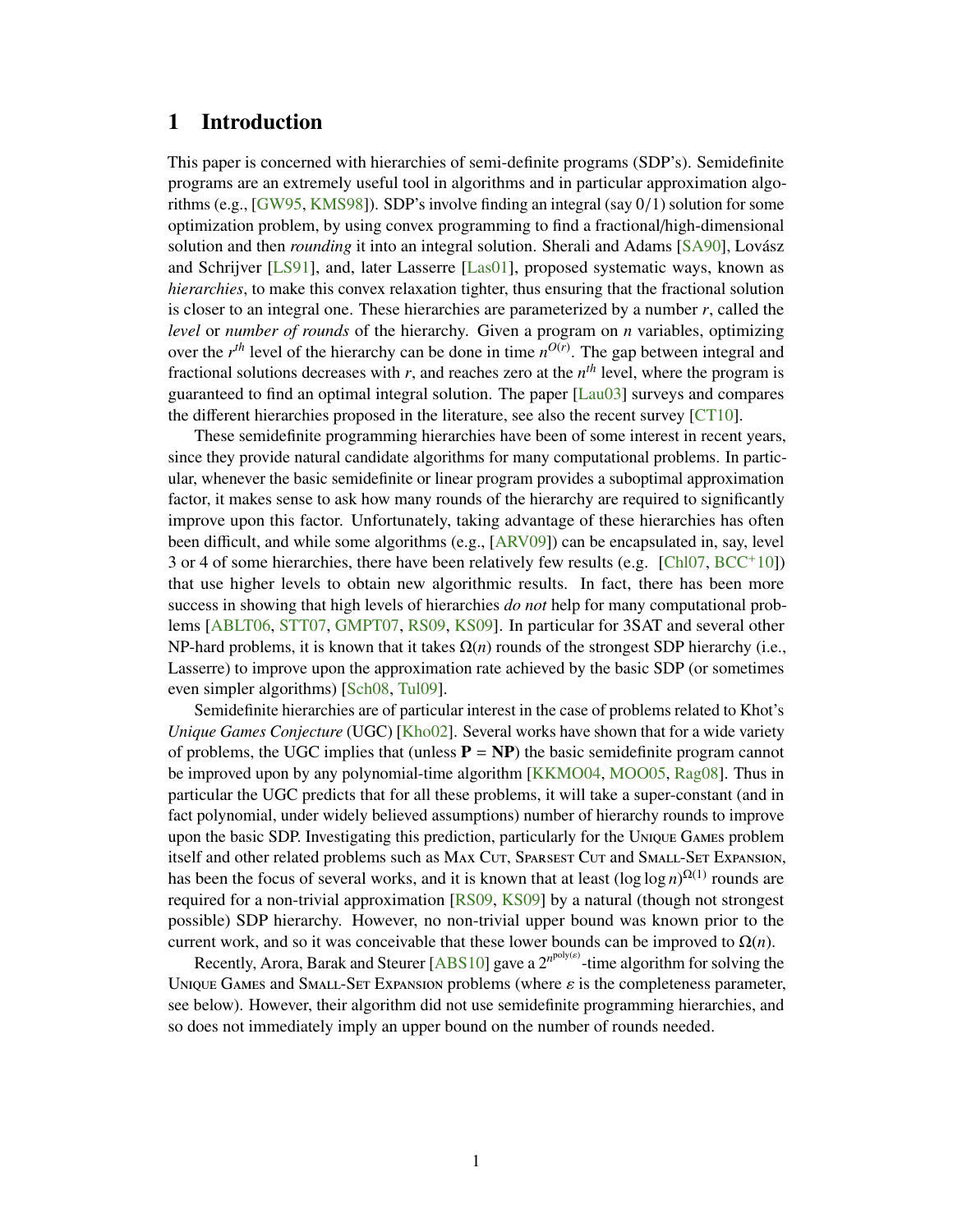#### <span id="page-3-0"></span>1.1 Our results

Our main contribution is a new method to analyze and round SDP hierarchies. We elaborate more on our method in Section [2,](#page-5-0) but its high level description is that uses *global correlations* inside the high-dimensional SDP solution, combined with the hierarchy constraints, to obtain a better rounding of this solution into an integral one. We believe this method can be of general utility, and in particular we use it here to give new algorithms for approximating constraint satisfaction problem on two-variable constraints (2-CSP's), that run faster than the previously known algorithms for a natural family of instances. To state our results we need the notion of a *threshold rank*.

Threshold rank of graphs and 2-CSPs. The τ*-threshold rank* of a regular graph *<sup>G</sup>*, denoted rank<sub> $\geq \tau$ </sub> $(G)$ , is the number of eigenvalues of the normalized adjacency matrix of G that are larger than  $\tau$ .<sup>[1](#page-3-1)</sup> An instance  $\Im$  of a Max 2-Csp problem consists of a regular graph  $G_{\Im}$ ,<br>known as the constraint graph of  $\Im$  over a vertex set [n], where every edge (*i*, *i*) in the graph known as the *constraint graph* of  $\Im$  over a vertex set [n], where every edge  $(i, j)$  in the graph is labeled with a relation  $\Pi_{i,j} \subseteq [k] \times [k]$  (*k* is known as the *alphabet size* of  $\mathfrak{I}$ ). The *value* of an assignment  $x \in [k]^n$  to the variables of  $\mathfrak{I}$ , denoted val<sub> $\mathfrak{I}(x)$ </sub>, is equal to the probability that  $(x_i, x_j) \in \Pi_{i,j}$  where  $(i, j)$  is a random edge in  $G_{\mathcal{F}}$ . The *objective value* of  $\mathcal{F}$  is the maximum value (*x*) over all assignments *x*. We say that  $\mathcal{F}$  is *c* satisfiable if  $\mathcal{F}$ 's objective value is val<sub>3</sub>(*x*) over all assignments *x*. We say that  $\Im$  is *c*-*satisfiable* if  $\Im$ 's objective value is at least *c*. We define rank<sub> $\geq \tau$ </sub>( $\Im$ ) = rank $\geq \tau$ (*G* $\Im$ ). Our main result is the following:

<span id="page-3-2"></span>**Theorem 1.1.** *There is a constant c such that for every*  $\varepsilon > 0$ , and every MAx 2-Csp *instance*  $\mathfrak I$  with objective value v, alphabet size k the following holds: the objective value sdpopt( $\mathfrak I$ ) *of the r-round Lasserre hierarchy for*  $r \geq k \cdot \text{rank}_{\geq 7}(\mathfrak{I})/\varepsilon^c$  *is within*  $\varepsilon$  *of the objective value v*<br>of  $\mathfrak{I}$ , *i.e.*, sdpopt( $\mathfrak{I}$ )  $\leq r + \varepsilon$ . Moreover, there exists a polynomial time roundi *of*  $\mathfrak{I}$ , *i.e.*, sdpopt $(\mathfrak{I}) \leq v + \varepsilon$ . *Moreover, there exists a polynomial time rounding scheme that finds an assignment x satisfying* val<sub> $5(x)$ </sub> >  $v - \varepsilon$  *given optimal SDP solution as input.* 

Results for Unique Games constraints. We say that a MAX 2-Csp instance is a Unique GAMES instance if all the relation  $\Pi_{i,j}$  have the form that  $(a, b) \in \Pi_{i,j}$  iff  $a = \pi_{i,j}(b)$  where  $\pi_{i,j}$  is a permutation of  $[k]$ . As mentioned above, the performance of SDP hierarchy on UNIQUE is a permutation of [*k*]. As mentioned above, the performance of SDP hierarchy on Unique Games instances and related problems is of particular interest. We obtain somewhat stronger quantitative results for Unique Games instances. Also, as remarked below, our results are "morally stronger" in this case, since it's conceivable that the hardest instances for these types of problems have small threshold rank. First, we show that for Unique Games instances the threshold  $\tau$  in [Theorem 1.1](#page-3-2) does not need to depend on the alphabet size. Namely, we prove

<span id="page-3-3"></span>Theorem 1.2. *There is an algorithm, based on rounding r rounds of the Lasserre hierarchy and a constant c, such that for every*  $\varepsilon > 0$  *and input* Unique Games *instance*  $\Im$  *with objective value v, alphabet size k, satisfying*  $\text{rank}_{\geq \tau}(\mathfrak{I}) \leq \varepsilon^c r/k$ , where  $\tau = \varepsilon^c$ , the algorithm outputs an assignment x satisfying  $\text{val}_{\geq r}(x) > n - \varepsilon$ *an assignment x satisfying* val $g(x) > v - \varepsilon$ *.* 

The Unique Games Conjecture is about a specific approximation regime for Unique GAMES. Given a UNIQUE GAMES instance with optimal value  $1 - \varepsilon$ , the goal is to find an assignment with value at least 1/2.

<span id="page-3-1"></span><sup>&</sup>lt;sup>1</sup>In this paper we only consider regular undirected graphs, although we allow non-negative weights and/or parallel edges. Every such graph can be identified with its normalized adjacency matrix, whose  $(i, j)^{th}$  entry is proportional to the weight of the edge  $(i, j)$  with all row and column sums equalling one. Similarly, we is proportional to the weight of the edge (*i*, *<sup>j</sup>*), with all row and column sums equalling one. Similarly, we restrict our attentions to 2-CSP's whose constraint graphs are regular. However, our definitions and results can be appropriately generalized for non-regular graphs and 2-CSPs as well.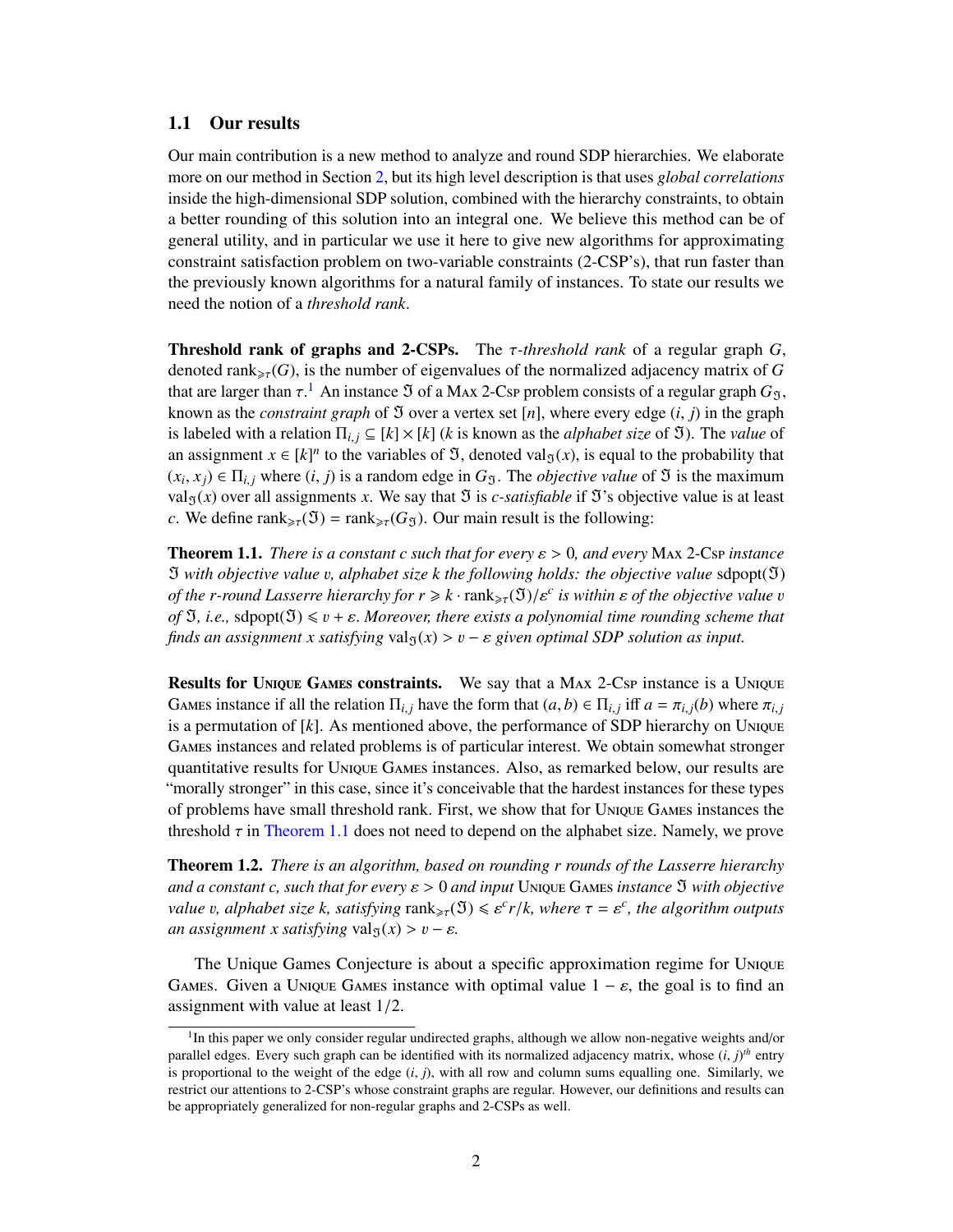<span id="page-4-2"></span>We also show that in this case a sublinear (and in fact a small root) number of rounds suffice to get such an approximation in the worst case, regardless of the instance's threshold rank. Moreover, we also show that such an approximation can be obtained in a number of rounds that depends on the  $\tau$ -threshold rank for  $\tau$  that is close to 1 (as opposed to the small value of  $\tau$  needed for Theorems [1.1](#page-3-2) and [1.2\)](#page-3-3).

<span id="page-4-1"></span>Theorem 1.3. *There is an algorithm, based on rounding r rounds of the Lasserre hierarchy and a constant c, such that for every*  $\varepsilon > 0$  *and input* Unique Games *instance*  $\Im$  *with objective value*  $1 - \varepsilon$  *and alphabet size k, satisfying*  $r \ge c k \cdot \min\{n^{c\epsilon^{1/3}}, \text{rank}_{\geq 1 - c\epsilon}(\mathfrak{I})\}$ *, the algorithm* outputs an assignment x satisfying  $y_2 l_x(x) > 1/2$ *outputs an assignment x satisfying* val<sub> $5(x)$ </sub> > 1/2*.* 

Examples of graphs with small threshold rank. Many interesting graph families have small  $\tau$ -threshold rank for some small constant  $\tau$ . Random degree *d* graphs have  $\tau$ -threshold<br>equal to 1 for any  $\tau > c/\sqrt{d}$ . More generally, graphs where small subsets of vertices have equal to 1 for any  $\tau > c/\sqrt{d}$ . More generally, graphs where small subsets of vertices have<br>bounded edge-expansion, referred to as *small-set expanders*, also have small threshold bounded edge-expansion, referred to as *small-set expanders*, also have small threshold rank. For instance, if every set of size  $o(n)$  expands by at least  $poly(\varepsilon)$  in a graph *G*, then  $rank_{1-\varepsilon}(G)$  is at most  $n^{poly(\varepsilon)}$  [\[ABS10\]](#page-26-7). Generalizing this result, [\[Ste10\]](#page-28-7) showed that if in a graph *G* every set of size  $o(n)$  vertices has near-perfect expansion, then it implies upper bounds on rank<sub> $\tau$ </sub>(*G*) for  $\tau$  close to 0.

Also, as noted in [\[ABS10\]](#page-26-7), *hypercontractive* graphs (i.e., graphs whose 2 to 4 operator norm is bounded) have at most polylogarithmic  $τ$ -threshold rank for every constant  $τ > 0$ . For several 2-CSP's such as Max Cut, Unique Games, Small-Set Expansion, Sparsest Cut, the constraint graphs for the canonical "problematic instances" (i.e., integrality gap examples [\[FS02,](#page-26-8) [KV05,](#page-27-9) [KS09,](#page-27-5) [RS09\]](#page-28-3)) are all hypercontractive, since they are based on either the noisy Gaussian graph or noisy Boolean cube. In fact, it is conceivable that the SMALL-SET EXPANSION problem is trivial on graphs with large threshold rank, in the sense that we do not know of any example of an instance having, say,  $log^{\omega(1)} n 0.99$ -threshold rank, and objective value smaller than  $1/2$ . (For the Unique Games and Max Cur problems it is trivial to construct instances with large threshold rank by taking many disjoint copies of the same instance, though it could still be the case that the hardest instances are the ones with small threshold rank.) On the other hand, for other 2-CSPs such as LABEL Cover, some natural hard instances have linear threshold-rank. For example this is the case if one considers the natural "clause vs. variable" or "clause vs. clause" 2-CSP obtained from random instances of 3SAT (which is not surprising given that a non-trivial approximation for random 3SAT requires  $Ω(n)$  levels of the Lasserre hierarchy [\[Sch08\]](#page-28-4)).

Algorithm efficiency. Our algorithm actually does not require the full power of the Lasserre hierarchy. First, we can use the relaxed variant with *approximate* constraints studied in [\[KS09,](#page-27-5) [RS09,](#page-28-3) [KPS10\]](#page-27-10). Second, in the proof of [Theorem 1.3,](#page-4-1) we don't need to utilize the constraints on all  $\binom{n}{r}$  $\binom{n}{r}$  *r*-sized subsets of *n* variables, but rather sufficiently many random sets suffice. As a result, we can implement our *r*-round algorithm in time  $2^{O(r)}$  poly $(n)$ .

#### <span id="page-4-0"></span>1.2 Related works

Subspace enumeration algorithms. For Unique Games and related problems, previous works [\[KT07,](#page-27-11) [Kol10,](#page-27-12) [ABS10\]](#page-26-7) used *subspace enumeration* to give algorithms with similar running time to [Theorem 1.3](#page-4-1) in the case that the threshold rank of the *label extended graph*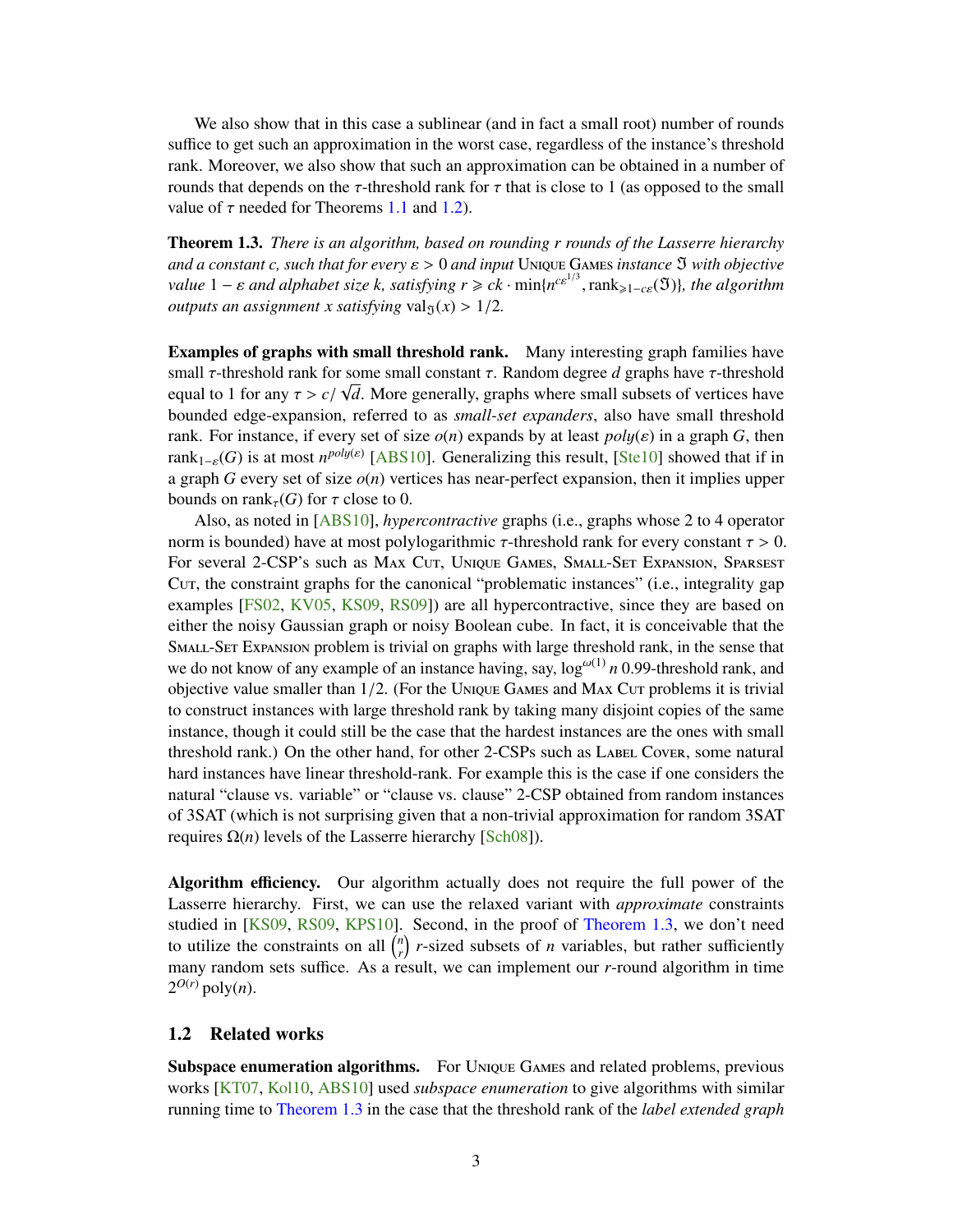<span id="page-5-1"></span>of the instance is small. This is known to be a stronger condition on the instances than bounding the threshold rank of the constraint graph. The only known bound on the  $1 - \varepsilon$ threshold rank of the label extended graph in terms of the  $1 - \varepsilon$  threshold rank of the constraint graph loses a factor of about *n* ε [\[ABS10\]](#page-26-7). These subspace enumeration algorithms also only applied to *nearly satisfiable* instances (whose objective value is close to 1), and so did not give guarantees comparable to Theorems [1.1](#page-3-2) and [1.2.](#page-3-3) As mentioned below in [Section 2,](#page-5-0) SDP-based algorithms have some robustness advantages over spectral techniques. SDP hierarchies are also easily shown to yield polynomial-time approximation scheme for 2CSPs whose constraint graphs can have very *high* threshold rank such as bounded tree width graphs and regular planar graphs (or more generally any *hyperfinite* family of graphs, see e.g. [\[HKNO09\]](#page-27-13) and the references therein).

Approximation schemes for (pseudo) dense CSP's. For general 2CSP's, several works gave polynomial-time approximation schemes for *dense* and *pseudo-dense* instances [\[FK99,](#page-26-9) [ACOH](#page-26-10)+10, [COCF10\]](#page-26-11). Our work generalizes these results, since pseudo-density is a stronger condition than having a constraint graph of low threshold rank. Furthermore, for an  $\varepsilon$ approximation the degree of the instance needed by these works is exponential in  $\frac{1}{s}$ , while the results of this work apply even on random graphs of degree  $poly(1/\varepsilon)$ .

Analyzing SDP hierarchy. Using very different methods, Chlamtac [\[Chl07\]](#page-26-3) and Bhaskara et al [\[BCC](#page-26-4)+10] gave LP/SDP-hierarchy based algorithms for hypergraph coloring and the densest subgraph problem respectively. As mentioned above, several works gave *lower bounds* for LP/SDP hierarchies. In particular [\[RS09,](#page-28-3) [KS09\]](#page-27-5) showed that approximation such as those achieved in Theorem [1.3](#page-4-1) for Unique Games problem require  $\log \log^{\Omega(1)} n$  rounds of a relaxed variant of the Lasserre hierarchy. This relaxed variant captures our hierarchy as well. Schoenebeck [\[Sch08\]](#page-28-4) proved that achieving a non-trivial approximation for 3SAT on random instances requires  $\Omega(n)$  rounds in the Lasserre hierarchy, while Tulsiani [\[Tul09\]](#page-28-5) showed that Lasserre lower bounds are preserved under common types of NP-hardness reductions.

In a concurrent and independent work, Guruswami and Sinop [\[GS11\]](#page-27-14) gave results very similar to ours. They also use the Lasserre hierarchy to get an approximation scheme with similar performance to our [Theorem 1.1](#page-3-2) for 2-CSPs, and in fact even consider generalizations involving additional (approximate) global linear constraints. They also get essentially the same results for Unique Games as our [Theorem 1.3.](#page-4-1) Furthermore, their rounding algorithm is the same as ours. However, there are some differences both in results and the proof. First, although [\[GS11\]](#page-27-14) use a notion similar to our local-to-global correlation, they view it differently, and interestingly relate it to the problem of column selection for low rank approximations of matrices. Also, apart from the special case of unique constraints, they work with the threshold rank of the *label extended graph*, as opposed to the constraint graph as is the case here (however for binary alphabet these two graphs coincide). Their analysis relies on the full power of the Lasserre hierarchy, whereas we show that a weaker hierarchy is sufficient in the Unique Games case, and can even be done faster (i.e., exp(*r*) poly(*n*) vs  $n^{O(r)}$ ).

### <span id="page-5-0"></span>2 Our techniques

We now describe, on a very high and imprecise level, the ideas behind our rounding algorithm and its analysis. A semidefinite programming relaxation of an optimization problem yields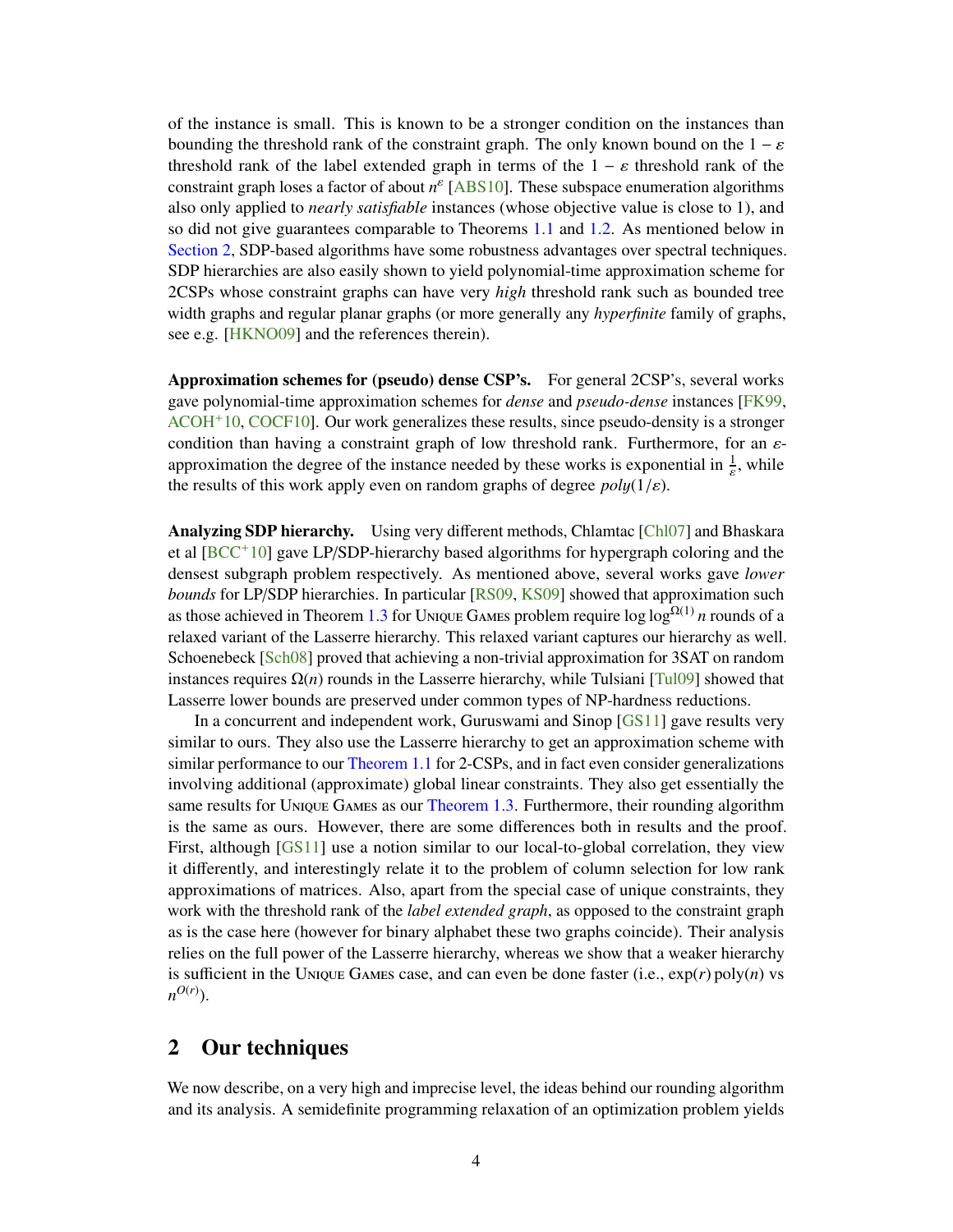<span id="page-6-0"></span>a set of vectors  $v_1, \ldots, v_n$  satisfying certain conditions and achieving some objective value *c*. The goal of a rounding algorithm is to transform this set of vectors into, say,  $a + 1/ - 1$ solution, satisfying the same conditions and achieving value  $c'$  that is close to  $c$ . At a very high level, our main result is that if these vectors have some non-trivial *global correlation*, then a good rounding can be achieved with a non-trivially small number of hierarchy rounds. Our second observation is that in several cases, the vectors corresponding to a *good* SDP solution can be shown to have significant mass inside some low-dimensional subspace, and that implies a lower bound on their global correlation. Below we elaborate on what we mean, using the Max Cut problem (which is a special case of Unique Games) as an illustrative example. Our result for MAX Cut is worked out in more detail in Section [4.](#page-10-0)

Rounding SDP's using a small basis. The SDP solution for MAX Cur problem consists of a sequence  $V = v_1, \ldots, v_n$  of unit vectors, and the objective value is the expectation of  $(1 - \langle v_i, v_j \rangle)/2$  over all edges  $\{i, j\}$  in the input graph. Note that in the case that the vectors  $v_i$ ,  $v_j$  are one dimensional unit vectors  $(i, e, v_j \in J+1)$ . We exactly corresponds to a cut in  $v_1, \ldots, v_n$  are one dimensional unit vectors (i.e.,  $v_i \in \{\pm 1\}$ ), V exactly corresponds to a cut in the graph, and the objective value measures the fraction of edges cut. Now, suppose that you could find *r* vectors  $v_{i_1}, \ldots, v_{i_r} \in V$ , whom we'll call the *basis vectors*, such that every other  $v \in V$  has some significant projection  $\alpha$  into the span of  $v_i$ . That is if we let *P* be the  $v \in \mathcal{V}$  has some significant projection  $\rho$  into the span of  $v_{i_1}, \ldots, v_{i_r}$ . That is, if we let *P* be the projection operator corresponding to this space, then for every  $v \in \mathcal{U}$ ,  $||P_v||_2 > \rho$ . It turns out projection operator corresponding to this space, then for every  $v \in \mathcal{V}$ ,  $||Pv||_2 \ge \rho$ . It turns out that in this case, if  $\rho$  is sufficiently close to 1 and the vector solution V satisfied  $r + 2$  rounds of an appropriate SDP hierarchy, then we can round  $\mathcal V$  to achieve a very good cut. The intuition behind this is the following: the constraints of  $r + 2$  hierarchy rounds allow us to essentially assume without loss of generality that the vectors  $v_{i_1}, \ldots, v_{i_r}$  are one-dimensional.<br>That is after applying an appropriate ratation, we can think of each one of them as a vector. That is, after applying an appropriate rotation, we can think of each one of them as a vector of the form  $(\pm 1, 0, \ldots, 0)$ . Moreover, our assumption implies that every other vector in v has a magnitude of at least  $\rho$  in its first coordinate. Now one can show that simply rounding each vector to the sign of its first coordinate will result in  $a \pm 1$  assignment to the vertices corresponding to a good cut.

Local to global correlation. From the above discussion, our goal of rounding SDP hierarchies is reduced to finding a small number of basis vectors  $v_{i_1}, \ldots, v_{i_r}$  such that every (or at least most) other vector in the solution  $\mathcal{V}$  has very large projection into their span. But why least most) other vector in the solution  $V$  has very large projection into their span. But, why should such vectors exist? We show that we can assume they exist if the original MAX Cut instance has small *threshold rank*. The latter is a condition that, as mentioned above, holds for many natural families of instances, including the canonical "hard instances" that are known to fool the GW algorithm— the noisy sphere and noisy Gaussian graphs [\[FS02,](#page-26-8) [RS09\]](#page-28-3). The key concept behind our proof is the notion of *local vs global correlations*. It is a very well known property of expander graphs that random edges behave similarly to pairs of independently chosen vertices with respect to some tests. Specifically, if *G* is an *n*-vertex expander in the sense that the normalized adjacency matrix  $A_G$ 's second largest eigenvalue is at most  $\varepsilon$ , and  $f$  is a bounded function mapping vertices to numbers, then we know that  $E_{i,j}[[f(i) - f(j)]^2]$  ∈ (1 ±  $O(\varepsilon)$ )  $E_{i \sim j}[[f(i) - f(j)]^2]$ ), where the former expectation is over<br>pairs of vertices and the latter is over pairs connected by an edge. In other words, expander pairs of vertices and the latter is over pairs connected by an edge. In other words, expander graphs imply that if *f* is *locally correlated* over the edges of an expander graph, then it is also *globally correlated*. In fact, this is easily shown to hold even if *f* maps vertices not into numbers but into vectors— i.e., if  $v_1, \ldots, v_n$  are unit vectors that are locally correlated over the edges of *G* then they are also globally correlated. Indeed, this property of expanders has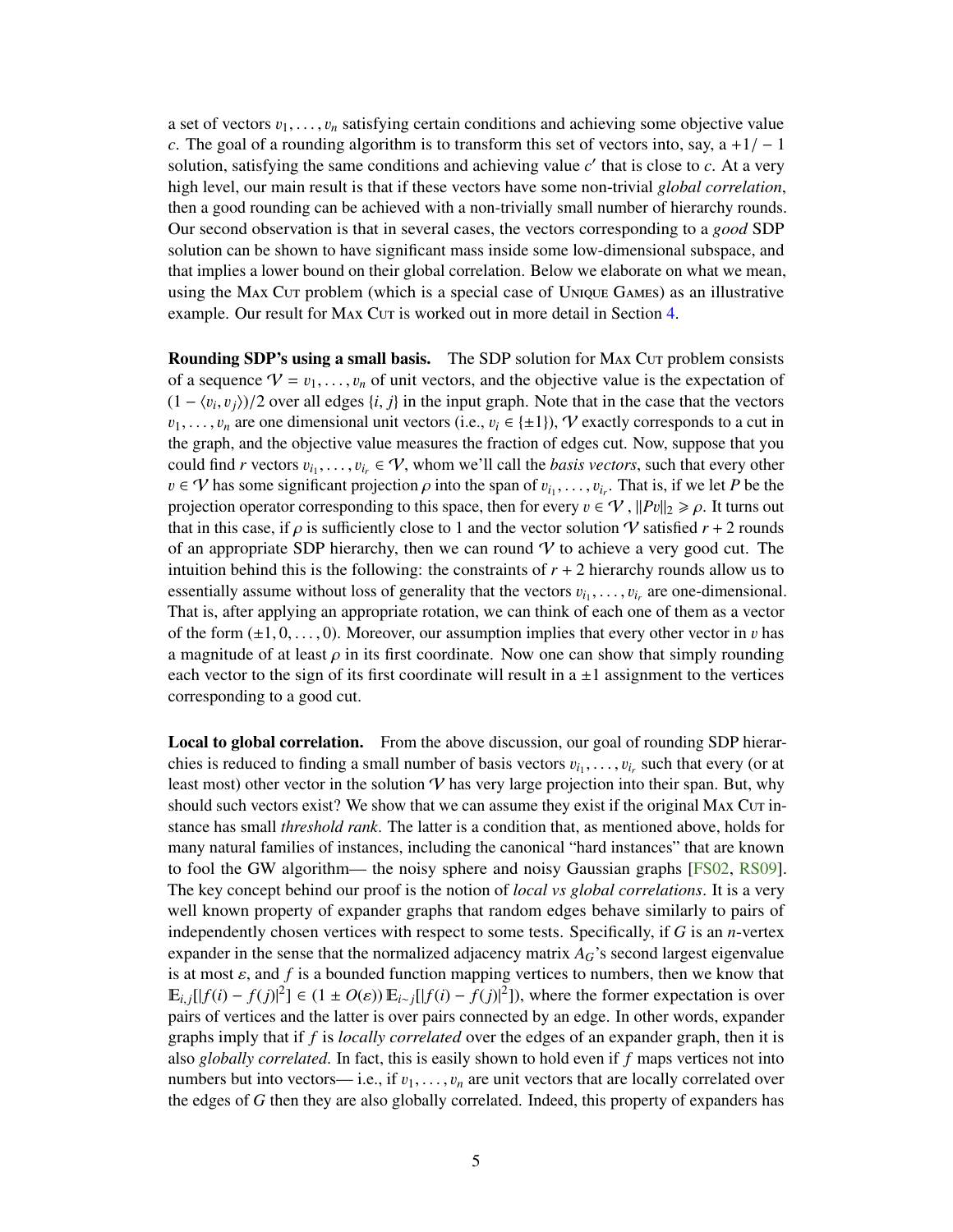<span id="page-7-0"></span>been used in the work of  $[AKK^+08]$  $[AKK^+08]$ , who showed that the basic SDP program for Unique Games can be successfully rounded if the input graph is an expander.

Our starting point is to observe that a somewhat similar, though much weaker condition holds even when the graph has at most, say,  $r/100$  eigenvalues larger than  $\varepsilon$ . In this case it's possible to show that,say, if (\*)  $E_{i\rightarrow j}(v_i, v_j)^2 > 100 \sqrt{e}$ , then (\*\*)  $E_{i,j}(v_i, v_j)^2 \ge 1/r$ <br>(see Section 6) If r is super constant, the condition (\*\*) does not seem a priori useful for (see Section [6\)](#page-17-0). If *r* is super-constant, the condition (\*\*) does not seem a-priori useful for obtaining a good integral solution. Indeed, the standard integrality gap example of Max Cut is a graph with fairly small (polylogarithmic) number of large eigenvalues, but no good integral solution. However, (\*\*) does imply that we can find at least one vector  $v_{i_1}$  such that  $\mathbb{E} |v_{i_1}|$   $\leq$   $\mathbb{E} |v_{i_2}|$   $\leq$   $\mathbb{E} |v_{i_3}|$   $\leq$   $\mathbb{E} |v_{i_4}|$   $\leq$   $\mathbb{E} |v_{i_5}|$  and  $\mathbb{E} |v_{i_6$ that  $E_j \langle v_{i_1}, v_j \rangle^2 \geq 1/r$ . We can now replace each vector  $v \in \mathcal{V}$  with its projection into the orthogonal space to  $v_k$  and continue until we either get stuck or find a basis  $v_k = v_k$  such orthogonal space to  $v_{i_1}$  and continue until we either get stuck or find a basis  $v_{i_1}, \ldots, v_{i_r}$  such that (almost all) vectors  $v \in \Omega$  have most of their mass in Span $\{v_{i_1}, \ldots, v_{i_r}\}$  in which case , . . . , v*i<sup>r</sup>* that (almost all) vectors  $v \in V$  have most of their mass in  $\text{Span}\{v_{i_1}, \ldots, v_{i_r}\}\)$ , in which case that (almost all) vectors  $v \in Y$  have most of their mass in  $\text{Span}\{v_{i_1}, \dots, v_{i_r}\}$ , in which case we can successfully round the solution. The only way we can get stuck is if at some point we get that  $(*)$  is violated. Now, in the case of MAx Cur, if  $(*)$  was violated initially, then the value of the SDP would be about  $1/2$ , which is trivial to round by just taking a random cut. To show that we can easily round even when (\*) is violated at some later point in the process, it's useful to switch to the distribution view of SDP hierarchies.

Distribution view of SDP's. Another, often beneficial way to view SDP hierarchies is as providing *distribution* on integral solutions (see Section [3.2\)](#page-9-1). In this view, for every set of  $r + 2$  vertices  $i_1, \ldots, i_r, i_{r+1}, i_{r+2}$ , the SDP hierarchy provides a distribution  $X_{i_1}, \ldots, X_{i_r}$ <br>over  $\pm 1$ . Moreover, we require that distributions on overlapping sets will be consistent, and over  $\pm 1$ . Moreover, we require that distributions on overlapping sets will be consistent, and that the for every two variables *i*, *j* the expectation  $E[X_iX_j]$  will equal the inner product  $\langle v_i, v_j \rangle$  of the corresponding vectors. The challenge in rounding the SDP is that there is not necessarily a way to sample simultaneously the random variables  $Y_i$ .  $Y_i$  is some not necessarily a way to sample simultaneously the random variables  $X_1, \ldots, X_n$  in some consistent way. The projection of a vector v into the span of  $v_{i_1}, \ldots, v_{i_r}$  turns out to capture<br>(an appropriate notion of) the *mutual information* between the variable Y<sub>1</sub>, and the variables consistent way. The projection of a vector v into the span of  $v_{i_1}, \ldots, v_{i_r}$  turns out to capture (an appropriate notion of) the *mutual information* between the variable  $X_{i_1}$  and the variables  $X_{i_1}, \ldots, X_{i_r}$ . Looked at from this viewpoint, our rounding algorithm involves choosing an assignment from the distribution for the basis vertices and conditioning on its value. As long assignment from the distribution for the basis vertices, and *conditioning* on its value. As long as (\*\*) holds, we can find a random variable  $X_i$  such that conditioning on  $X_i$  will significantly decrease the entropy of the remaining variables. When we get stuck and (\*) is violated, it means that for a typical edge *i* ∼ *j*, the random variables  $X_i$  and  $X_j$  are close to being *statistically independent*. This means that just sampling each *X<sup>i</sup>* independently will give approximately the same value on a typical constraint.

Threshold rank vs global correlation. Whenever the graph has small number of large eigenvalues, the condition that local correlation implies global correlation holds. This is useful to simulate eigenspace enumeration algorithms such as used by [\[KT07,](#page-27-11) [Kol10,](#page-27-12) [ABS10,](#page-26-7) [Ste10\]](#page-28-7) since in the case of Unique Games (and other related problems), a good SDP solution must be locally well correlated. But the notion of local to global correlation is somewhat more general and robust than having small threshold rank. For example, adding  $\sqrt{n}$  isolated vertices to a graph will increase correspondingly the number of eigenvectors with value 1, but will actually not change by much the local to global correlation. This captures to a certain extent the fact that SDP-based solutions are more robust than the spectral based algorithms. (A similar example of this phenomenon is that adding a tiny bipartite disjoint graph to the input graph makes the smallest eigenvalue become −1, but does not change by much the value of the Goemans-Williamson SDP.) We hope that this robustness of the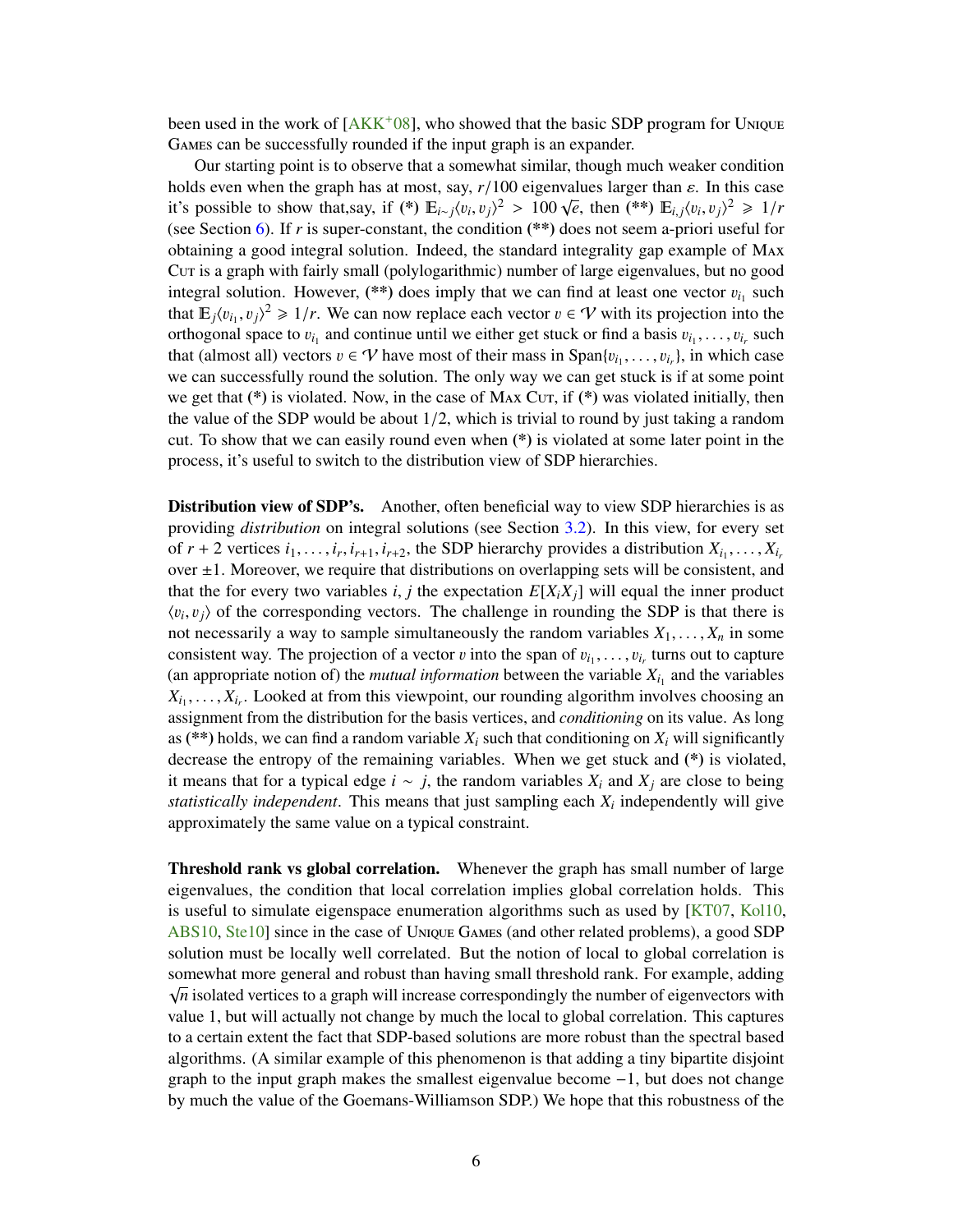SDP-based approach will enable further improvements in the future.

Remark 2.1. [Theorem 1.3](#page-4-1) considers a different parameter than Theorems [1.1](#page-3-2) and [1.2.](#page-3-3) The latter two results consider threshold ranks for a small (i.e., close to 0) threshold  $\tau$ , and achieve a very good approximation. In contrast, [Theorem 1.1](#page-3-2) considers threshold  $\tau$  that is close to 1, but only achieve a rough approximation (corresponding to the approximation guarantee relevant to the unique games conjecture). This is also manifested in some technical differences in the proofs.

### **Organization**

We begin by fixing notation and a few formal definitions in the next section. For the purpose of exposition, we first present an algorithm for Max Cut on low-rank graphs using the Lasserre hierarchy in [Section 4.](#page-10-0) Following this, the general algorithm for 2-CSPs on lowrank graphs is presented in [Section 5.](#page-12-0) The connection between local and global correlations in low-rank graphs that is central to our algorithms, is outlined in [Section 6.](#page-17-0) To implement our general approach in a hierarchy weaker than Lasserre hierarchy, we outline an argument to obtain low-rank approximation to any set of vectors in [Section 7.](#page-18-0) The final section [\(Section 8\)](#page-20-0) of the paper is devoted to subexponential time algorithm for Unique Games.

### <span id="page-8-0"></span>3 Preliminaries

We will use capital letters *<sup>X</sup>*, *<sup>Y</sup>* to denote random variables, and lower-case letters to denote assignments to these random variables.

For a real-valued random variable *X*, let Var[*X*] denote its variance. In this work, we will use random variables taking values over a range  $[k] = \{1 \dots k\}$ . For a random variable *X* over [*k*], and  $a \in [k]$ , let  $X_a$  denote the indicator of the event that  $X = a$ . We define the variance of *X* to be,

$$
\text{Var}[X] \stackrel{\text{def}}{=} \sum_{a \in [k]} \text{Var}[X_a] = 1 - \text{CP}(X). \tag{3.1}
$$

The *collision probability* of *X* is defined as

$$
\mathsf{CP}(X) \stackrel{\text{def}}{=} \mathop{\mathbb{P}}_{XX'} \{ X = X' \} ,
$$

where  $X'$  is an independent copy of  $X$  (so that the sequence  $X, X'$  is i.i.d.). It is easy to see<br>that the variance and collision probability are related by that the variance and collision probability are related by,

$$
CP(X) = 1 - \text{Var}[X].
$$

For two jointly-distributed random variables *X*, *Y*, let  $[X | Y = y]$  denote the random variable *X* conditioned on the event that  $Y = y$ . If it is clear from the context, we write  $(X|y)$ for  $(X|Y = y)$ . We will denote by  $E(Y|Y)$  Var $[X|Y]$  the following quantity,

$$
\mathbb{E} \operatorname{Var}[X|Y] = \mathbb{E} \left[ \operatorname{Var}[(X|Y=y)] \right]
$$
  
<sub>{Y}</sub>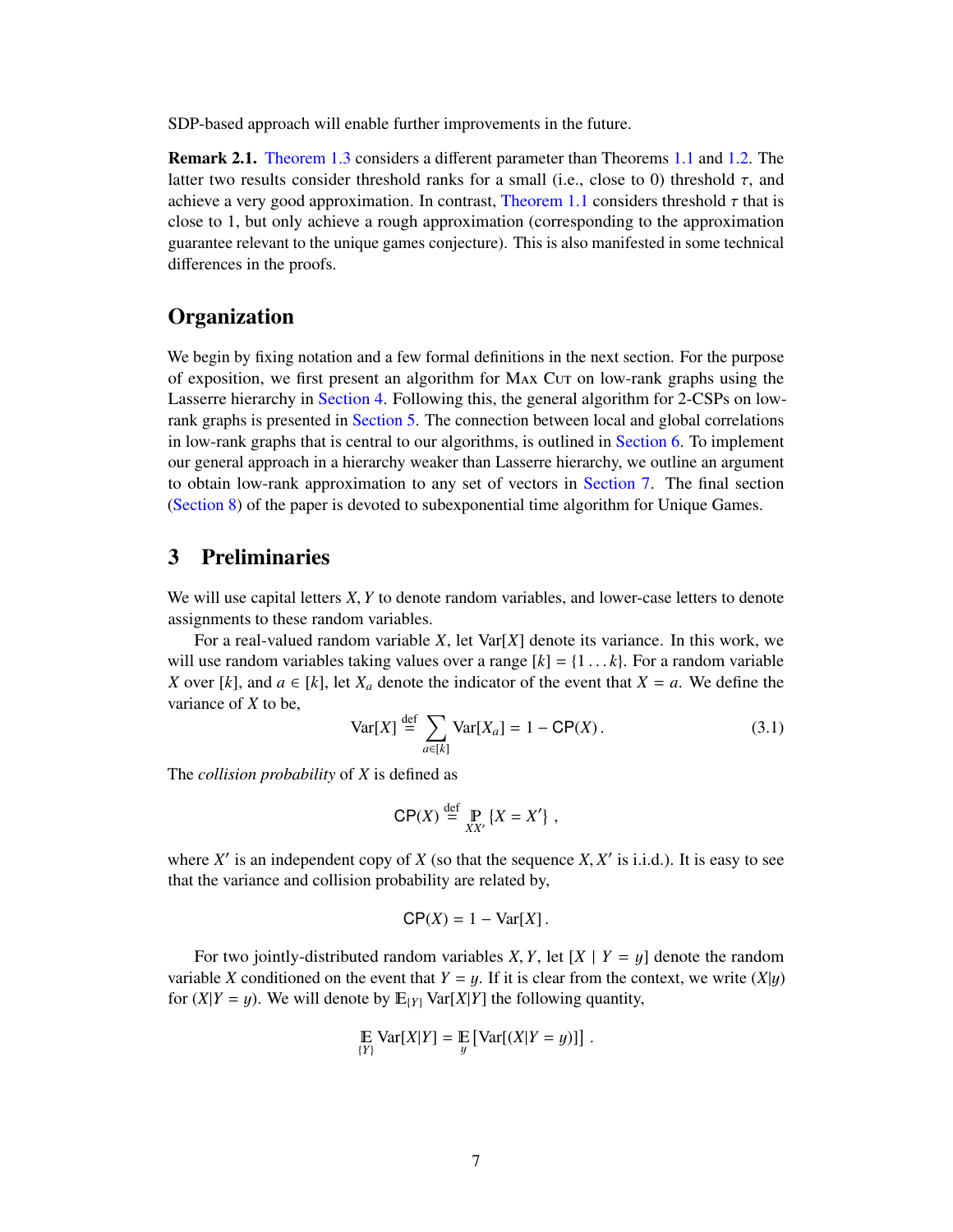#### <span id="page-9-0"></span>3.1 Unique Games

**Definition 3.1.** An instance of UNIQUE GAMES consists of a graph  $G = (V, E)$ , a label set  $[k] = \{1, \ldots, k\}$  and a bijection  $\pi_{ij}$ :  $[k] \rightarrow [k]$  for every edge  $(i, j) \in E$ . A labelling  $\ell : V \to [k]$  is said to *satisfy* an edge  $(i, j)$  if  $\pi_{ij}(\ell(i)) = \ell(j)$ . The goal is to find a labeling  $\ell : V \to [k]$  that satisfies the maximum number of edges namely,

$$
\text{maximize} \quad \mathop{\mathbb{P}}_{(i,j)\in E} \left\{ \pi_{ij}(\ell(i)) = \ell(j) \right\}
$$

#### <span id="page-9-1"></span>3.2 Local Distributions

Let  $V = [n]$  be a set of vertices and let  $[k]$  be a set of labels. An *m*-local distribution is a distribution  $\mu^T$  over the set of assignments  $[k]^T$  of the vertices of some set  $T \subseteq V$  of size at most  $m + 2$ . (The choice of  $m + 2$  is immaterial but will be convenient later on) size at most  $m + 2$ . (The choice of  $m + 2$  is immaterial but will be convenient later on.) A collection of *m*-local distributions  $\{\mu_T\}_{T \subseteq V, |T| \le m+2}$  is *consistent* if for all  $T, T' \subseteq V$  with  $|T| |T'| \le m+2$  the distributions  $\mu_T$  and  $\mu_T$  are consistent on their intersection  $T \cap T'$ |*T*|, |*T'*| ≤ *m* + 2, the distributions  $\mu_T$  and  $\mu_{T'}$  are consistent on their intersection *T* ∩ *T'*. We sometimes will view these distributions as random variables, hence writing  $Y^{(T)}$  for the We sometimes will view these distributions as random variables, hence writing  $X_i^{(T)}$  $\int_{i}^{(1)}$  for the random variable over [*k*] that is distributed according to the label that  $\mu^{T\cup\{i\}}$  assigns to *i*, and refer to a collection  $Y_t$ ,  $Y_t$  of *m* local random variables. However, we stress that and refer to a collection  $X_1, \ldots, X_n$  of *m-local random variables*. However, we stress that these are not necessarily jointly distributed random variables, but rather for any subset of at most  $m + 2$  of them, one can find a sample space on which they are jointly distributed. For succinctness, we omit the superscript for variables  $X_i^{(S)}$  whenever it is clear from the context. For example, we will use  $\{X_i \mid X_{\mathcal{S}}\}$  is short for the random variable obtained by conditioning  $X_i^{(S \cup \{i\})}$  $\mathcal{L}_i^{(S \cup \{i\})}$  on the variables  $\{X_j^{(S \cup \{i\})}\}$  $\int_{i}^{(S \cup \{i\})}$ <sub>*j*∈*S*</sub>;<sup>[2](#page-9-3)</sup> and use  $\mathbb{P}\left\{X_i = X_j \mid X_S\right\}$  is short for the  $[0, 1]$ -valued random variable  $\mathbb{P}\left\{X_i^{(S\cup\{i,j\})} = X_j^{(S\cup\{i,j\})} \mid X_S^{(S\cup\{i,j\})}\right\}.$ 

### <span id="page-9-2"></span>3.3 Lasserre Hierarchy

Let *U* be a Unique Games instance with constraint graph  $G = (V, E)$ , label set  $[k] = \{1, \ldots, k\}$ , and bisections  $\{\pi_{ij}\}_{i \in E}$ . An *m-round Lasserre solution* consists of *m*-local random variables *X*<sub>1</sub>, ..., *X<sub>n</sub>* and vectors  $v_{S,a}$  for all vertex sets  $S \subseteq V$  with  $|S| \le m+2$  and all local assignments  $\alpha \in [k]^S$ . A Lasserre solution is *feasible* if the local random variables are consistent with the vectors in the sense that for all  $S, T \subseteq V$  and  $\alpha \in [k]^S$ ,  $\beta \in [k]^T$  with  $|S| + |T| \le m + 2$ , we vectors, in the sense that for all *S*,  $T \subseteq V$  and  $\alpha \in [k]^S$ ,  $\beta \in [k]^T$  with  $|S \cup T| \le m + 2$ , we have have

$$
\langle v_{S,\alpha}, v_{T,\beta} \rangle = \mathbb{P} \{ X_S = \alpha, X_T = \beta \} .
$$

The objective is to maximize the following expression

$$
\mathop{\mathbb{E}}_{ij\in E} \mathbb{P}\left\{X_j = \pi_{ij}(X_i)\right\}.
$$

An important consequence of the existence of the vectors  $v_{S,\alpha}$  is that for every set  $S \subseteq V$ with  $|S| \le m$  and local assignment  $x_S \in [k]^S$ , the matrix  $\left\{ \text{Cov}(X_{ia}, X_{jb} \mid X_S = x_S) \right\}$ *<sup>i</sup>*, *<sup>j</sup>*∈*V*, *<sup>a</sup>*,*b*∈[*k*] is positive semidefinite.

<span id="page-9-3"></span><sup>&</sup>lt;sup>2</sup>Strictly speaking, the range of the random variable  $\{X_i | X_s\}$  are random variables with range [k]. For every possible value  $x_S$  for  $X_S$ , one obtains a [k]-valued random variable  $\{X_i \mid X_S = x_S\}$ .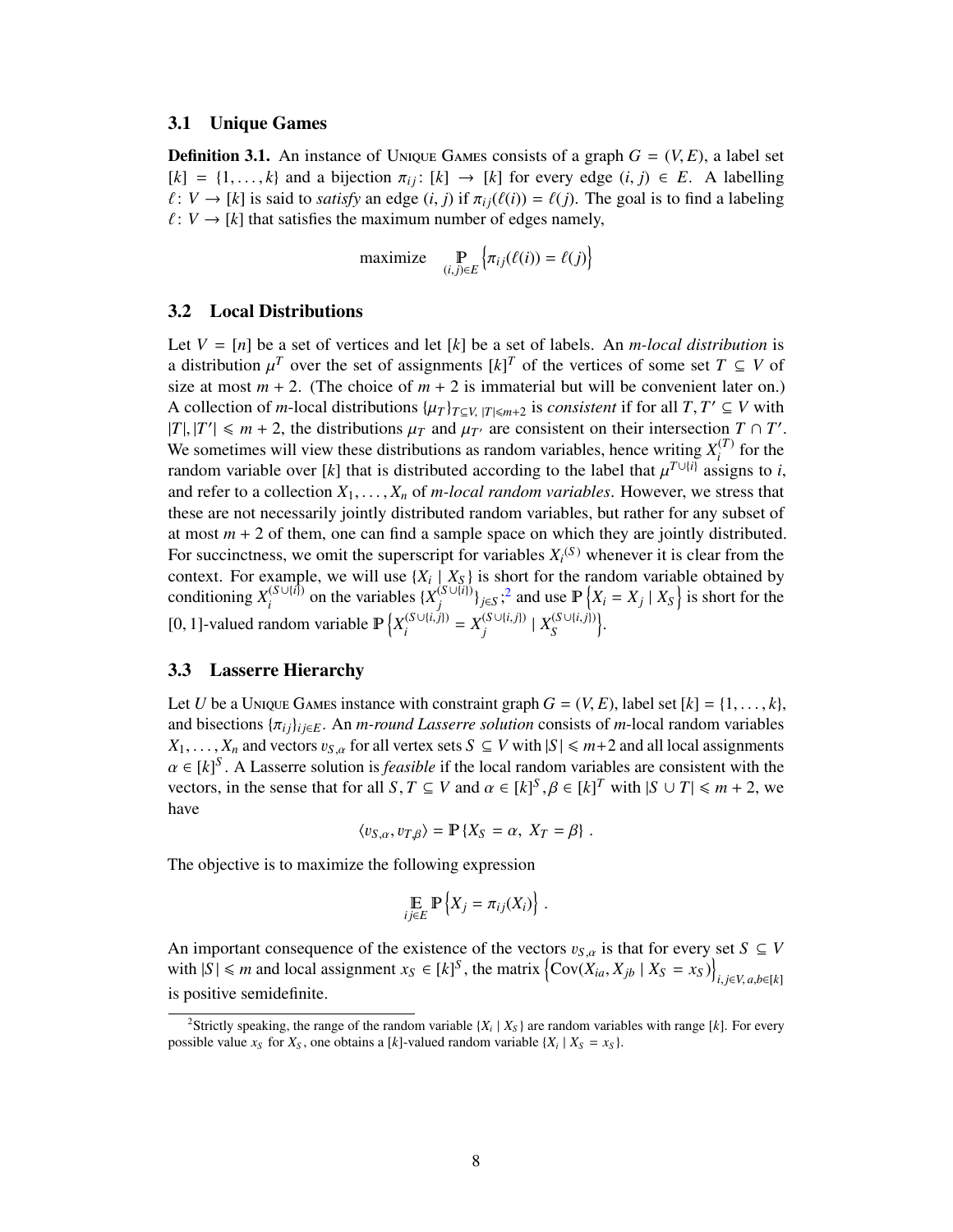### <span id="page-10-0"></span>4 Warmup – MaxCut Example

For the sake of exposition, we first present an algorithm for the MAX Cut problem on lowrank graphs. In the Max Cur problem, the input consists of a graph  $G = (V, E)$  and the goal is to find a cut  $S \cup \overline{S} = V$  of the vertices that maximizes the number of edges crossing, i.e., maximizes  $|E(S, \bar{S})|$ .

The Goemans-Williamson SDP relaxation for the problem assigns a unit vector  $v_i$  for every vertex *i* ∈ *V*, so as to maximize the average squared length  $E_{i,j\in E}||v_i - v_j||^2$  of the edges.<br>Formally the SDP relaxation is given by Formally, the SDP relaxation is given by,

maximize 
$$
\underset{i,j \in E}{\mathbb{E}} ||v_i - v_j||^2
$$
 subject to  $||v||_i^2 = 1 \ \forall i \in V$ 

Stronger SDP relaxations produced by hierarchies such as Sherali-Adams and Lasserre hierarchy also yield probability distributions over local assignments.

More precisely, given a *m*-round Lasserre SDP solution, it can be associated with a set of *m*-local random variables  $X_1, \ldots, X_n$  taking values in  $\{-1, 1\}$ . For an edge  $(i, j)$ , its contribution to the SDP objective value  $(\|v_i - v_j\|^2)$  is equal to the probability that the edge  $(i, i)$  is cut under the distribution of local assignments  $(u_i)$  namely  $(i, j)$  is cut under the distribution of local assignments  $\mu_{ij}$ , namely,

$$
\Pr_{\mu_{ij}}[X_i \neq X_j] = ||v_i - v_j||^2.
$$

Consequently, in order to obtain a cut with value *close* to the SDP objective, it is sufficient to jointly sample  $X_1, \ldots, X_n$ , such that on every edge  $(i, j)$  the distribution of  $X_i$  and  $X_j$  is close to the corresponding local distribution  $u_1$ . However, the variables  $Y_i$ ,  $Y_i$  are not *close* to the corresponding local distribution  $\mu_{ij}$ . However, the variables  $X_1, \ldots, X_n$  are not jointly distributed, and hence cannot all be sampled together.

As a first attempt, let us suppose we sample each *X<sup>i</sup> independently* from its associated marginal  $\mu_i$ . If on most edges  $(i, j)$ , the distribution of the resulting samples  $X_i, X_j$  is<br>close to  $\mu_i$ , then we are done. On an edge  $(i, j)$ , the local distribution  $\mu_i$  is far from the close to  $\mu_{ij}$ , then we are done. On an edge  $(i, j)$ , the local distribution  $\mu_{ij}$  is *far* from the independent sampling distribution  $\mu_i \times \mu_j$  only if the random variables  $X_i, X_j$  are *correlated*.<br>Henceforth, these correlations across the edges would be referred to as "local correlations" Henceforth, these correlations across the edges would be refered to as "local correlations". A natural measure for correlations that we will utilize here is defined as  $Cov(X_i, X_j) =$ <br>  $E[Y, Y, 1] = E[Y, 1] E[Y, 1]$ . Using this measure, the statistical distance between independent  $\mathbb{E}[X_i X_j] - \mathbb{E}[X_i] \mathbb{E}[X_j]$ . Using this measure, the statistical distance between independent sampling  $(\mu_i \times \mu_j)$  and correlated sampling  $(\mu_{ij})$  is given by

$$
\|\mu_{ij}-\mu_i\times\mu_j\|_1\leqslant |\mathrm{Cov}(X_i,X_j)|\,.
$$

(See [Lemma 5.1](#page-12-1) for a more general version of the above bound).

On the flip side, the existence of correlations makes the problem of sampling  $X_1, \ldots, X_n$ easier! If two variables  $X_i$ ,  $X_j$  are correlated, then sampling/fixing the value of  $X_i$  reduces the uncertainty in the value of  $X_j$ . More precisely, conditioning on the value of  $X_i$  reduces the variance of  $X_j$  as shown below:

$$
\mathop{\mathbb{E}}_{\{X_i\}} \text{Var}[X_j | X_i] = \text{Var}[X_j] - \frac{1}{\text{Var}[X_i]} [\text{Cov}(X_i, X_j)]^2
$$

Therefore, if we pick an  $i \in V$  at random and fix its value then the expected decrease in the variance of all the other variables is given by,

$$
\mathop{\mathbb{E}}_{i \in V, \{X_i\}} \left[ \mathop{\mathbb{E}}_{j \in V} \text{Var}[X_j | X_i] \right] - \mathop{\mathbb{E}}_{j \in V} \text{Var}[X_j] = \mathop{\mathbb{E}}_{i,j \in V} \text{Cov}(X_i, X_j)^2 \cdot \frac{1}{2} \left( \frac{1}{\text{Var}[X_i]} + \frac{1}{\text{Var}[X_j]} \right)
$$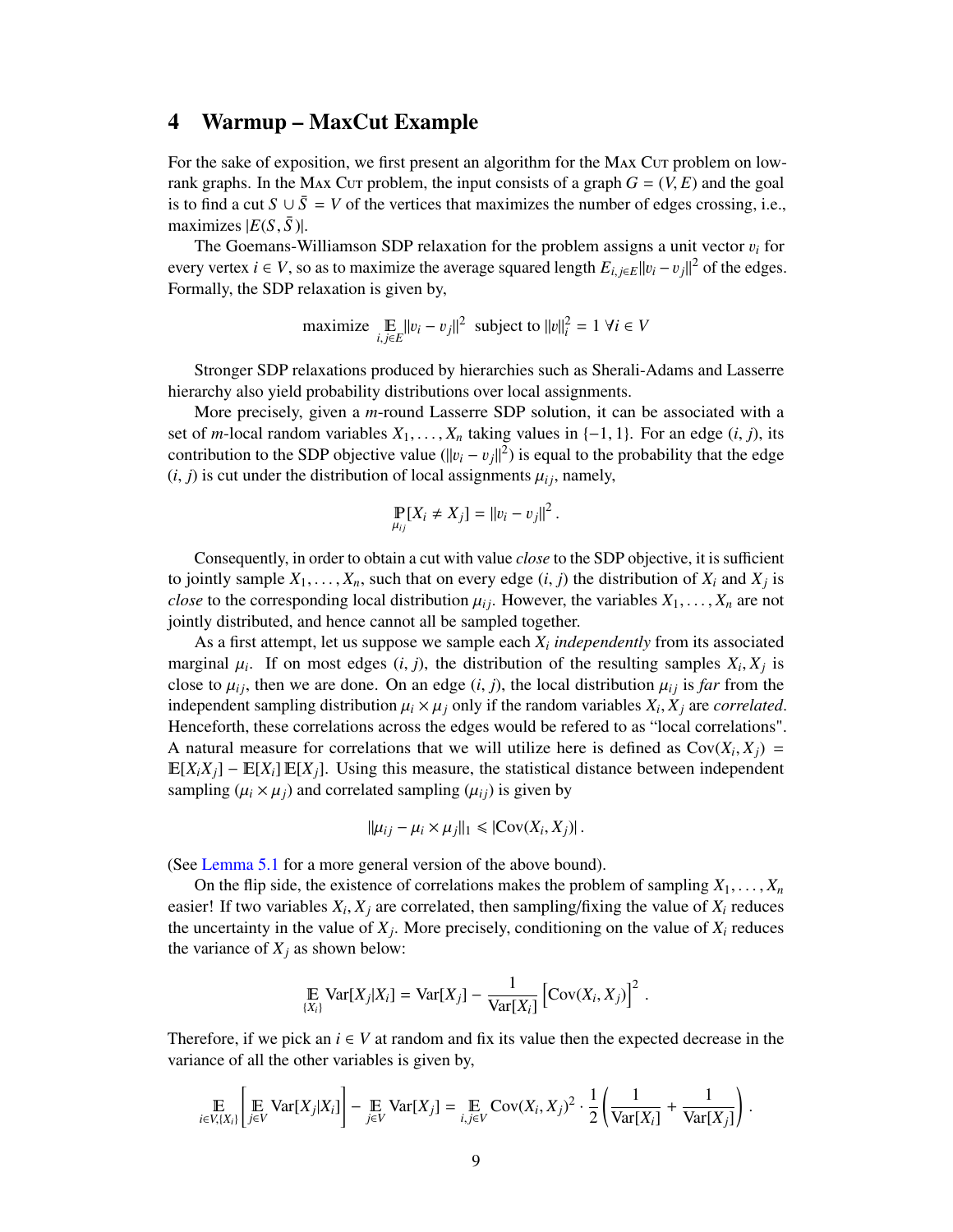The above bound is proven in a more general setting in [Lemma 5.2.](#page-12-2) As all random variables involved have variance at most 1, we can rewrite the above expression as,

$$
\mathop{\mathbb{E}}_{i \in V, \{X_i\}} \left[ \mathop{\mathbb{E}}_{j \in V} \text{Var}[X_j | X_i] \right] - \mathop{\mathbb{E}}_{j \in V} \text{Var}[X_j] \ge \mathop{\mathbb{E}}_{i, j \in V} |\text{Cov}(X_i, X_j)|^2
$$

The decrease in the variance is directly related to the *global correlations* between random pairs of vertices  $i, j \in V$ .

Recall that, the failure of independent sampling yields a lower bound on the average local correlations on the edges namely,  $E_{i,j\in E}|\text{Cov}(X_i, X_j)|$ . The crucial observation is that if the graph *G* is a *good expander* in a suitable sense, then these local correlations translate in to non-negligible global correlations. Formally, we show the following (in [Section 6\)](#page-17-0):

<span id="page-11-0"></span>**Lemma 4.1.** Let  $v_1, \ldots, v_n$  be vectors in the unit ball. Suppose that the vectors are corre*lated across the edges of a regular n-vertex graph G,*

$$
\mathop{\mathbb{E}}_{ij \sim G} \langle v_i, v_j \rangle \geq \rho.
$$

*Then, the global correlation of the vectors is lower bounded by*

$$
\mathop{\mathbb{E}}_{i,j\in V} |\langle v_i, v_j \rangle| \geq \Omega(\rho) / \text{rank}_{\geq \Omega(\rho)}(G).
$$

*where*  $\text{rank}_{\geqslant o}(G)$  *is the number of eigenvalues of adjacency matrix of* G *that are larger than* ρ*.*

As random variables  $X_i$  arise from the solution to a SDP, the matrix  $(Cov(X_i, X_j))_{i,j \in V}$  is **i** positive semidefinite, i.e., there exists vectors  $u_i$  such that  $\langle u_i, u_j \rangle = \text{Cov}(X_i, X_j) \ \forall i, j \in V$ .<br>Let us consider the vectors  $v_i - v^{\otimes 2}$ . Suppose the local correlation  $\mathbb{F}_{k+1} \cup \text{Cov}(Y_k, Y_k)$  is at Let us consider the vectors  $v_i = u_i^{\otimes 2}$ . Suppose the local correlation  $\mathbb{E}_{i,j \in E} |Cov(X_i, X_j)|$  is at least  $\epsilon$  then we have least  $\varepsilon$  then we have,

$$
\mathop{\mathbb{E}}_{i,j\in E}\langle v_i,v_j\rangle = \mathop{\mathbb{E}}_{i,j\in E}|\text{Cov}(X_i,X_j)|^2 \geq \varepsilon^2,
$$

and  $\mathbb{E}_{i}[\Vert v_{i} \Vert^{2}] \le 1$ . If the graph *G* is low-rank, then by [Lemma 4.1](#page-11-0) we get a lower bound on the global correlation of the vectors  $v_{i}$ , namely the global correlation of the vectors  $v_i$ , namely

$$
\mathbb{E}_{i,j\in V}|\text{Cov}(X_i,X_j)|^2 = \mathbb{E}_{i,j\in V}\langle v_i,v_j\rangle \geq \Omega(\varepsilon^2)/\text{rank}_{\geq \varepsilon^2}(G).
$$

Summarizing, if the independent sampling is on average  $\varepsilon$ -far from correlated sampling over the edges, then conditioning on the value of a random vertex  $i \in V$  reduces the average variance by  $\varepsilon^2 / \text{rank}_{\geq \varepsilon^2}(G)$  in expectation. The same argument can now be applied on the variables obtained after conditioning on *i*. In fact, starting with an SDP solution to *m*-round variables obtained after conditioning on *i*. In fact, starting with an SDP solution to *m*-round Lasserre hierarchy, the local distributions remain consistent and their covariance matrices remain semidefinite as long as we condition on at most *m* − 2 vertices. Observe that average variance is at most 1. Hence, after at most rank  ${}_{\geq e}(G)/\varepsilon^2$  steps, the independent sampling<br>distribution will be within average distance c from the correlated sampling on the edges. The distribution will be within average distance  $\varepsilon$  from the correlated sampling on the edges. The details of this argument are presented in [Theorem 5.6.](#page-15-0)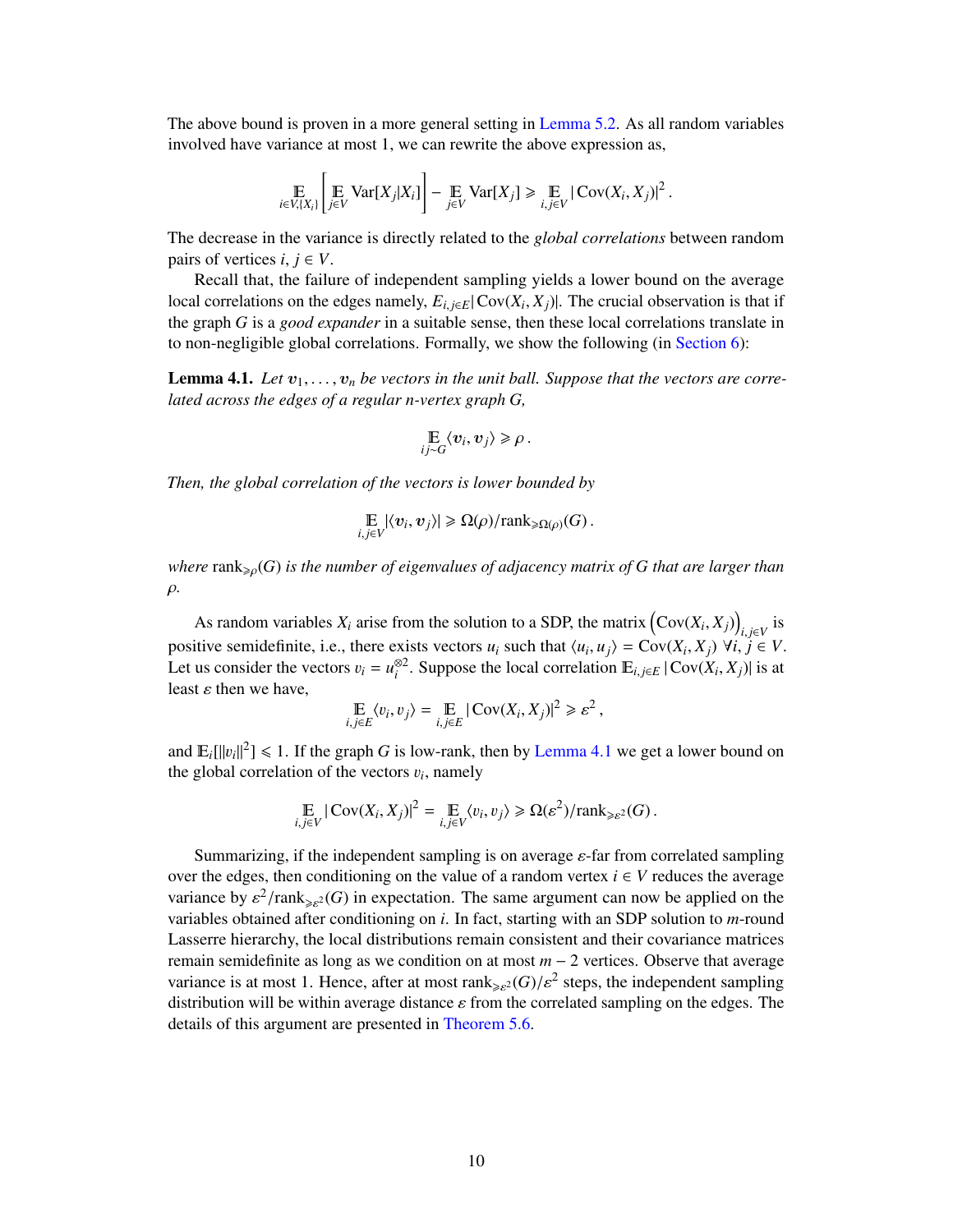# <span id="page-12-0"></span>5 General 2-CSP on Low Rank Graphs

Let  $\Im$  be a (general) MAx 2-Csp instance with variable set  $V = [n]$  and label set [k]. (We represent  $\Im$  as a distribution over triples  $(i, j, \Pi)$ , where  $i, j \in V$  and  $\Pi \subseteq [k] \times [k]$  is an arbitrary binary predicate. The goal is to find an assignment  $x \in [k]^V$  that maximizes the probability  $\mathbb{P}_{(i,j,\Pi)\sim\mathfrak{I}}\left\{(x_i,x_j)\in\Pi\right\}$ .)

For simplicity,<sup>[3](#page-12-3)</sup> we will assume that the constraint graph of  $\Im$  is regular, i.e., every variable  $i \in V$  appears in the same number of constraints. (Since we allow the constraints to be weighted, the precise condition is that the total weight of the constraints incident to a vertex is the same for every vertex.)

Let  $X_1, \ldots, X_n$  be *r*-local random variables with range [k]. We write  $X_{ia}$  to denote the {0, 1}-indicator of the event  $X_i = a$ . Notice that  $\{X_{ia}\}_{i \in V, a \in [k]}$  are also *m*-local random variables.

For two random variables *X* and *X'* with the same range, we denote their *statistical distance*,

$$
\| \{X\} - \{X'\} \|_1 \stackrel{\text{def}}{=} \sum_{x} | \mathbb{P} \{X = x\} - \mathbb{P} \{X' = x\} |.
$$

Independent Sampling and Pairwise Correlation. The following lemma shows that the statistical difference between independent sampling and correlated sampling is explained by local correlation.

<span id="page-12-1"></span>**Lemma 5.1.** *For any two vertices i,*  $j \in V$ *,* 

$$
\left\| \{X_i X_j\} - \{X_i\} \{X_j\} \right\|_1 = \sum_{(a,b)\in[k]^2} \left| \text{Cov}(X_{ia}, X_{jb}) \right|.
$$

*Proof.* Under the distribution  $\{X_i X_j\}$ , the event  $\{X_i = a, X_j = b\}$  has probability  $E X_{ia} X_{jb}$ . On the other hand, under the product distribution  $\{X_i\}\{X_j\}$ , this event has probability  $E X_{ia} E X_{jb}$ . Hence, the difference of these probabilities is equal to  $E X_{ia} X_{jb} - E X_{ia} E X_{jb} = Cov(X_{ia}, X_{jb})$ .  $\overline{\phantom{a}}$ 

Conditional Variance and Pairwise Correlation. The following lemma shows that conditioning on a variable  $X_i$  decreases the variance of a variable  $X_i$  by the correlation of the variables  $X_{ia}$  and  $X_{jb}$ .

<span id="page-12-2"></span>**Lemma 5.2.** *For any two vertices i,*  $j \in V$ *,* 

$$
\text{Var}\,X_i - \underset{\{X_j\}}{\mathbb{E}}\text{Var}\left[X_i \mid X_j\right] \ge \frac{1}{k} \sum_{a,b \in [k]} \underset{\{X_{ia}, X_{jb}\}}{\mathbb{E}} \text{Cov}(X_{ia}, X_{jb})^2 / \text{Var}\,X_{jb}
$$

*Proof.* If we condition on  $X_{jb}$ , the variance of  $X_{ia}$  decreases by Cov( $X_{ia}$ ,  $X_{jb}$ )<sup>2</sup>/ $Var X_{jb}$ <br>(Lemma C.2). Thus, the variance of *X<sub>i</sub>* deceases by  $\sum Cov(Y_i, Y_i)^2 / Var X_{jb}$ . Hence [\(Lemma C.2\)](#page-31-1). Thus, the variance of  $X_i$  deceases by  $\sum_a \text{Cov}(X_{ia}, X_{jb})^2 / \text{Var } X_{jb}$ . Hence, there exists he such that conditioning on  $X_{ab}$ , causes a variance decrement of at least there exists  $b_0$  such that conditioning on  $X_{jb_0}$  causes a variance decrement of at least  $\frac{1}{k} \sum_{a,b} \text{Cov}(X_{ia}, X_{jb})^2 / \text{Var } X_{jb}$ . Since the variance is non-increasing under conditioning, the variance of  $X_i$  decreases by at least this amount when we condition on  $X_i$ . . — П<br>. — П

<span id="page-12-3"></span><sup>3</sup> If the constraint graph is not regular, all of our results still hold for an appropriate definition of threshold rank.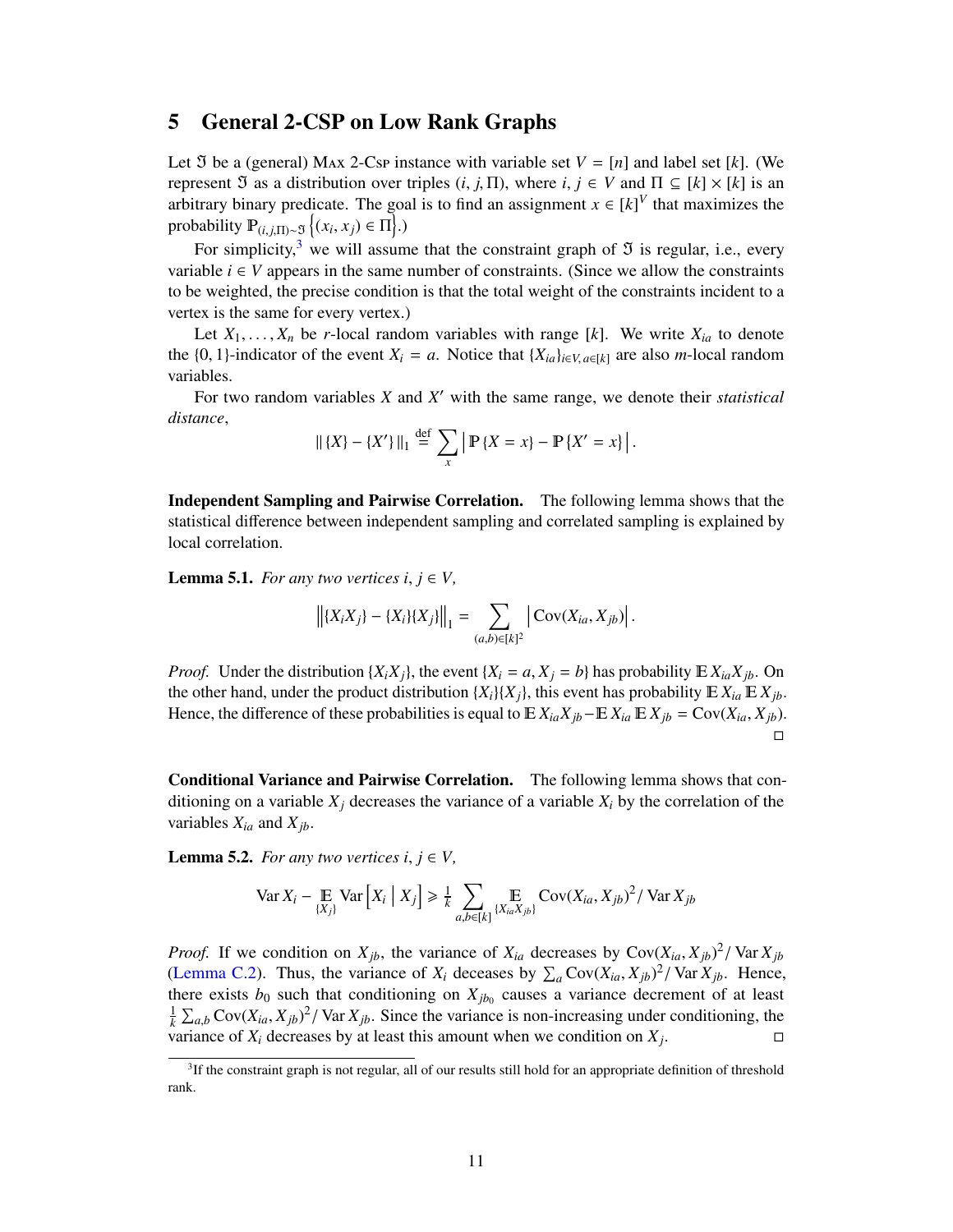**Pairwise Correlations and Inner Products.** The previous paragraphs were about two different notions of pairwise correlation. On the one hand,  $\left|\{X_i X_j\} - \{X_i\} \{X_i\}\right|\right|_1$  and on the other hand, Var  $X_i$  –  $\mathbb{E}_{\{X_j\}}$  Var $[X_i | X_j]$ . The following lemma relates these two notions of pairwise correlations and shows they can be approximated by inner products of vectors.

<span id="page-13-0"></span>**Lemma 5.3.** *Suppose that the matrix*  $(Cov(X_{ia}, X_{jb}))$ <br>there with vectors  $x_i$  and in the writh  $all$  and the *<sup>i</sup>*∈*V*, *<sup>a</sup>*∈[*k*] *is positive semidefinite. Then, there exists vectors*  $v_1, \ldots, v_n$  *in the unit ball such that for all vertices i,*  $j \in V$ *,* 

$$
\frac{1}{k^2} \Big(\sum_{(a,b)\in[k]^2} \Big|\operatorname{Cov}(X_{ia}, X_{jb})\Big|\Big)^2 \leq \langle v_i, v_j\rangle \leq \frac{1}{k} \sum_{(a,b)\in[k]^2} \frac{1}{2} \big(\frac{1}{\operatorname{Var} X_{ia}} + \frac{1}{\operatorname{Var} X_{jb}}\big) \operatorname{Cov}(X_{ia}, X_{jb})^2.
$$

*Proof.* Let  $\{u_{ia}\}$  be the collection of vectors such that  $\langle u_{ia}, u_{ib} \rangle = \text{Cov}(X_{ia}, X_{ib})$ . Note that  $||u_{ia}||^2 = \text{Var } X_{ia}$ . Define  $v_i := k^{-1/2} \sum_a u_{ia}^{\otimes 2} / ||u_{ia}||$ . (Here,  $\bar{x}$  denote the unit vector in direction x) The inner product of xy and xy is equal to direction *x*.) The inner product of  $v_i$  and  $v_j$  is equal to

$$
\langle v_i, v_j \rangle = \frac{1}{k} \sum_{a,b} \frac{1}{\sqrt{\text{Var} X_{ia} \text{Var} X_{jb}}} \text{Cov}(X_{ia}, X_{jb})^2.
$$

Using the inequality between arithmetic mean and geometric mean, we have  $(\text{Var } X_{ia} \text{Var } X_{jb})^{-1/2} \leq (1/\text{Var } X_{ia} + 1/\text{Var } X_{jb})/2$ , which implies the desired upper bound on the inner product  $\langle x, x \rangle$ on the inner product  $\langle v_i, v_j \rangle$ .<br>On the other hand, by *C*<sub>3</sub>

On the other hand, by Cauchy–Schwartz,

$$
\left(\sum_{a,b} \left| \text{Cov}(X_{ia}, X_{jb}) \right|\right)^2 \leq \sum_{a,b} \sqrt{\text{Var}\, X_{ia}\, \text{Var}\, X_{jb}} \cdot \sum_{a,b} \frac{1}{\sqrt{\text{Var}\, X_{ia}\, \text{Var}\, X_{jb}}} \, \text{Cov}(X_{ia}, X_{jb})\,.
$$

Since  $\sum_a \text{Var } X_{ia} \le \sum_a \mathbb{E} X_{ia}^2 = 1$ , we have  $\sum_a$  $\sqrt{\text{Var } X_{ia}} \leq \sqrt{2}$ *k* for all vertices *i* ∈ *V* (by Cauchy–Schwartz). Therefore,

$$
\left(\sum_{a,b} \left| \text{Cov}(X_{ia}, X_{jb}) \right|\right)^2 \leq k \sum_{a,b} \frac{1}{\sqrt{\text{Var} X_{ia} \text{Var} X_{jb}}} \text{Cov}(X_{ia}, X_{jb}),
$$

which gives the desired lower bound on the inner product  $\langle v_i, v_j \rangle$ . It remains to argue that<br>the vectors  $v_i$ ,  $v_j$  are contained in the unit ball. Since  $Cov(Y_i, Y_j)^2 < Var Y$ . Var  $Y_j$ the vectors  $v_1, \ldots, v_n$  are contained in the unit ball. Since  $Cov(X_{ia}, X_{ib})^2 \leq \text{Var } X_{ia}$  Var  $X_{ib}$ ,<br>we can upper bound  $||v_1||^2 \leq k^{-1} \sum_{i} \sqrt{\text{Var } Y_i} \leq 1$  (using  $\sum_{i} \sqrt{\text{Var } Y_i} \leq \sqrt{k}$ ) we can upper bound  $||v_i||^2 \le k^{-1} \sum_{a,b} \sqrt{\text{Var } X_{ia} \text{Var } X_{ib}} \le 1$  (using  $\sum_a \sqrt{\text{Var } X_{ia}} \le \sqrt{k}$ ).  $\square$ 

Local Correlation vs Global Correlation on Low-Rank Graphs. The following lemma shows that local correlation (correlation across edges of a graph) implies global correlation (correlation between random vertices) if the graph has low threshold rank. (Proof in [Section 6.](#page-17-0))

**Lemma** (Restatement of [Lemma 4.1\)](#page-11-0). Let  $v_1, \ldots, v_n$  be vectors in the unit ball. Suppose *that the vectors are correlated across the edges of a regular n-vertex graph G,*

$$
\mathop{\mathbb{E}}_{ij \sim G} \langle v_i, v_j \rangle \geq \rho.
$$

*Then, the global correlation of the vectors is lower bounded by*

$$
\mathop{\mathbb{E}}_{i,j\in V} |\langle v_i, v_j \rangle| \geq \Omega(\rho) / \text{rank}_{\geq \Omega(\rho)}(G).
$$

*where* rank>ρ(*G*) *is the number of eigenvalues of adjacency matrix of <sup>G</sup> that are larger than* ρ*.*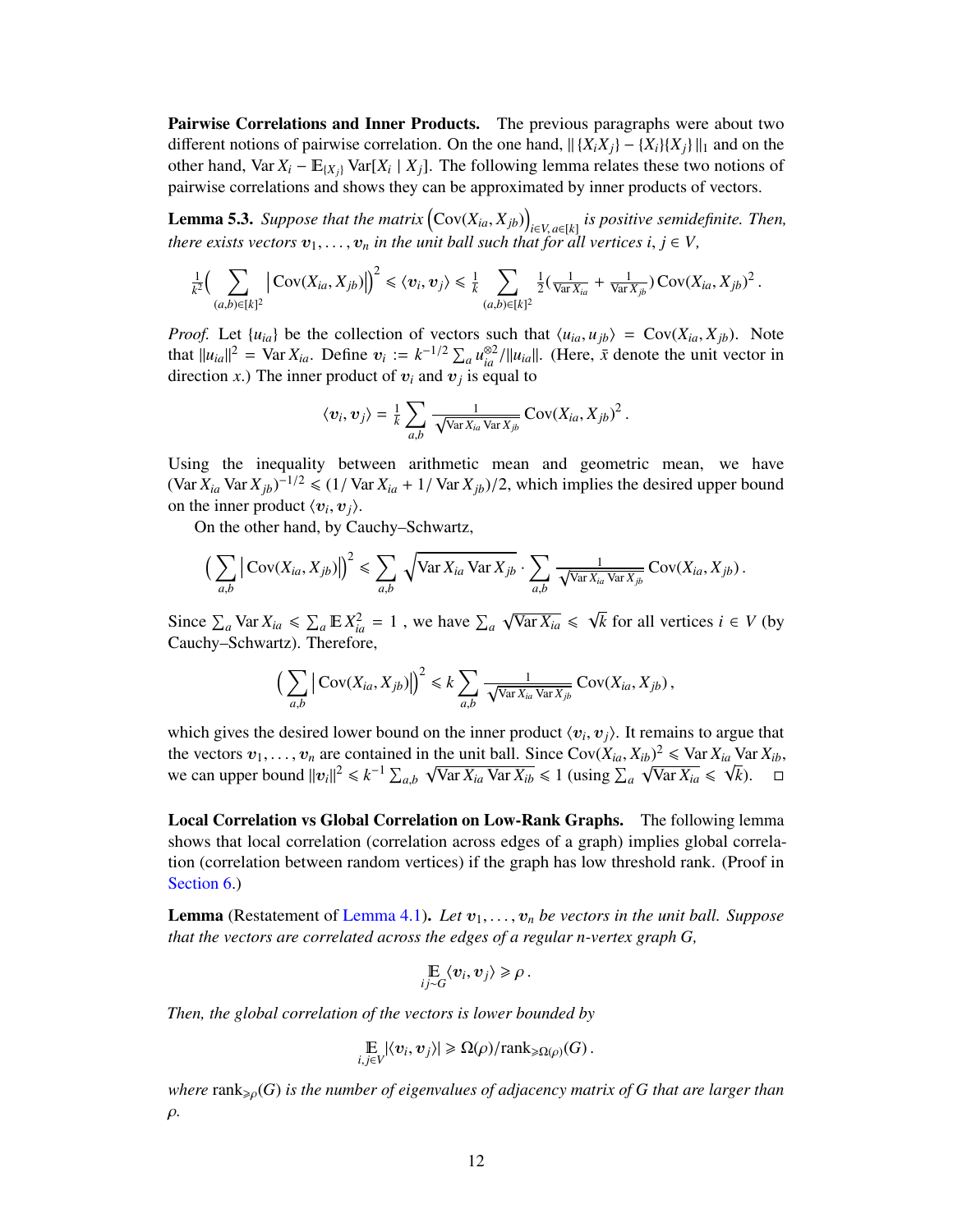**Putting Things Together.** The following lemma shows that either independent sampling is statistically close to correlated sampling across edges of a graph or the typical variance of a vertex decreases non-trivially by conditioning on a random vertex.

<span id="page-14-1"></span>Lemma 5.4. *Let <sup>G</sup> be a regular n-vertex graph and* ε *be the expected statistical distance between independent and correlated sampling across the edges of G,*

$$
\varepsilon = \mathop{\mathbb{E}}\limits_{ij \sim G} \left\| \{X_i X_j\} - \{X_i\} \{X_j\} \right\|_1
$$

*Further, suppose that the matrix*  $(Cov(X_{ia}, X_{jb}))_{i \in V, a \in [k]}$  *is positive semidefinite. Then, condi-*<br> *is view* and a new day water demonstrationally in the semi*i a*<sup>*i*</sup>ic*V*, *a*∈*[k] i*<sup>*i*</sup>*icoi*</sub> *<i>tioning on a random vertex decreases the variances by* 

$$
\mathop{\mathbb{E}}_{i,j\in V}\mathop{\mathbb{E}}_{\{X_j\}} \text{Var}\left[X_i \mid X_j\right] \leq \mathop{\mathbb{E}}_{i\in V} \text{Var}\, X_i - \Omega(\varepsilon^2/k)/\text{rank}_{\geq \Omega(\varepsilon/k)^2}(G)\,.
$$

*Proof.* Let  $v_1, \ldots, v_n$  be the vectors constructed in [Lemma 5.3.](#page-13-0) By [Lemma 5.3](#page-13-0) and [Lemma 5.1,](#page-12-1) the local correlation of these vectors is at least

$$
\mathop{\mathbb{E}}_{ij \sim G} \langle v_i, v_j \rangle \geq \frac{1}{k^2} \mathop{\mathbb{E}}_{ij \sim G} \left\| \{X_i X_j\} - \{X_i\} \{X_j\} \right\|_1^2 \geq \varepsilon^2 / k^2.
$$

(The last step also uses Cauchy–Schwartz.) Hence, [Lemma 4.1](#page-11-0) implies the following lower bound on the global correlation of these vectors,

$$
\mathop{\mathbb{E}}_{i,j\in V} |\langle v_i, v_j \rangle| \geq \Omega(\varepsilon/k)^2 / \text{rank}_{\geq \Omega(\varepsilon/k)^2}(G).
$$

[Lemma 5.3](#page-13-0) and [Lemma 5.2](#page-12-2) allows us to relate the expected decrement of the variances to the global correlation of the vectors  $v_1, \ldots, v_n$ ,

$$
\mathop{\mathbb{E}}_{i,j\in V}\Big[\operatorname{Var} X_i - \mathop{\mathbb{E}}_{\{X_j\}} \operatorname{Var}[X_i \mid X_j]\Big] \geq k \cdot \mathop{\mathbb{E}}_{i,j\in V} |\langle v_i, v_j \rangle|,
$$

which gives the desired upper bound on  $E_{i,j \in V} E_{\{X_j\}}$  Var[ $X_i | X_j$ ]. □

The following lemma asserts that if the constraint graph has low threshold rank then there exists a partial assignment  $x<sub>S</sub>$  to a small set *S* of vertices such that independent sampling conditioned on this assignment  $x<sub>S</sub>$  gives almost the same value as correlated sampling (without conditioning on the assignment *x<sup>S</sup>* ).

<span id="page-14-0"></span>Algorithm 5.5 (Propagation Sampling).

**Input:** *r*-local random variables  $X_1, \ldots, X_n$  over [*k*]

**Output:** (global) distribution over assignments  $x \in [k]^V$ .

- 1. Choose  $m \in \{1, \ldots, r\}$  at random.
- 2. Sample a random set of "seed vertices"  $S \in V^m$ . (Repeated vertices are allowed.)
- 3. Sample a assignment  $x_S \in [k]^S$  for *S* according to its local distribution  $\{X_S\}$ .
- 4. For every other vertex  $i \in V \setminus S$ , sample a label  $x_i \in [k]$  according to the local distribution for  $S \cup \{i\}$  conditioned on the assignment  $x_S$  for  $S$ .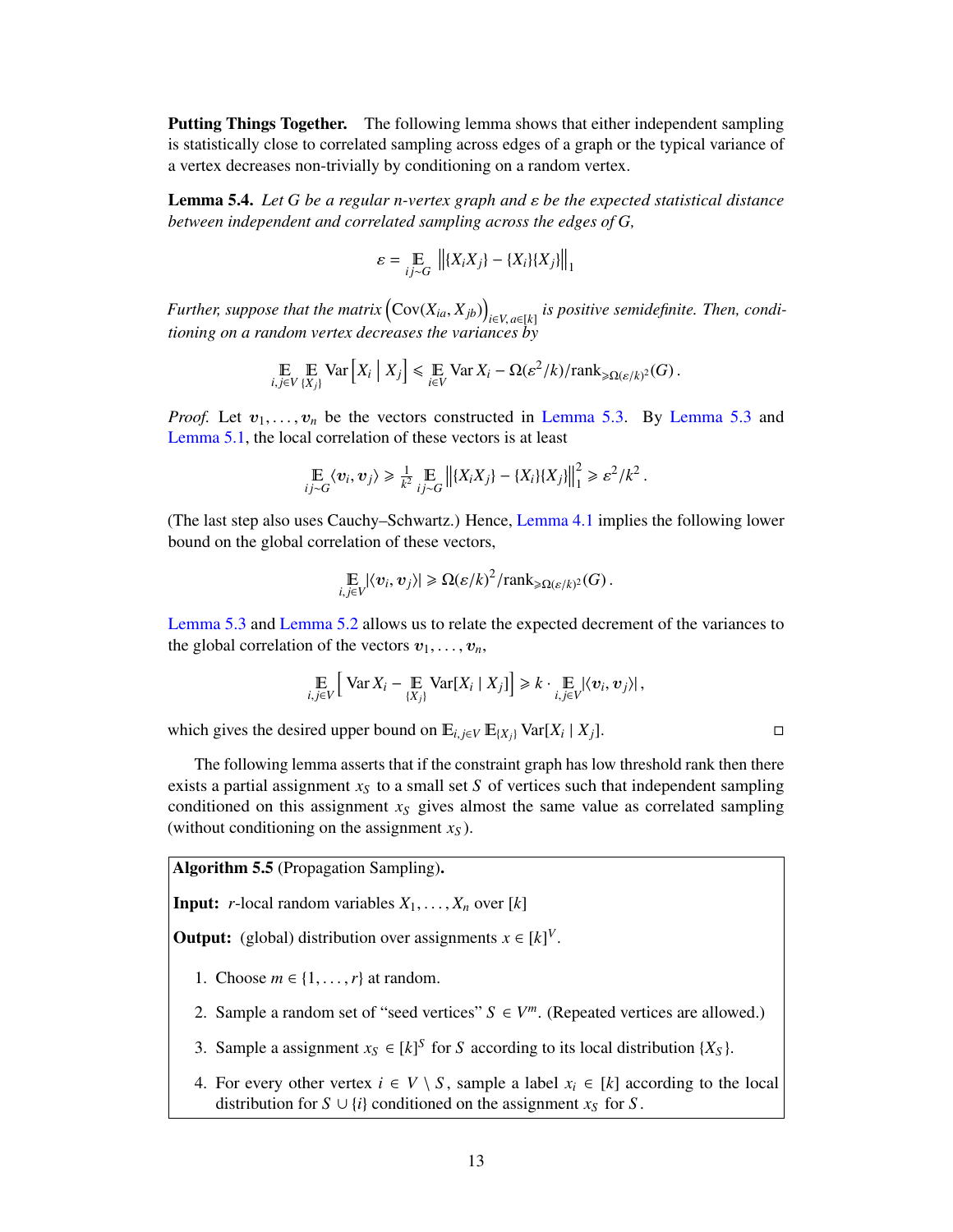<span id="page-15-0"></span>**Theorem 5.6.** *Let*  $X_1, \ldots, X_n$  *be r*-local random variables and let  $X'_1$  dom variables produced by Algorithm 5.5 on input  $X_1, \ldots, X_n$  Suppose  $X'_1, \ldots, X'_n$  be the ran-<br>  $X'_2$  *be matrices dom variables produced by [Algorithm 5.5](#page-14-0) on input <sup>X</sup>*1, . . . , *<sup>X</sup>n. Suppose that the matrices*  $(Cov(X_{ia}, X_{ib} \mid X_S = x_S))_{i \in V, a \in [k]}$  are positive semidefinite for every set  $S \subseteq V$  with  $|S| \le r$ *and local assignment*  $x_S \in [k]^S$ *. Then, if*  $r \gg O(k/\varepsilon^4) \cdot \text{rank}_{\Omega(\varepsilon/k)^2}(G)$ *,* 

$$
\underset{i,j\sim G}{\mathbb{E}}\left\|\{X_iX_j\}-\{X_i'X_j'\}\right\|_1\leq \varepsilon.
$$

*Proof.* Let us define  $\varepsilon_m$ ,

$$
\varepsilon_m = \mathop{\mathbb{E}}_{S \in V^m} \mathop{\mathbb{E}}_{\{X_S\}} \mathop{\mathbb{E}}_{ij \sim G} \left\| \{X_i X_j \mid X_S\} - \{X_i \mid X_S\} \{X_j \mid X_S\} \right\|_1
$$

To prove the current theorem it is enough to show that  $\mathbb{E}_{m\in[r]}\varepsilon_m \leq \varepsilon$ . For  $m \leq r$ , define a non-negative potential Φ*<sup>m</sup>* as follows

$$
\Phi_m := \mathop{\mathbb{E}}_{S \in V^m} \mathop{\mathbb{E}}_{\{X_S\}} \mathop{\mathbb{E}}_{i \in V} \text{Var}(X_i \mid X_S) .
$$

Let  $m \in [r]$ . Suppose  $\varepsilon_m \geq \varepsilon/2$ . Then,

$$
\Pr_{S \in V^m, \{X_S\}} \left\{ \mathop{\mathbb{E}}_{ij \sim G} \left\| \{X_i X_j \mid X_S\} - \{X_i \mid X_S\} \{X_j \mid X_S\} \right\|_1 \geqslant \varepsilon/2 \right\} \geqslant \varepsilon/2.
$$

Therefore, by [Lemma 5.4,](#page-14-1)

$$
\mathop{\mathbb{E}}_{S \in V^m, \{X_S\}} \Big[ \mathop{\mathbb{E}}_{i \in V} \text{Var}[X_i \mid X_S] - \mathop{\mathbb{E}}_{i,j \in V} \text{Var}[X_i \mid X_S, X_j] \Big] \geq \varepsilon/2 \cdot \Omega(\varepsilon^2/k) / \text{rank}_{\geq \Omega(\varepsilon/k)^2}(G) \, .
$$

In other words,  $\Phi_{m+1} \le \Phi_m - \Omega(\varepsilon^3/k)/\text{rank}_{\ge \Omega(\varepsilon/k)^2}(G)$ . Since  $1 \ge \Phi_1 \ge \dots \ge \Phi_r \ge 0$ , it<br>follows that there are at most  $O(k/\varepsilon^3)$ , rank some  $(G)$  indices  $m \in [r]$  such that  $\varepsilon \ge \varepsilon/2$ follows that there are at most  $O(k/\varepsilon^3) \cdot \text{rank}_{\geq \Omega(\varepsilon/k)^2}(G)$  indices  $m \in [r]$  such that  $\varepsilon_m \geq \varepsilon/2$ .<br>Therefore if  $r \gg O(k/\varepsilon^4)$ , rank such  $(G)$ , we have Therefore, if  $r \gg O(k/\varepsilon^4) \cdot \text{rank}_{\geq \Omega(\varepsilon/k)^2}(G)$ , we have

$$
\mathop{\mathbb{E}}_{m\in[r]} \varepsilon_m \leqslant \varepsilon/2 + \frac{1}{r} \cdot O(k/\varepsilon^3) \cdot \text{rank}_{\geqslant \Omega(\varepsilon/k)^2}(G) \leqslant \varepsilon.
$$

Finally, by the triangle inequality,

$$
\mathbb{E}_{ij \sim G} ||\{X_i X_j\} - \{X'_i X'_j\}||_1
$$
\n
$$
= \mathbb{E}_{ij \sim G} ||\left(\mathbb{E}_{m \in [r]} \mathbb{E}_{S \in V^m} \mathbb{E}_{\{X_i X_j\}} \{X_S\}\right) - \left(\mathbb{E}_{m \in [r]} \mathbb{E}_{S \in V^m} \mathbb{E}_{\{X_s\}} \{X_i \mid X_S\} \{X_j \mid X_S\}\right) ||_1
$$
\n
$$
\leq \mathbb{E}_{ij \sim G} \mathbb{E}_{m \in [r]} \mathbb{E}_{\{X_s\}} \mathbb{E}_{\{X_i X_j\}} \left\| \{X_i X_j \mid X_S\} - \{X_i \mid X_S\} \{X_j \mid X_S\} \right\|_1 = \mathbb{E}_{m \in [r]} \varepsilon_m \leq \varepsilon.
$$

The following theorem directly implies [Theorem 1.1.](#page-3-2)

**Theorem 5.7.** *Let*  $\varepsilon > 0$  *and*  $r = O(k) \cdot \text{rank}_{\geqslant \Omega(\varepsilon/k)^2}(G)/\varepsilon^4$ . Suppose that the *r-round Lassarra value of the Myr* 2 Cap instance  $\mathfrak{A}$  is  $\sigma$ . Then given an optimal *r* round *Lassarra Lasserre value of the* MAx 2-Csp *instance*  $\Im$  *is*  $\sigma$ *. Then, given an optimal r-round Lasserre solution, [Algorithm 5.5](#page-14-0) (Propagation Sampling) outputs an assignment with expected value at least*  $\sigma$  –  $\varepsilon$  *for*  $\mathfrak{I}$ .

*Proof.* An optimal *r*-round Lasserre solution gives rise to *r*-local random variables  $X_1, \ldots, X_n$  over [k]. Let  $X_{ia}$  be the indicator variable of the event  $X_i = a$ . The matrices  $\{Cov(X_{ia}, X_{jb} | X_S = x_S)\}_{i,j \in V, a,b \in [k]}$  are positive semidefinite for all sets  $S \subseteq V$  with  $|S| \le r$  and local assignments  $x_S \in [k]^{\tilde{S}}$ . Furthermore, the Lasserre solution satisfies

$$
\mathbb{E}_{(i,j,\Pi)\sim \mathfrak{I}}\big(\mathbb{P}_{\{X_iX_j\}}\big\{(X_i,X_j)\in \Pi\big\}=\sigma.
$$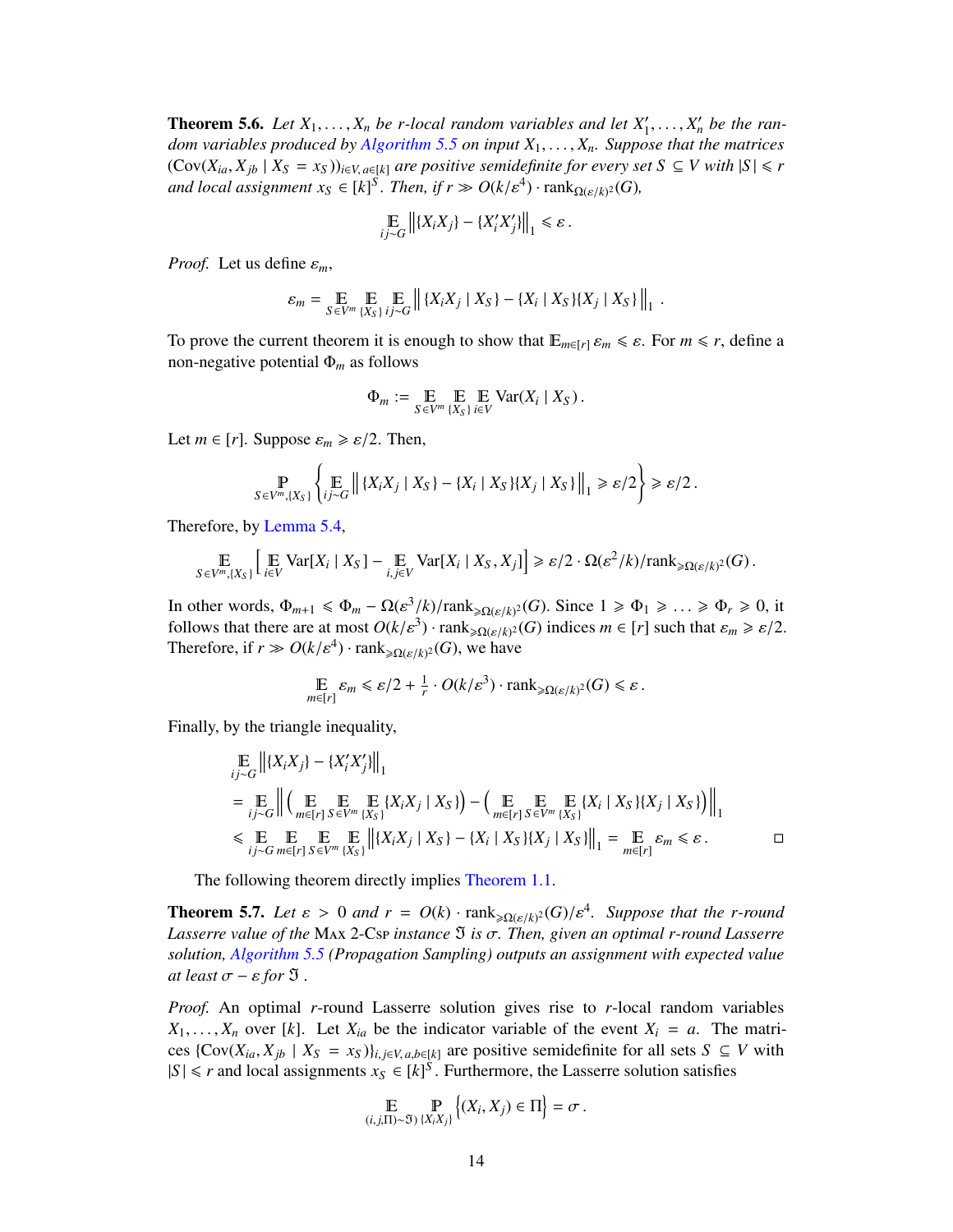Let  $X_1'$  $X'_1, \ldots, X'_n$  be the jointly-distributed (global) random variables in [Theorem 5.6.](#page-15-0) By<br>em 5.6, we can estimate the expected value of the assignment  $Y'$ ,  $Y'$  as [Theorem 5.6,](#page-15-0) we can estimate the expected value of the assignment  $X_1'$  $Y_1', \ldots, X_n'$  as

$$
\mathbb{E} \underset{X'_1, \dots, X'_n}{\mathbb{P}} \left[ \underset{(i,j,\Pi) \sim \mathfrak{I}}{\mathbb{P}} \left\{ (X'_i, X'_j) \in \Pi \right\} = \underset{(i,j,\Pi) \sim \mathfrak{I}}{\mathbb{E}} \underset{\{X'_i X'_j\}}{\mathbb{P}} \left\{ (X'_i, X'_j) \in \Pi \right\} \n\geq \underset{(i,j,\Pi) \sim \mathfrak{I}}{\mathbb{E}} \underset{\{X_i X_j\}}{\mathbb{P}} \left\{ (X_i, X_j) \in \Pi \right\} - \frac{1}{2} \underset{\{j \sim G\}}{\mathbb{E}} \left\| \{X_i X_j\} - \{X'_i X'_j\} \right\|_1 \n\geq \sigma - \varepsilon.
$$

#### <span id="page-16-0"></span>5.1 Special case of Unique Games

The following lemma is a version of [Lemma 5.3](#page-13-0) tailored towards Unique Games. The advantage of this version of the lemma is that the bounds are independent of the alphabet size *k*.

<span id="page-16-1"></span>Lemma 5.8. *Let <sup>X</sup>*1, . . . , *<sup>X</sup><sup>n</sup> be r-local random variables over* [*k*] *and let <sup>X</sup>ia be the indicator of the event*  $X_i = a$ . Suppose that the matrix  $(Cov(X_{ia}, X_{jb}))_{i \in V, a \in [k]}$  is positive semidefinite.<br>Then there exists usetars  $x_i = a$  in the unit hall such that for all vertices  $i \in V$  and *i*<sub>*i*</sub> *a*<sup>*i*</sup> *ci*<sup>*a*</sup><sub>*i*</sub><sup>*a*</sup> *i*<sup>*a*</sup> *i*<sup>*i*</sup> *i*<sup>*a*</sup> *i*<sup>*n*</sup> *i*<sup>*a*</sup> *i*<sup>*n*</sup> *i*<sup>*a*</sup> *i*<sup>*n*</sup> *i*<sup>*a*</sup> *i*<sup>*n*</sup> *i*<sup>*a*</sup> *if <i>i i <i>i <i>i <i>i*</del> *i <i>i <i>i*</del> *<i>i i i <i>i <i>i <i> permutations*  $\pi$  *of*  $[k]$ *,* 

$$
\Big(\sum_{a\in[k]} \Big|\operatorname{Cov}(X_{ia}, X_{j\pi(a)})\Big|\Big)^4 \leq \langle v_i, v_j\rangle \leq \sum_{(a,b)\in[k]^2} \tfrac{1}{2}(\tfrac{1}{\operatorname{Var} X_{ia}} + \tfrac{1}{\operatorname{Var} X_{jb}})\operatorname{Cov}(X_{ia}, X_{jb})^2.
$$

The following theorem immediately implies [Theorem 1.2.](#page-3-3) Let  $\mathfrak I$  be a Unique Games instance with alphabet size *k* and constraint graph *G*.

**Theorem 5.9.** *Let*  $\varepsilon > 0$  *and*  $r = k \cdot \text{rank}_{\geq \Omega(\varepsilon^4)}(G)/\varepsilon^{O(1)}$ *. Suppose that the r-round Lasserre*  $\Omega$  *rating*  $G$  *is a*  $\tau$  *Then given an optimal r round Lasserre solution value of the* UNIQUE GAMES *instance*  $\mathfrak{I}$  *is*  $\sigma$ . *Then, given an optimal r-round Lasserre solution, [Algorithm 5.5](#page-14-0) (Propagation Sampling) outputs an assignment with expected value at least*  $\sigma$  –  $\varepsilon$  *for*  $\mathfrak{I}$ .

*Proof Sketch.* Let *<sup>X</sup>*1, . . . , *<sup>X</sup><sup>n</sup>* be *<sup>r</sup>*-local random variables over [*k*] from an optimal *<sup>r</sup>*-round Lasserre solution for  $\mathfrak{I}$ . The local variables satisfy

$$
\mathbb{E} \bigoplus_{(i,j,\pi)\sim \mathfrak{V}} \mathbb{P}_{\{X_i X_j\}} \Big\{ X_j = \pi(X_i) \Big\} = \sigma.
$$

For a permutation  $\pi$  of [k], we define a modified version of statistical distance,

$$
\| \{X_i X_j\} - \{X_i\} \{X_j\} \|_{\pi} \stackrel{\text{def}}{=} \sum_{a} \big| \mathop{\mathbb{P}}_{\{X_i X_j\}} \left\{X_j = \pi(X_i)\right\} - \mathop{\mathbb{P}}_{\{X_i\} \{X_j\}} \left\{X_j = \pi(X_i)\right\} \big|.
$$

The following analog of [Lemma 5.1](#page-12-1) holds,

$$
\| \{X_i X_j\} - \{X_i\} \{X_j\} \|_{\pi} = \sum_{a} |\text{Cov}(X_{ia}, X_{j\pi(a)})|.
$$

Using [Lemma 5.8,](#page-16-1) it is straight-forward to prove a better versions of [Lemma 5.4](#page-14-1) and [Theorem 5.6](#page-15-0) for our modified notion of statistical distance. The conclusion is that for  $r \ge k \cdot \text{rank}_{\ge \Omega(\varepsilon^4)}(G)/\varepsilon^4$ , [Algorithm 5.5](#page-14-0) (Propagation Sampling) produces (global) random<br>variables  $Y'$ variables  $X_1'$  $X'_1, \ldots, X'_n$  such that

$$
\mathop{\mathbb{E}}_{(i,j,\pi\sim\mathfrak{V})} \|\{X_iX_j\} - \{X'_i - X'_j\}\|_{\pi} \leq \varepsilon.
$$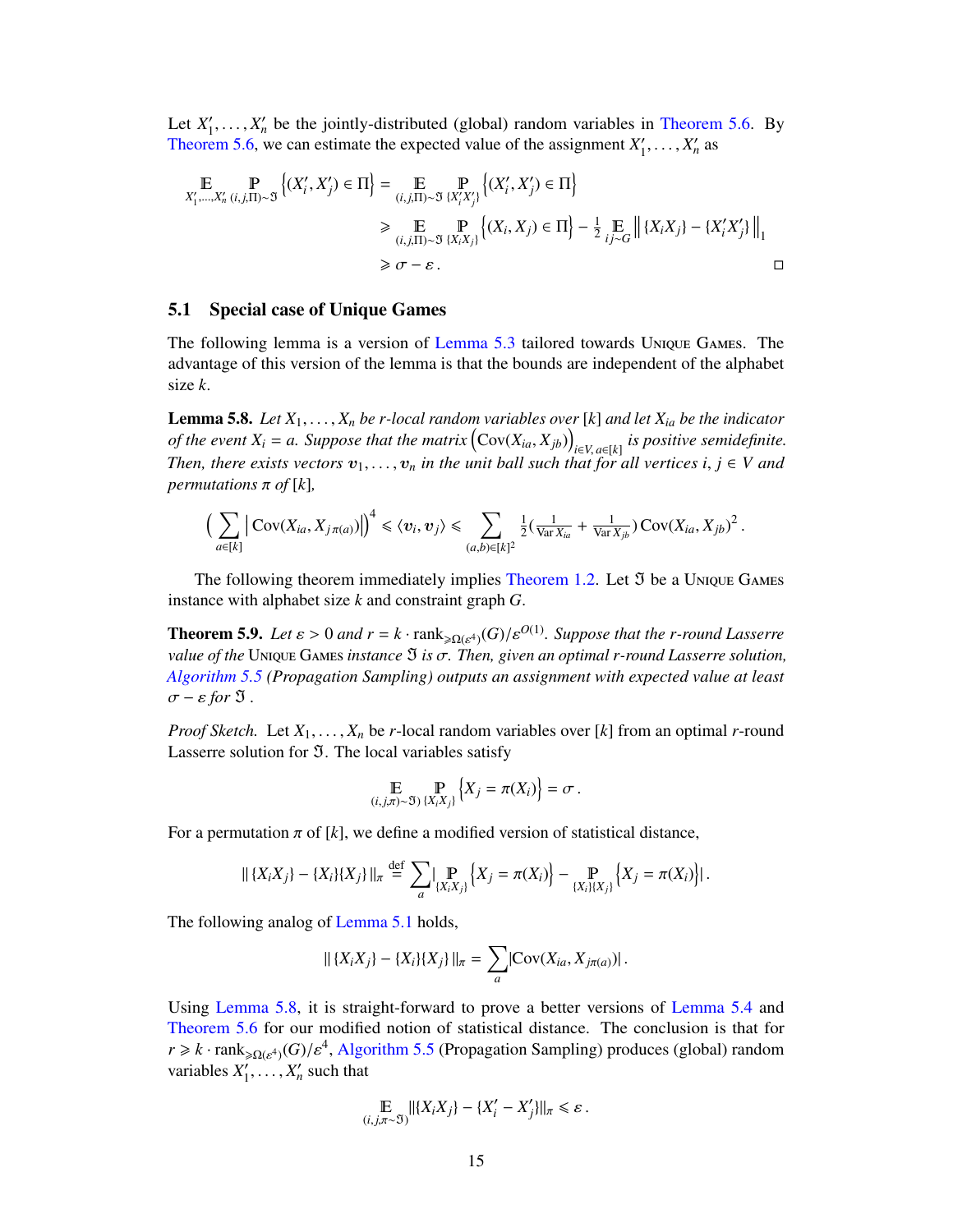Therefore, we can estimate the expected fraction of satisfied constraints as

 *X* 0 1 ,...,*<sup>X</sup>* 0 *n* (*i*, *<sup>j</sup>*,π)∼= n *X* 0 *<sup>j</sup>* <sup>=</sup> <sup>π</sup>(*<sup>X</sup>* 0 *i* ) o > *X* 0 1 ,...,*<sup>X</sup>* 0 *n* (*i*, *<sup>j</sup>*,π)∼= n *<sup>X</sup><sup>j</sup>* <sup>=</sup> <sup>π</sup>(*Xi*) o − (*i*, *<sup>j</sup>*,π∼=) k{*XiXj*} − {*X* 0 *<sup>i</sup>* − *X* 0 *j* }kπ <sup>&</sup>gt; σ <sup>−</sup> ε .

# <span id="page-17-0"></span>6 Local Correlation implies Global Correlation in Low-Rank Graphs

Let *G* be a regular graph with vertex set  $V = \{1, \ldots, n\}$ . We identify *G* with its normalized adjacency matrix, a symmetric stochastic matrix. Let  $\lambda_1 \geq \ldots \geq \lambda_n \in [-1, 1]$  be the eigenvalues of *G* in non-increasing order.

The following lemma shows that a violation of the local vs global correlation condition implies that the graph has high threshold rank.

<span id="page-17-1"></span>**Lemma 6.1.** *Suppose there exist vectors*  $v_1, \ldots, v_n \in \mathbb{R}^n$  *such that* 

$$
\mathop{\mathbb{E}}_{ij \sim G} \langle v_i, v_j \rangle \ge 1 - \varepsilon, \quad \mathop{\mathbb{E}}_{i,j \in V} \langle v_i, v_j \rangle^2 \le \frac{1}{m}, \quad \mathop{\mathbb{E}}_{i \in V} ||v_i||^2 = 1.
$$

*Then for all C* > 1,  $\lambda_{(1-1/C)m} \geq 1 - C \cdot \varepsilon$ . *In particular,*  $\lambda_{m/2} > 1 - 2\varepsilon$ .

*Proof.* Let  $X = (x_{r,s})_{r,s \in [n]}$  be the Gram matrix  $(\langle v_i, v_j \rangle)_{i,j \in V}$  represented in the eigenbasis of G so that of *G*, so that

$$
\mathop{\mathbb{E}}_{ij \sim G} \langle v_i, v_j \rangle = \sum_{r \in [n]} \lambda_r x_{r,r}, \quad \mathop{\mathbb{E}}_{i,j \in V} \langle v_i, v_j \rangle^2 = \sum_{r,s \in [n]} x_{r,s}^2, \quad \mathop{\mathbb{E}}_{i \in V} ||v_i||^2 = \sum_{r \in [n]} x_{r,r}.
$$

Let *m'* be the largest index such that  $\lambda_{m'} \geq 1 - C \cdot \varepsilon$ . Notice that the numbers  $p_1 = r_1$  form a probability distribution over  $r \in [n]$ . Let  $q = \sum_{m'} p_m$  be the  $x_{1,1}, \ldots, p_n = x_{n,n}$  form a probability distribution over  $r \in [n]$ . Let  $q = \sum_{i=1}^{m'} p_i$  reporting the event  $r \leq m'$ . Using Cauchy, Schwarz, we can bound this pro  $\binom{m'}{i=1}$  *p*<sub>*i*</sub> be the probability of the event  $r \leq m'$ . Using Cauchy–Schwarz, we can bound this probability in terms of *m*,

$$
q=\sum_{r=1}^{m'}p_r\leq m'\sum_{r=1}^np_r^2\leq \tfrac{m'}{m}
$$

On the other hand, we can bound the expectation of  $\lambda_r$  with respect to the probability distribution  $(p_1, \ldots, n)$  in terms of this probability *q*,

$$
1-\varepsilon\leq \sum_{r=1}^n \lambda_r p_r \leq \sum_{r=1}^{m'} p_r + (1-C\cdot \varepsilon) \sum_{r=m'+1}^m p_r = 1-(1-q)C\cdot \varepsilon \leq 1-\left(1-\tfrac{m'}{m}\right)C\cdot \varepsilon.
$$

It follows that  $m' \geq (1 - 1/c) \cdot m$ , which gives the desired conclusion that *G* has at least  $(1 - 1/c) \cdot m$  ejgenvalues  $\lambda \geq -C$ . s  $(1 - \frac{1}{c}) \cdot m$  eigenvalues  $\lambda_r \geq -C \cdot \varepsilon$ .  $\Box$ 

Note that [Lemma 4.1](#page-11-0) follows directly from the previous lemma by picking  $C = \frac{(1-\rho/100)}{(1-\rho)}$ (1−ρ) and observing that  $\mathbb{E}_{i,j\in V} |\langle v_i, v_j \rangle| \ge \mathbb{E}_{i,j\in V} |\langle v_i, v_j \rangle|^2$  since  $|\langle v_i, v_j \rangle| \le 1$  for all  $i, j \in V$ <br>As a converse to Lemma 6.1, the following lemma shows that if a graph has

As a converse to [Lemma 6.1,](#page-17-1) the following lemma shows that if a graph has many eigenvalues close to 1, then there exist vectors for the vertices of the graph with high local correlation and low global correlation.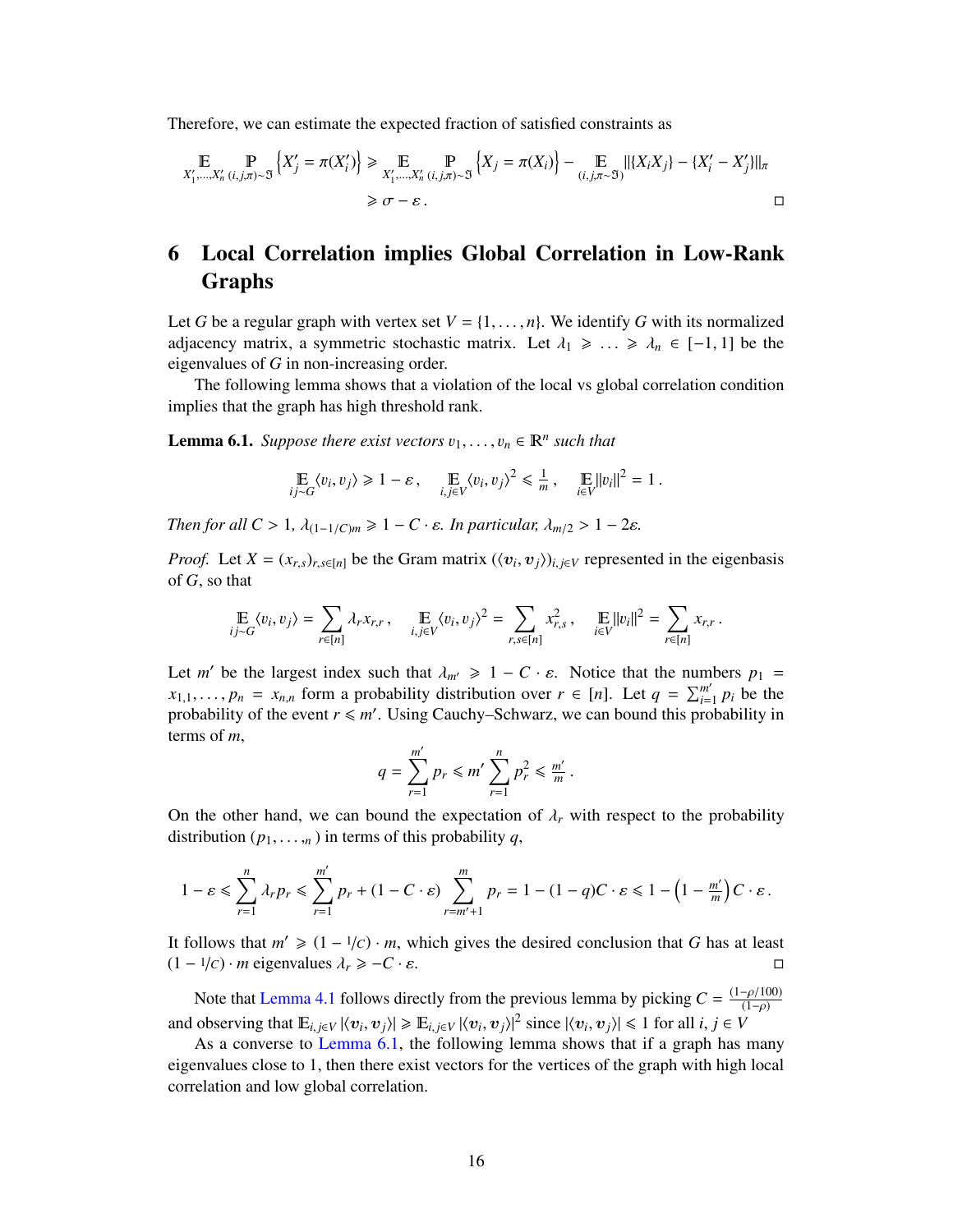**Lemma 6.2.** *If*  $\lambda_m \geq 1 - \varepsilon$ , then there exist vectors  $v_1, \ldots, v_n \in \mathbb{R}^m$  such that

$$
\mathbb{E}_{ij \sim G} \langle v_i, v_j \rangle \ge 1 - \varepsilon,
$$
  
\n
$$
\mathbb{E}_{i,j \in V} \langle v_i, v_j \rangle^2 = \frac{1}{m},
$$
  
\n
$$
\mathbb{E}_{i \in V} ||v_i||^2 = 1.
$$

*Proof.* Let  $f^{(1)}, \ldots, f^{(m)}: V \to \mathbb{R}$  be orthonormal eigenfunctions of *G* with eigenvalue larger than  $1 - \varepsilon$ . Consider vectors  $v_{\varepsilon} = v_{\varepsilon} \in \mathbb{R}^m$  satisfying  $\langle v_1, v_2 \rangle = \mathbb{E} \varepsilon \cdot f^{(r)} f^{(r)}$ . Since the than  $1 - \varepsilon$ . Consider vectors  $v_1, \ldots, v_n \in \mathbb{R}^m$  satisfying  $\langle v_i, v_j \rangle = \mathbb{E}_{r \in [m]} f_i^{(r)}$  $\int_i^{(r)} f_j^{(r)}$  $j^{(r)}$ . Since the functions  $f^{(r)}$  have norm 1, the typical squared norm of the vectors  $v_i$  satisfies

$$
\mathop{\mathbb{E}}_{i \in V} ||v_i||^2 = \mathop{\mathbb{E}}_{r \in [m]} ||f^{(r)}||^2 = 1.
$$

Since the eigenvalues of the eigenfunctions  $f^{(r)}$  are larger than  $1 - \varepsilon$ , we can lower bound the local correlation of the vectors *n*. the local correlation of the vectors  $v_i$ ,

$$
\mathop{\mathbb{E}}_{ij \sim G} \langle v_i, v_j \rangle = \mathop{\mathbb{E}}_{r \in [m]} \langle f^{(r)}, G f^{(r)} \rangle \ge 1 - \varepsilon.
$$

Finally, since the function  $f^{(m)}$  are orthonormal, the global correlation of the vectors  $v_i$  is

$$
\mathop{\mathbb{E}}_{i,j\in V} \langle v_i, v_j \rangle^2 = \mathop{\mathbb{E}}_{i,j\in V} \mathop{\mathbb{E}}_{r,s\in[m]} f_i^{(r)} f_j^{(r)} f_j^{(s)} f_j^{(s)} = \mathop{\mathbb{E}}_{r,s\in[m]} \langle f^{(r)}, f^{(s)} \rangle^2 = \frac{1}{m}.
$$

**Remark 6.3.** The condition that there exist vectors  $v_1, \ldots, v_n \in \mathbb{R}^n$  with

$$
\mathbb{E}_{ij \sim G} \langle v_i, v_j \rangle \ge 1 - \varepsilon,
$$
  
\n
$$
\mathbb{E}_{i,j \in V} \langle v_i, v_j \rangle^2 \le \frac{1}{m},
$$
  
\n
$$
\mathbb{E}_{i \in V} ||v_i||^2 = 1.
$$

is equivalent to the condition that there exists a symmetric positive semidefinite matrix  $X \in \mathbb{R}^{V \times V}$  such that

$$
\text{Tr } GX \ge 1 - \varepsilon,
$$
\n
$$
\text{Tr } X^2 \le 1/m,
$$
\n
$$
\text{Tr } X = 1.
$$

# <span id="page-18-0"></span>7 On Low Rank Approximations to Sets of Vectors

<span id="page-18-1"></span>**Theorem 7.1.** *Let*  $v_1, \ldots, v_n \in \mathbb{R}^n$  *be vectors in the unit ball. Then for every*  $\varepsilon > 0$ *, there exists a subset*  $U \subseteq \{v_1, \ldots, v_n\}$  *with*  $|U| \leq 1/\varepsilon$  *such that*  $\mathbb{E}_{i,j\in[n]} ||w_i|| ||w_j|| \langle \bar{w}_i, \bar{w}_j \rangle^2 \leq \varepsilon$ , where  $w_i$  *is the projection of*  $v_i$  *to the orthogonal complement of the span of*  $U$ w*i is the projection of* <sup>v</sup>*<sup>i</sup> to the orthogonal complement of the span of U.*

The proof of [Theorem 7.1](#page-18-1) is by an iterative construction. In each iteration, we will use the following lemma.

<span id="page-18-2"></span>**Lemma 7.2.** *Let*  $v_1, \ldots, v_n \in \mathbb{R}^n$  *be vectors. Then, there exists a unit vector*  $u \in {\bar{v}_1, \ldots, \bar{v}_n}$ such that the vectors  $v_1'$  $v'_1, \ldots, v'_n$  with  $v'_i$  $\mathbf{v}'_i = \mathbf{v}_i - \langle \mathbf{v}_i, \mathbf{u} \rangle$ *u* satisfy the following condition,

$$
\mathop{\mathbb{E}}_{i \in [n]} ||v_i'||^2 \leq \mathop{\mathbb{E}}_{i \in [n]} ||v_i||^2 - \mathop{\mathbb{E}}_{i,j \in [n]} ||v_i|| \, ||v_j|| \, \langle \bar{v}_i, \bar{v}_j \rangle^2 \, .
$$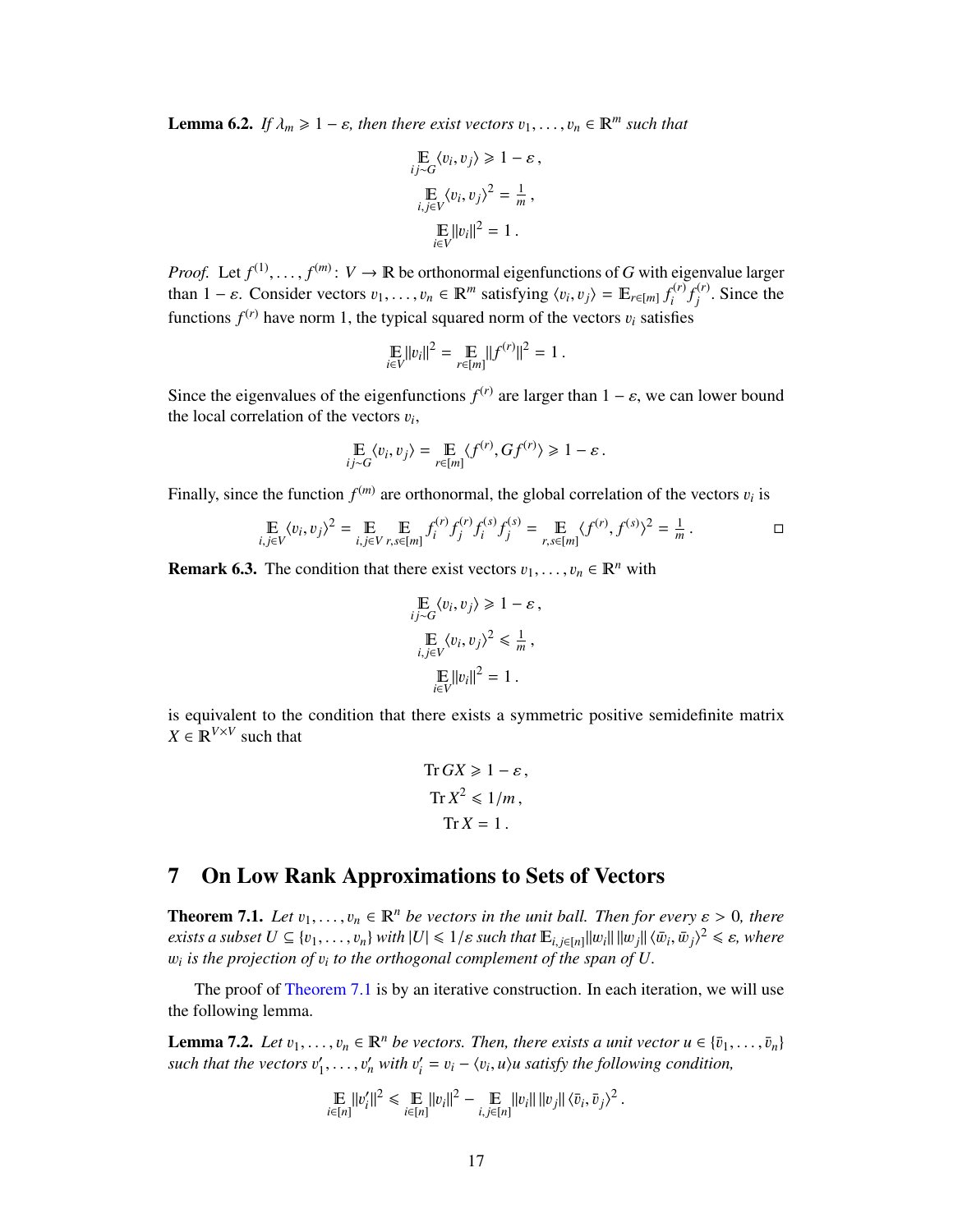*Proof.* Suppose we pick a random index  $j \in [n]$  and choose  $u = \bar{v}_j$ . In this case, the squared norm of the vectors  $v' = v_j - \langle v_j, u \rangle$  equals norm of the vectors  $v_i'$  $v_i' = v_i - \langle v_i, u \rangle u$  equals

$$
||v'_i||^2 = ||v_i||^2 - \langle v_i, u \rangle^2 = (1 - \langle \bar{v}_i, \bar{v}_j \rangle^2) ||v_i||^2.
$$

Hence, we can estimate the expected decrease of the typical squared norms for a random vector  $u \in {\overline{v_1, \ldots, v_n}}$ .

$$
\mathbb{E}_{i\in[n]} ||v_i||^2 - \mathbb{E}_{u} \mathbb{E}_{i\in[n]} ||v_i'||^2 = \mathbb{E}_{i,j\in[n]} \left(\frac{1}{2} ||v_i||^2 + \frac{1}{2} ||v_j||^2\right) \langle \bar{v}_i, \bar{v}_j \rangle^2
$$
  
\n
$$
\geq \mathbb{E}_{i,j\in[n]} ||v_i|| \, ||v_j|| \, \langle \bar{v}_i, \bar{v}_j \rangle^2
$$

It follows that there exists a unit vector  $u \in {\bar{v}_1, \ldots, \bar{v}_n}$  such that the vectors  $v'_i$ <br>have the desired property  $v_i' = v_i - \langle v_i, u \rangle u$ have the desired property

$$
\mathop{\mathbb{E}}_{i \in [n]} ||v_i'||^2 \leq \mathop{\mathbb{E}}_{i \in [n]} ||v_i||^2 - \mathop{\mathbb{E}}_{i,j \in [n]} ||v_i|| \, ||v_j|| \, \langle \bar{v}_i, \bar{v}_j \rangle^2 \, .
$$

*Proof of [Theorem 7.1.](#page-18-1)* We can construct the set *U* in a greedy fashion so as to minimize the total squared norm of the vectors  $w_1, \ldots, w_n$  (the projections of the vectors  $v_i$  to the orthogonal complement of the span of  $U$ ). (In fact, we could choose set  $U$  randomly.) To orthogonal complement of the span of *U*). (In fact, we could choose set *U* randomly.) To make the analysis more convenient, we use the following, slightly different construction.

- 1. Let  $v_i^{(1)}$  $i^{(1)}$  = *v<sub>i</sub>* for all *i* ∈ [*n*].
- 2. For *t* from 1 to  $1/\varepsilon$ , construct vectors  $u^{(t)} \in \mathbb{R}^n$  and  $v_1^{(t+1)}$  $1, \ldots, v$  $_{n}^{(t+1)}$  ∈ **R**<sup>*n*</sup> as follows:
	- (a) Using [Lemma 7.2,](#page-18-2) pick a unit vector  $u^{(t)} \in {\overline{v}_1^{(t)}}$ <br>  $u^{(t+1)}$   $u^{(t)}$   $u^{(t)}$   $v^{(t)}$   $v^{(t)}$  atisfies the soutition  $\{\bar{v}_1^{(t)}, \ldots, \bar{v}_n^{(t)}\}$  such that the vectors (*t*+1)  $i^{(t+1)} = v_i^{(t)}$  $\binom{t}{i} - \binom{v^{(t)}}{i}$  $\sum_{i}^{(t)}$ ,  $u^{(t)}$ ) $u^{(t)}$  satisfy the condition

$$
\mathop{\mathbb{E}}_{i \in [n]} ||v_i^{(t+1)}||^2 \le \mathop{\mathbb{E}}_{i \in [n]} ||v_i^{(t)}||^2 - \mathop{\mathbb{E}}_{i,j \in [n]} ||v_i^{(t)}|| ||v_j^{(t)}|| \langle v_i^{(t)}, v_j^{(t)} \rangle^2.
$$

Notice that the vectors  $v_1^{(t)}$ <br>
onal complement of the s  $_1$  ,  $\ldots$  ,  $^o$ <br>crean of Notice that the vectors  $v_1^{(t)}, \ldots, v_n^{(t)}$  are the projections of the vector  $v_1, \ldots, v_n$  into the orthogonal complement of the span of the vectors  $u^{(1)}, \ldots, u^{(t-1)}$ . Let U be the set of all indices j<br>such that  $u^{(t)} = \$ such that  $u^{(t)} = \bar{v}_j^{(t)}$ *j f (t)* for some  $t \in \{1, ..., 1/\varepsilon\}$ . We can verify that the vectors  $u^{(1)}, ..., u^{(1/\varepsilon)}$ <br>
and basis of the span of *U* Let  $w_1$  be the projections of the vectors are an orthonormal basis of the span of *U*. Let  $w_1, \ldots, w_n$  be the projections of the vectors  $w_1$ , into the orthogonal complement of the span of *U* (so that  $w_1 = v^{(1/\varepsilon)}$ ). Since the  $v_1, \ldots, v_n$  into the orthogonal complement of the span of *U* (so that  $w_i = v_i^{(1/\varepsilon)}$ ). Since the *i* vectors  $w_1, \ldots, w_n$  are projections of the vectors  $v_1^{(t)}$  $_1, \ldots, v$  $(n)$  for all  $t \in 1, ..., 1/\varepsilon$ , it follows that

$$
\mathop{\mathbb{E}}_{i,j\in[n]}\|w_i\|\|w_j\|\langle \bar{w}_i,\bar{w}_j\rangle^2 \leq \mathop{\mathbb{E}}_{i,j\in[n]}\|v_i^{(t)}\|\|v_j^{(t)}\|\langle v_i^{(t)},v_j^{(t)}\rangle^2.
$$

Hence, we can bound the typical squared norm of the vectors  $w_i$ ,

$$
\mathop{\mathbb{E}}_{i \in [n]} \|w_i\|^2 \le \mathop{\mathbb{E}}_{i \in [n]} \|v_i\|^2 - \frac{1}{\varepsilon} \mathop{\mathbb{E}}_{i,j \in [n]} \|w_i\| \|w_j\| \langle \bar{w}_i, \bar{w}_j \rangle^2.
$$

Since the left-hand side is nonnegative and  $\mathbb{E}_{i \in [n]} ||v_i||^2 \le 1$ , it follows that  $\mathbb{E}_{i,j\in[n]}||w_i|| \, ||w_j|| \, \langle \bar{w}_i, \bar{w}_j \rangle^2 \leq \varepsilon$ , as desired.

For our applications it will sometimes be convenient to associate different subspace with subsets *U* of vectors (in [Theorem 7.1,](#page-18-1) we associate the span of vectors in *U* with the subset *U*).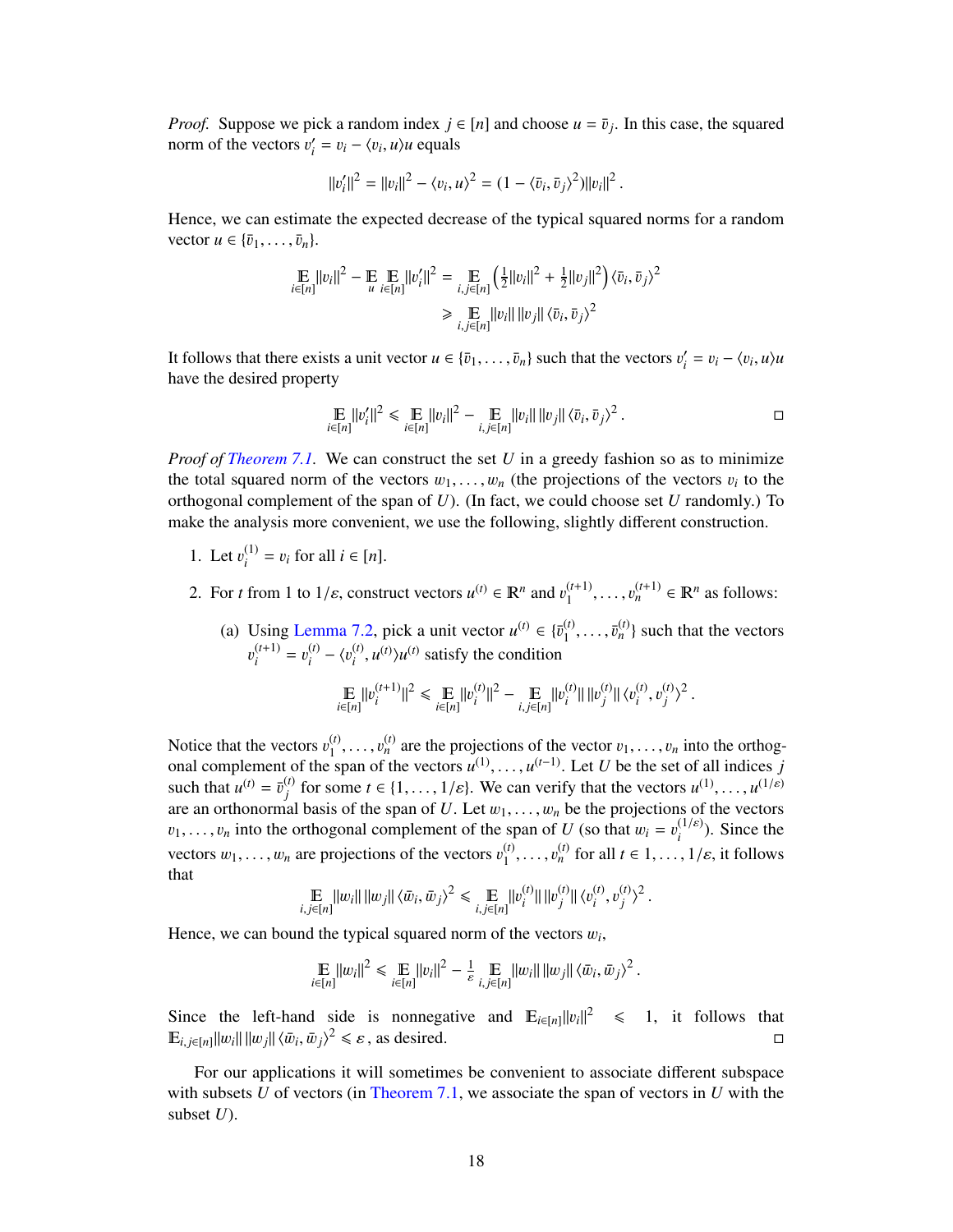<span id="page-20-3"></span><span id="page-20-2"></span>**Theorem 7.3.** Let  $v_1, \ldots, v_n \in \mathbb{R}^n$  be vectors in the unit ball. For every subset  $U \subseteq$ *V, let Q<sup>U</sup> be the projector on some subspace orthogonal to the span of U. (Note that*  $Q_U$  *is not necessarily the projector on the orthogonal complement of the span of*  $U$ .) *Then for every*  $\varepsilon > 0$ , there exists a subset  $U \subseteq \{v_1, \ldots, v_n\}$  with  $|U| \leq 1/\varepsilon$  such that  $\mathbb{E}_{i,j\in[n]} ||w_i|| ||w_j|| \langle \bar{w}_i, \bar{w}_j \rangle^2 \leq \varepsilon$ , where  $w_i = Q_U v_i$ .

*Proof.* We use the same construction as in the proof of [Theorem 7.1.](#page-18-1) The only difference is that we define  $v_i^{(t+1)}$  $P_U(t+1) = P_U(t) v_i$  (instead of  $v_i^{(t+1)}$ )  $v_i^{(t+1)} = v_i^{(t)}$  $\lambda_i^{(t)} - \langle v_i^{(t)} \rangle$  $\sum_i^{(t)} u^{(t)} \rangle u^{(t)}$ . Here,  $U^{(t)}$  is the set of all indices *j* such that  $u^{(t')} = \overline{v}_j^{(t')}$  $f'$  for some  $t' \leq t$ . The proof is still applies to this modifies construction because  $||v_i^{(t+1)}||$  $||u_i^{(t+1)}|| \le ||u_i^{(t)}||$  $\binom{t}{i} - \binom{v_i^{(t)}}{i}$  $\lim_{i}$ ,  $u^{(t)}$ ,  $u^{(t)}$  || (which is the only fact used about these vectors).  $\Box$ 

### <span id="page-20-0"></span>8 Rounding SDP Solutions to Unique Games

In this section, we will present a subexponential time algorithm for Unique Games based on a SDP hierarchy, namely the simple SDP augmented with Sherali-Adams hierarchy. This hierarchy of relaxations weaker than the Lasserre hierarchy was studied in some earlier works [\[RS09,](#page-28-3) [KS09\]](#page-27-5). Roughly speaking, the *m*th round relaxation in this hierarchy corresponds to the basic semidefinite program, along with all valid constraints on at most *m* vectors. Formally, the variables in the *m*th round relaxation for Unique Games consists of

- $-$  A collection of "local distributions" {μ<sub>*T*</sub>}<sub>*T*⊂*V*, |*T*|≤*m*. Each distribution μ<sub>*T*</sub> is over local</sub> assignments  $x_T \in [k]^T$ .
- − A set of vectors  $\mathcal{V} = \{v_{ia}\}\$ *i* ∈ *V*, *a* ∈ [*k*] with *k* orthogonal vectors for every vertex *i* ∈ *V*.

The constraint of the SDP relaxation ensure that the inner products of the vectors are consistent with the corresponding local distributions, i.e., for all  $S \subseteq V$ ,  $|S| \le m$  *i*,  $j \in S$  and  $a, b \in [k]$ ,

$$
\mathop{\mathbb{P}}_{\mu_S}\left[X_i = a \wedge X_j = b\right] = \langle v_{ia}, v_{jb} \rangle.
$$

The objective value of the SDP corresponds to minimizing the number of violated constraints,

Minimize 
$$
E_{i,j\in E}\left[\sum_{a\in[k]}||v_{ia}-v_{j\pi_{ij}(a)}||^2\right].
$$

#### <span id="page-20-1"></span>8.1 Propagation Rounding

Let  $\{\mu_T\}_{T\subseteq V, |T|\leq m}$  be a set of consistent local distributions over assignments. For a subset of vertices *S*, the distribution  $\mu$ <sup>[S</sup> over global assignments is sampled as follows:

- 1. Sample a assignment  $x_S \in [k]^S$  for *S* according to its local distribution  $\mu_S$ .
- 2. For every other vertex  $i \in V \setminus S$ , sample a label  $x_i \in [k]$  according to the local distribution for  $S \cup \{i\}$  conditioned on the assignment  $x_S$  for  $S$ .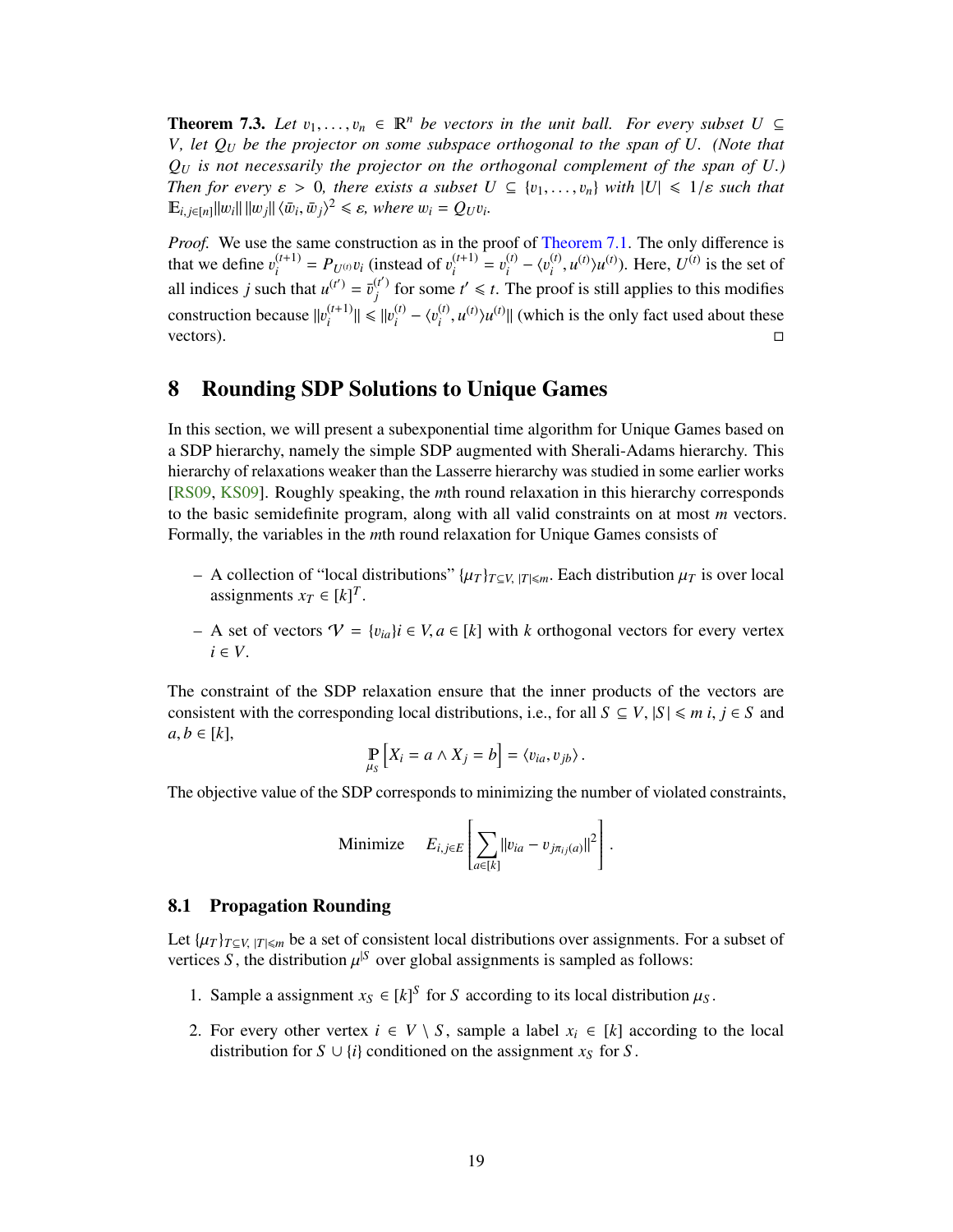The above procedure will be referred to as *propagation rounding* and the set *S* of vertices will be called the *seed* vertices.

The following lemma implies that if the seed vertices *S* nearly determine the values of a set of vertices *T*, then the assignment output by the propagation rounding has a distribution similar to the local distribution  $\mu_T$  that is part of the LP/SDP solution (hence gets close to the SDP value).

<span id="page-21-0"></span>**Lemma 8.1.** *For a set S* ⊆ *V* |*S*| = *m* − *t*, let  $\mu$ <sup>|S</sup> denote the distribution over global assignments  $x \in [k]^V$  output by propagation rounding with S as the seed vertex set. Then *assignments*  $x \in [k]^V$  *output by propagation rounding with S as the seed vertex set. Then, for every subset*  $T$  *with*  $|T| \le t$  *we have* 

$$
\left\|\mu_T-\mu_T^{|S|}\right\|\leq \sum_{t\in T} \text{Var}[X_t|X_S].
$$

*Proof.* Consider the following experiment,

1. Sample a assignment  $x_S \in [k]^S$  for *S* according to its local distribution  $\mu_S$ ,

$$
x_S \sim \mu_S.
$$

2. Sample an assignment  $y_T \in [k]^T$  according to the local distribution for *S* ∪ *T* conditioned on the assignment  $x_c$  for *S* tioned on the assignment  $x_S$  for  $S$ ,

$$
y_T \sim \mu_{S \cup T} \mid x_S \; .
$$

3. For every vertex *t* ∈ *T*, sample a label  $x_t$  ∈ [*k*] according to the local distribution for *S* ∪ {*t*} conditioned on the assignment *x<sub>S</sub>* for *S*,

$$
x_t \sim \mu_{S,t} \mid x_S .
$$

Clearly the distribution of  $y_T$  is  $\mu_T$ , while the distribution of  $x_T$  is  $\mu_T^{S}$ <br>coordinates *x* and *u* are independent samples from  $\mu_S$ , *x<sub>p</sub>*. Therefore  $T^{\text{S}}$ . For any  $t \in T$ , the coordinates  $x_t$  and  $y_t$  are independent samples from  $\mu_{S,t} \mid x_S$ . Therefore we have,

$$
\mathbb{P}[x_t \neq y_t | x_S] = 1 - \mathbb{CP}(\{x_t | x_S\}) = \text{Var}[(X_t | x_S)].
$$

By a union bound we get,

$$
\mathbb{P}[x_T \neq y_T | x_S] = \sum_{t \in T} \text{Var}[(X_t | x_S)].
$$

Averaging over the different choices of *x<sup>S</sup>* ,

$$
\mathbb{P}[x_T \neq y_T] = \mathop{\mathbb{E}}_{x_S} \left[ \sum_{t \in T} \text{Var} \left[ (X_t | x_S) \right] \right] = \sum_{t \in T} \text{Var} \left[ X_t | X_S \right].
$$

Therefore, the statistical distance between the distributions  $\mu_T$  and  $\mu_T^{S}$ <br>and  $r_{\rm T}$  is atmost  $\sum_{r}$  Nar [Y|Y|Y<sub>0</sub>] <sup> $\frac{p}{T}$ </sup> associated with  $y_T$ and  $x_T$  is atmost  $\sum_{t \in T}$  Var [ $X_t$  $|X_S|$ .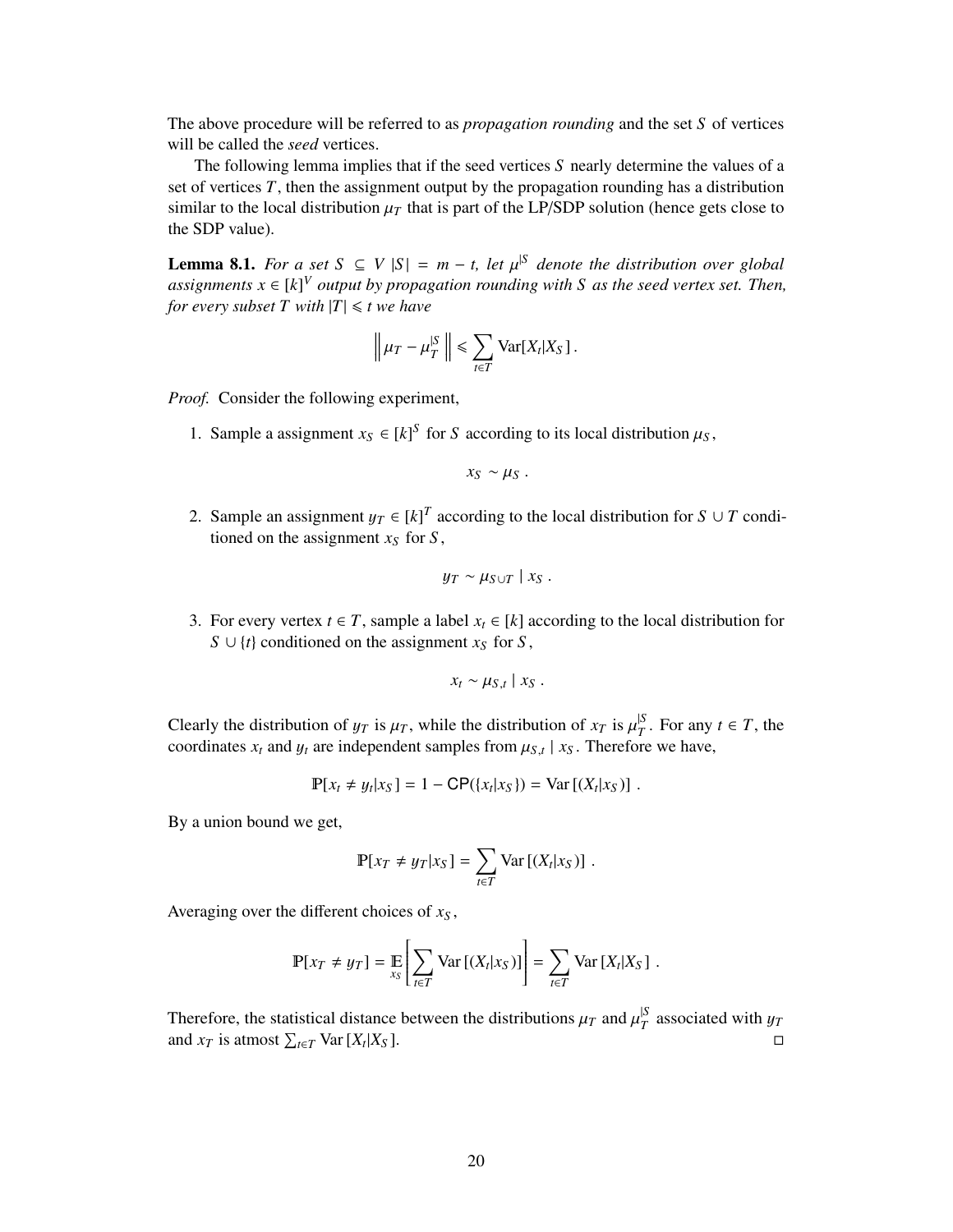#### <span id="page-22-0"></span>8.2 Unique Games on Low Rank Graphs

Let *G* be an instance of unique games whose constraint graph *G* has low threshold rank. Let  $V = \{v_{ia}\}_{i \in V, a \leq k}$  be an SDP solution for *G*, and let  $\{\mu_S\}_{S \subseteq V, |S| \leq m}$  denote the associated set of locla distributions. Let *<sup>X</sup>*1, . . . , *<sup>X</sup><sup>n</sup>* denote the associated *<sup>m</sup>*-local random variables. The main result of this section shows that there exists a small set of seed vertices fixing whose value determines the value of almost every other vertex. Formally, we show the following

<span id="page-22-3"></span>**Lemma 8.2.** *For every integer m, there exists a subset of vertices*  $S \subseteq V$  *of size*  $|S| = k^2m$ *such that*

$$
\mathop{\mathbb{E}}_i \left[ \text{Var}[X_i | X_S] \right] \leq O\left(\frac{\eta}{\lambda_m}\right)
$$

To this end, we will relate conditioning a random variable  $X_i$  on a set  $X<sub>S</sub>$ , to projecting the SDP vectors corresponding to the variable  $X_i$  in to the span of the vectors corresponding to *X<sup>S</sup>* . This analogy is formalized in the following lemma.

<span id="page-22-4"></span>**Lemma 8.3.** *Let*  $X_1, X_2, \ldots, X_r$  *be random variables with range* [k] *with a joint distribution*  $\mu$  associated with them. For each  $i \in [r]$ ,  $a \in [k]$ , let  $X_{ia}$  be the indicator of the event that  $X_i = a$ . Let us suppose there exists vectors  $\{v_{ia}\}_{i \in [r], a \in [k]}$  such that

$$
\langle v_{ia}, v_{jb} \rangle = \mathop{\mathbb{P}}_{X_i X_j} \{ X_i = a, X_j = b \} = \mathbb{E}[X_{ia} X_{jb}].
$$

*Then, for every subset*  $S \subseteq [r]$  *we have* (1)  $\text{Var}[X_{ia}|X_S] \le ||P_S v_{ia}||^2$ . *and* (2)  $\text{Var}[X_i|X_S] \le \sum_{a} ||P_a v_a||^2$ , where  $P_a$  is the projector of  $\mathbb{P}^n$  in to the space orthogonal to the span of  $\sum_{a \in [k]} ||P_S v_{ia}||^2$  *where*  $P_S$  *is the projector of*  $\mathbb{R}^n$  *in to the space orthogonal to the span of* {v*jb*}*j*∈*S*,*b*∈[*k*] *.*

*Proof.* Let us suppose  $v_{ia} = \sum_{j \in S, b \in [k]} c_{jb} v_{jb} + P_S v_{ia}$ . Define a random variable  $C_S$  as follows. follows,

$$
C_S \stackrel{\text{def}}{=} \sum_{j \in S, b \in [k]} c_{jb} X_{jb}.
$$

Note that on fixing the values  $\{X_j\}_{j \in S}$ , the random variable  $C_S$  is fixed.

By the definition of variance of a real random variable we have the following inequality.

$$
\text{Var}\left[ (X_{ia}|x_S) \right] = \min_C \mathbb{E}[(X_{ia} - C)^2 |x_S] \leq \mathbb{E}_{X_{ia}|x_S} [(X_{ia} - C_S)^2 |x_S].
$$

Averaging the above inequality over the settings of  $x<sub>S</sub>$ , we get

<span id="page-22-1"></span>
$$
\text{Var}[X_{ia}|X_S] = \mathop{\mathbb{E}}_{x_S} \text{Var}(\{X_{ia}|x_S\}) \le \mathop{\mathbb{E}}_{x_S} \mathop{\mathbb{E}}_{X_{ia}|x_S} [(X_{ia} - C_S)^2 | x_S] = \mathop{\mathbb{E}}_{\mu} \left[ (X_{ia} - \sum_{j \in S, b \in [k]} c_{jb} X_{jb})^2 \right].
$$
\n(8.1)

Note that the second moments of the random variables  ${X_{ia}}_{i \in [r], a \in [k]}$  match with the corresponding inner products of vectors {v*ia*}*i*∈[*r*],*a*∈[*k*] . Hence,

<span id="page-22-2"></span>
$$
\mathbb{E}\left[\left(X_{ia} - \sum_{j \in S, b \in [k]} c_{jb} X_{jb}\right)^2\right] = ||v_{ia} - \sum_{j \in S, b \in [k]} c_{jb} v_{jb}||^2 = ||P_S v_{ia}||^2. \tag{8.2}
$$

The claim (1) follows from  $(8.1)$  and  $(8.2)$ .

The claim (2) follows from (1) and the definition of variance of a random variable taking values over  $[k]$ .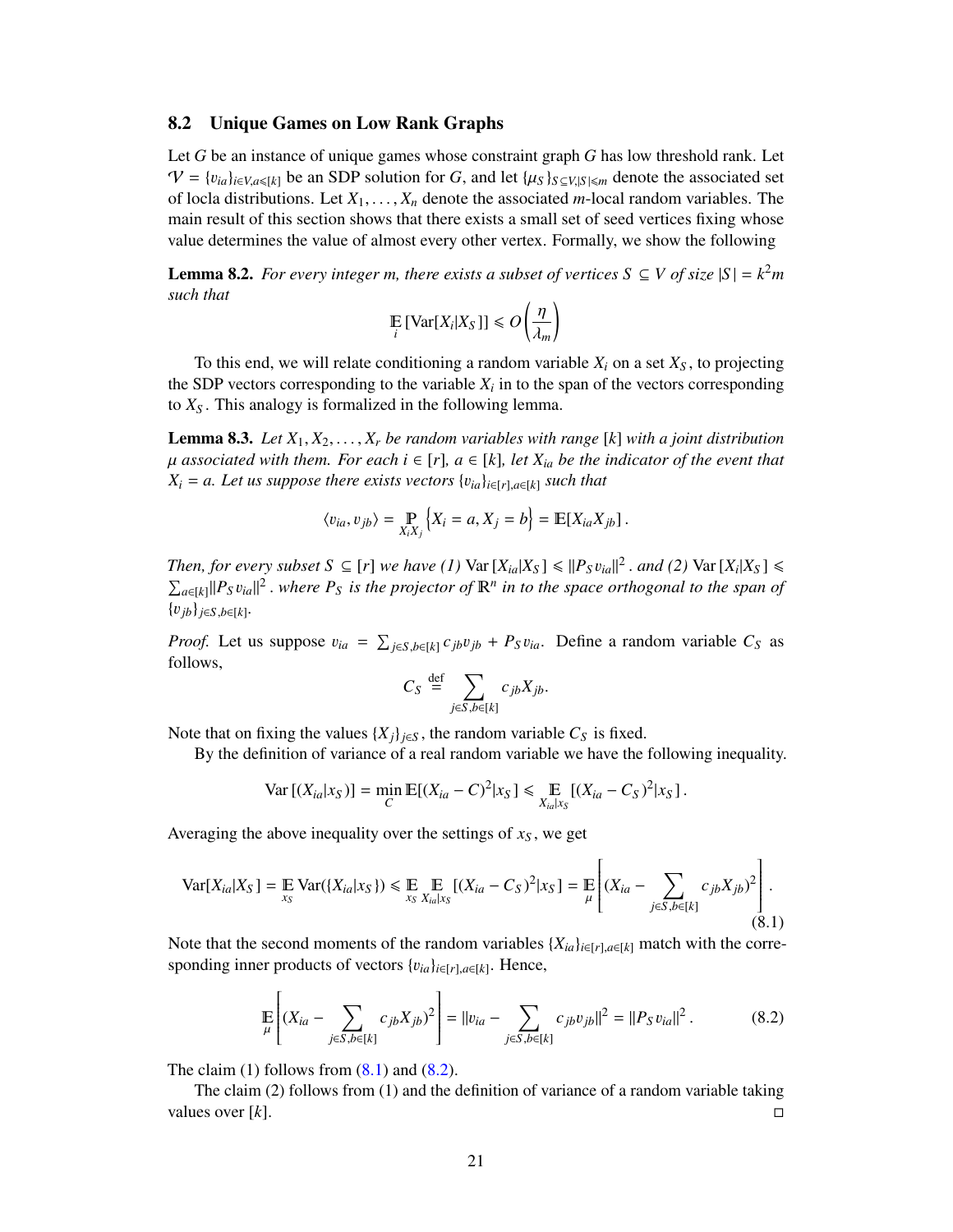*Proof of [Lemma 8.2.](#page-22-3)* For a subset  $T \subseteq V = \{v_{ia}\}_{i \in V, a \in [k]}$ , let  $S_T$  be the set of vertices associated with it namely associated with it namely,

$$
S_T = \{i \in V \mid \exists b \in [k], v_{ib} \in T\},\
$$

Let  $Q_T$  denote the projector on to the subspace orthogonal to span of  $\{v_{ia} | i \in S_T, a \in [k]\}$ . In particular,  $Q_T$  is a projector on to a subspace orthogonal to *T* for all  $T \subseteq V$ .

Apply [Theorem 7.3](#page-20-2) on the set of vectors  $V = \{v_{ia}\}_{i \in V, a \in [k]}$  with the projectors  $Q_T$  for a subset  $T \subseteq V$ . [Theorem 7.3](#page-20-2) implies that there exists a choice of  $T \subseteq V$  of size  $|T| = k^2m$ such that if  $u_{ia} = Q_T v_{ia}$  then,

<span id="page-23-0"></span>
$$
\mathbb{E}_{i,j,a,b} ||u_{ia}|| ||u_{jb}|| \langle \bar{u}_{ia}, \bar{u}_{jb} \rangle^2 \le \frac{1}{k^2 m}
$$
 (8.3)

Let  $S_T \subseteq V$  be the vertex set associated with the set of vectors *T*. We will drop the subscript and refer to this set as *S*. Let  $P<sub>S</sub>$  denote the projector in to the space orthogonal to the span of vectors  $\{v_{ia}\}_{i \in S, a \in [k]}$ .

Let us fix some notation:  $u_{ia} \stackrel{\text{def}}{=} P_S v_{ia}$ ,  $\tilde{u}_{ia} \stackrel{\text{def}}{=} ||u_{ia}|| \bar{u}_{ia}^{32} \otimes \bar{v}_{ia}$ . As for each  $i \in V$ , the vectors  ${v_{ia}}_{a \in [k]}$  are orthogonal to each other, the set of vectors  ${\tilde{u}_{ia}}_{a \in [k]}$  are orthogonal to each other too. For each vertex  $i \in V$ , we can associate a vector  $U_i$  defined as  $U_i \stackrel{\text{def}}{=} \sum_{a \in [k]} \tilde{u}_{ia}$ .

From [\(8.3\)](#page-23-0), we get the following bound on the average correlation of vectors  $\{\tilde{u}_{ia}\}_{i\in V, a\in[k]}$ ,

$$
\mathbb{E}_{i,j,a,b} \langle \tilde{u}_{ia}, \tilde{u}_{jb} \rangle \le \mathbb{E}_{i,j,a,b} ||u_{ia}|| ||u_{jb}|| \langle \bar{u}_{ia}, \bar{u}_{jb} \rangle^2 \le \frac{1}{k^2 m}
$$
(8.4)

Using the low global correlation between vectors  $\{\tilde{u}_{ia}\}_{i \in V, a \in [k]}$  ([\(8.3\)](#page-23-0)), we bound the global correlation between the vectors  ${U_i}_{i \in V}$  as shown below,

$$
\underset{i,j\in V}{\mathbb{E}}\left[\langle U_i,U_j\rangle\right]=\underset{i,j\in V}{\mathbb{E}}\sum_{a,b\in[k]}\langle \tilde{u}_{ia},\tilde{u}_{jb}\rangle=k^2\underset{i,j\in V,a,b\in[k]}{\mathbb{E}}\langle \tilde{u}_{ia},\tilde{u}_{jb}\rangle\leq \frac{1}{m}
$$

From [Lemma 8.5,](#page-24-1) the low global correlation of vectors  $\{U_i\}_{i\in V}$  implies that their squared length is small, i.e.,

$$
\mathop{\mathbb{E}}_{i \in V} \left[ ||U_i||^2 \right] \leq O\left(\frac{\eta}{\lambda_m}\right).
$$

Notice that

$$
||U_i||^2 = \sum_{a \in [k]} ||\tilde{u}_{ia}||^2 = \sum_{a \in [k]} ||P_s v_{ia}||^2
$$

By [Lemma 8.3,](#page-22-4) this implies that

$$
\mathop{\mathbb{E}}_{i \in V} \text{Var}[X_i | X_S] \le O\left(\frac{\eta}{\lambda_m}\right)
$$

 $\Box$ 

<span id="page-23-1"></span>Lemma 8.4 (High Local Correlation). *If* V *is an SDP solution to unique games with value*  $1 - \eta$ , *i.e.*,

$$
\mathop{\mathbb{E}}_{(i,j)\in E}\sum_{a\in[k]}\|v_{ia}-v_{j\pi_{ij}(a)}\|^2\leq \eta\,,
$$

*then*

$$
\mathop{\mathbb{E}}_{(i,j)\in E}||U_i-U_j||^2\leq 3\eta.
$$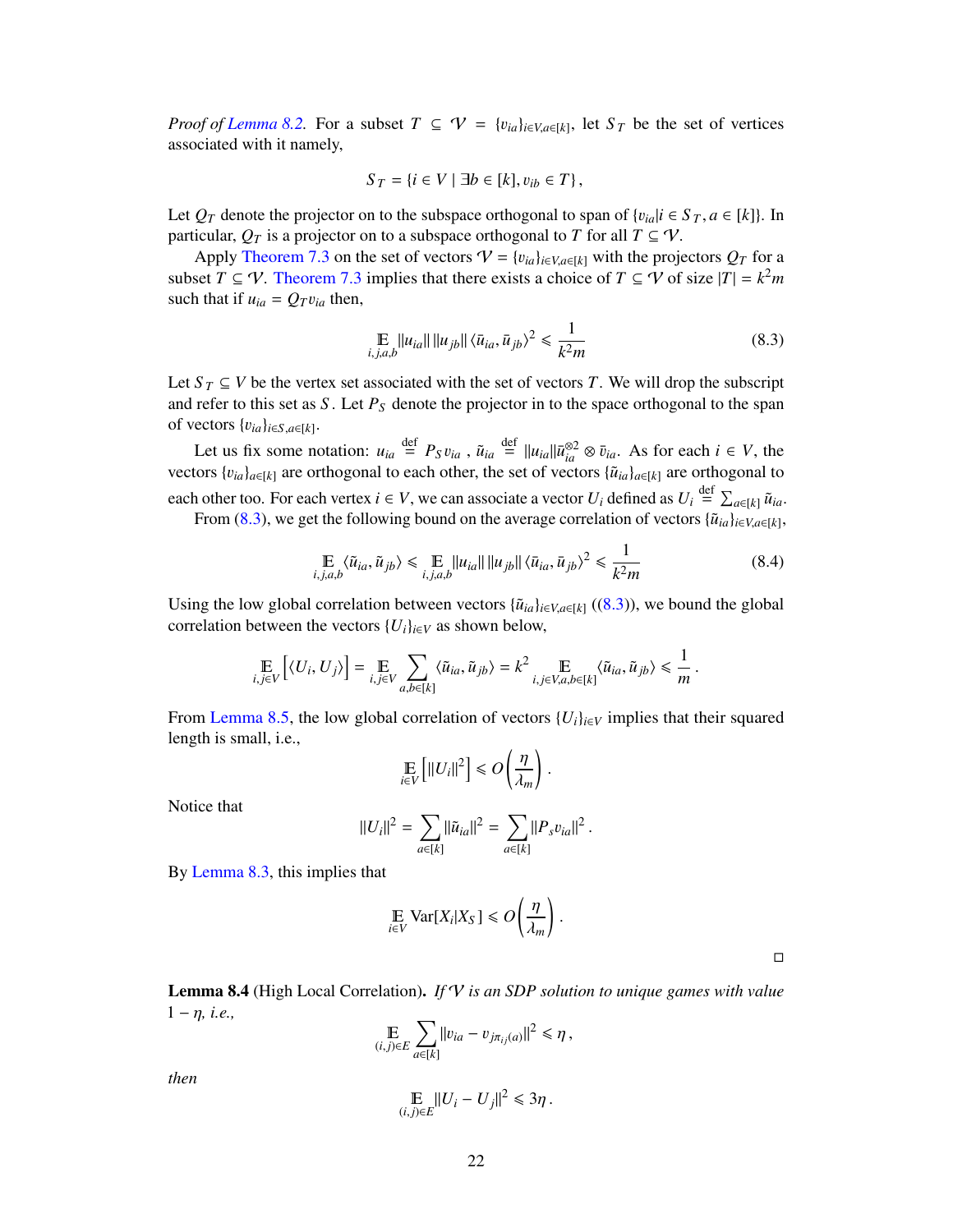We defer the proof to Appendix **B**.

<span id="page-24-1"></span>**Lemma 8.5** (Local Correlation → Global Correlation). *If the vectors*  $\{U_i\}_{i\in V}$  *satisfy*,

$$
\mathop{\mathbb{E}}_i\left[\|U_i\|^2\right] \geq \frac{4\eta}{\lambda_m},
$$

*then the average correlation among the vectors*  $\{U_i\}_{i\in V}$  *is at least*  $1/m$ *, i.e.,* 

$$
\mathop{\mathbb{E}}_{i,j\in V}\langle U_i,U_j\rangle\geq \frac{1}{m}.
$$

*Proof.* By [Lemma 8.4,](#page-23-1) the vectors  $\{U_i\}$  satisfy

$$
\mathop{\mathbb{E}}_{(i,j)\in E}||U_i-U_j||^2\leq 3\eta.
$$

This implies that,

$$
\mathop{\mathbb{E}}_{(i,j)\in E} \langle U_i, U_j \rangle \geq \mathop{\mathbb{E}}_{i} ||U_i||^2 - \frac{3}{2}\eta.
$$

Let  $\mathbb{E}_{i} ||U_{i}||^{2} = C \ge 4\eta/\lambda_{m}$ . Normalize the vectors  $U_{i}$  so as to make their average squared length equal to 1. The resulting vectors have correlation at least  $(1 - \eta/C) \ge 1 - \lambda$ . (2. By length equal to 1. The resulting vectors have correlation at least  $(1 - \eta/C) \ge 1 - \lambda_m/2$ . By [Lemma 6.1,](#page-17-1) this implies that  $\mathbb{E}_{i,j \in V} \langle U_i, U_j \rangle^2 \ge \frac{1}{m}$ . Since  $||U_i|| \le 1$  for all  $i \in V$ , we get

$$
\mathop{\mathbb{E}}_{i,j\in V}\langle U_i,U_j\rangle \geq \mathop{\mathbb{E}}_{i,j\in V}\langle U_i,U_j\rangle \geq \frac{1}{m}.
$$

#### <span id="page-24-0"></span>8.3 Wrapping Up

Our main result about Unique Games [\(Theorem 1.3\)](#page-4-1) is a direct consequence of [Theorem 8.6](#page-24-2) and [Theorem 8.7](#page-25-0) presented here.

<span id="page-24-2"></span>**Theorem 8.6.** For every positive integer *m*, there exists an algorithm running in time  $n^{O(mk^2)}$ *that given a unique games instance* <sup>Γ</sup> *over alphabet* [*k*] *with value* <sup>1</sup> <sup>−</sup> η*, finds a labelling satisfying*  $1 - O(\frac{\eta}{\lambda_m})$  *fraction of the edges. Here*  $\lambda_m$  *is the m*<sup>th</sup> *smallest eigen value of the*<br>*Laplacian of the constraint graph*  $\Gamma$ λ*m Laplacian of the constraint graph* Γ*.*

*Proof.* The algorithm proceeds by solving the  $k^2m + 2$ -round Lasserre SDP for the given instance. Starting with the SDP solution, the algorithm runs the propagation rounding algorithm starting from every possible *seed set S* of size  $|S| = k^2m$ .

By [Lemma 8.2,](#page-22-3) there exists one such set *S* for which we have,

<span id="page-24-3"></span>
$$
\mathbb{E}\left[\text{Var}[X_i|X_S]\right] \le O\left(\frac{\eta}{\lambda_m}\right). \tag{8.5}
$$

Let  $\mu^{S}$  denote the distribution over global assignments output by the propagation round-<br>scheme. For an edge *(i, j)* let *u*, denote the local distribution over  $[k]^2$  suggested by the ing scheme. For an edge  $(i, j)$ , let  $\mu_{ij}$  denote the local distribution over  $[k]^2$  suggested by the SDP solution. From [Lemma 8.1,](#page-21-0) the statistical distance between  $\mu_{ij}$  and  $\mu_{ij}^{|S|}$  is at most

$$
\|\mu_{ij}^{|S} - \mu_{ij}\|_1 \leq \text{Var}[X_i|X_S] + \text{Var}[X_j|X_S].
$$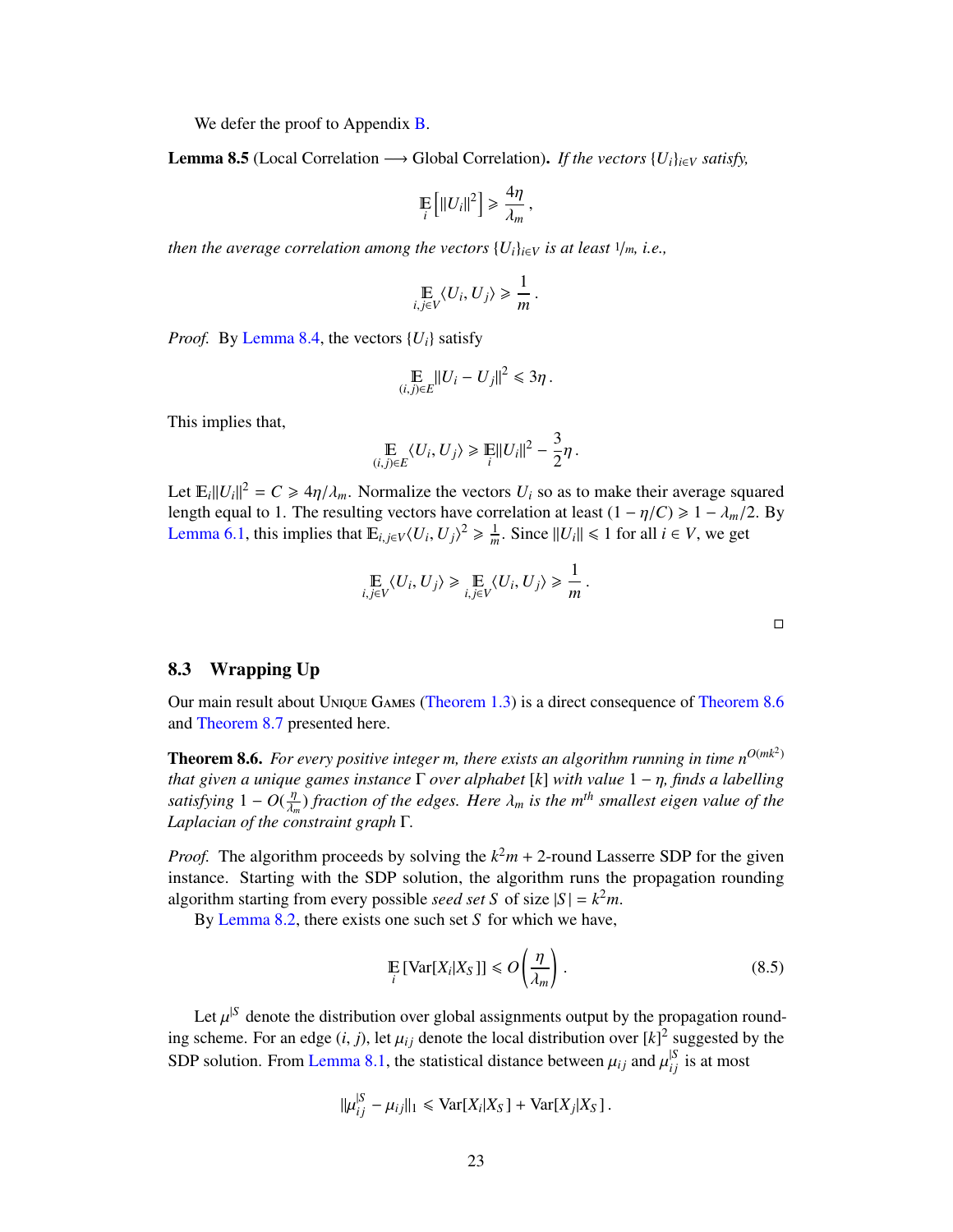<span id="page-25-1"></span>Hence for every edge (*i*, *<sup>j</sup>*),

$$
\mathop{\mathbb{P}}_{\mu_{ij}^S}[x_i = \pi_{ij}(x_j)] \ge \mathop{\mathbb{P}}_{\mu_{ij}}[x_i = \pi_{ij}(x_j)] - \text{Var}[X_i|X_S] - \text{Var}[X_j|X_S].
$$

Averaging over all the edges we see that,

$$
\mathbb{E}_{i,j \in E} \mathbb{P}_{\mu_{ij}^S} [x_i = \pi_{ij}(x_j)] \ge \mathbb{E}_{i,j \in E} \left[ \mathbb{P}_{\mu_{ij}} [x_i = \pi_{ij}(x_j)] \right] - \mathbb{E}_{i,j \in E} \text{Var}[X_i | X_S] - \mathbb{E}_{i,j \in E} \text{Var}[X_j | X_S]
$$
\n
$$
\ge \mathbb{E}_{i,j \in E} \left[ \mathbb{P}_{\mu_{ij}} [x_i = \pi_{ij}(x_j)] \right] - 2 \mathbb{E}_{i \in V} \text{Var}[X_i | X_S]
$$
\n
$$
\ge \text{Val}(\mathcal{V}) - 2 \mathbb{E}_{i \in V} \text{Var}[X_i | X_S]
$$

where Val(V) is the SDP objective value of the solution V. Along with [\(8.5\)](#page-24-3), this implies that the algorithm on the choice of the appropriate seed set *S* would find a solution with value at least  $1 - \eta - O(\frac{\eta}{\lambda_m})$ ).  $\Box$ 

<span id="page-25-0"></span>Theorem 8.7. *There exists an algorithm that given a* Unique Games *instance* Γ *with vertex set* [*n*]*, label set* [*k*]*, and optimal value* <sup>1</sup> <sup>−</sup> ε*, finds an assignment with value at least* <sup>1</sup>/<sup>2</sup> *by rounding an*  $k^2 \cdot n^{O(\varepsilon^{1/3})}$ -round Lasserre solution.

*Proof sketch.* The proof follows by combining our propagation rounding and the decomposition theorem of [\[ABS10\]](#page-26-7). The latter result allows us to partition the input graph into disjoint components each with  $1 - c\varepsilon$  rank at most  $n^{O(\varepsilon^{1/3})}$  by removing at most 0.01 fraction<br>of the edges in our input graph. An SDP solution for the input graph induces a solution for of the edges in our input graph. An SDP solution for the input graph induces a solution for each of the components, and hence we can round the solution for each component separately using propagation rounding.

# **Conclusions**

We have shown that  $n^{O(\varepsilon^{1/3})}$  rounds of an SDP hierarchy suffice for solving the Unique Games problem on  $(1 - \varepsilon)$ -satisfiable instances. The best lower bound known for the hierarchy we used is  $\log \log^{Q(1)} n$  [\[RS09,](#page-28-3) [KS09\]](#page-27-5), and so a natural question, with obvious relevance to the unique games conjecture, is which bound is closer to the truth. The fact that our algorithm's running time for *r* rounds is only  $2^{O(r)}$  (as opposed to  $n^{O(r)}$ ), challenges the interpretation of lower bounds in the range  $[\omega(1), (\log n)]$  as corresponding to super-polynomial running time, and so provides further motivation to the question of whether the current hierarchy lower bounds can be improved further.

With the exception of the SMALL-SET Expansion problem, we do not know how to translate algorithms for Unique Games into other computational problems. We hope that our ideas will help in combining the  $[ABS10]$  subexponential algorithm for Unique Games with SDP-based method to make progress on other Unique Games-hard computational problems. Indeed, Arora and Ge (personal communication) recently used the ideas of this work to obtain improved algorithms for 3-coloring on some interesting families of instances. A concrete open question along similar lines is whether one can get an algorithm for the MAX Cut problem with approximation factor  $\varepsilon$  better than the factor of the Goemans-Williamson algorithm that runs in time  $exp(n^{poly(\varepsilon)})$ .

For general 2-CSPs, we know that some instances will require a large number of hierarchy rounds, but it's interesting to see whether there is any clean characterization of the instances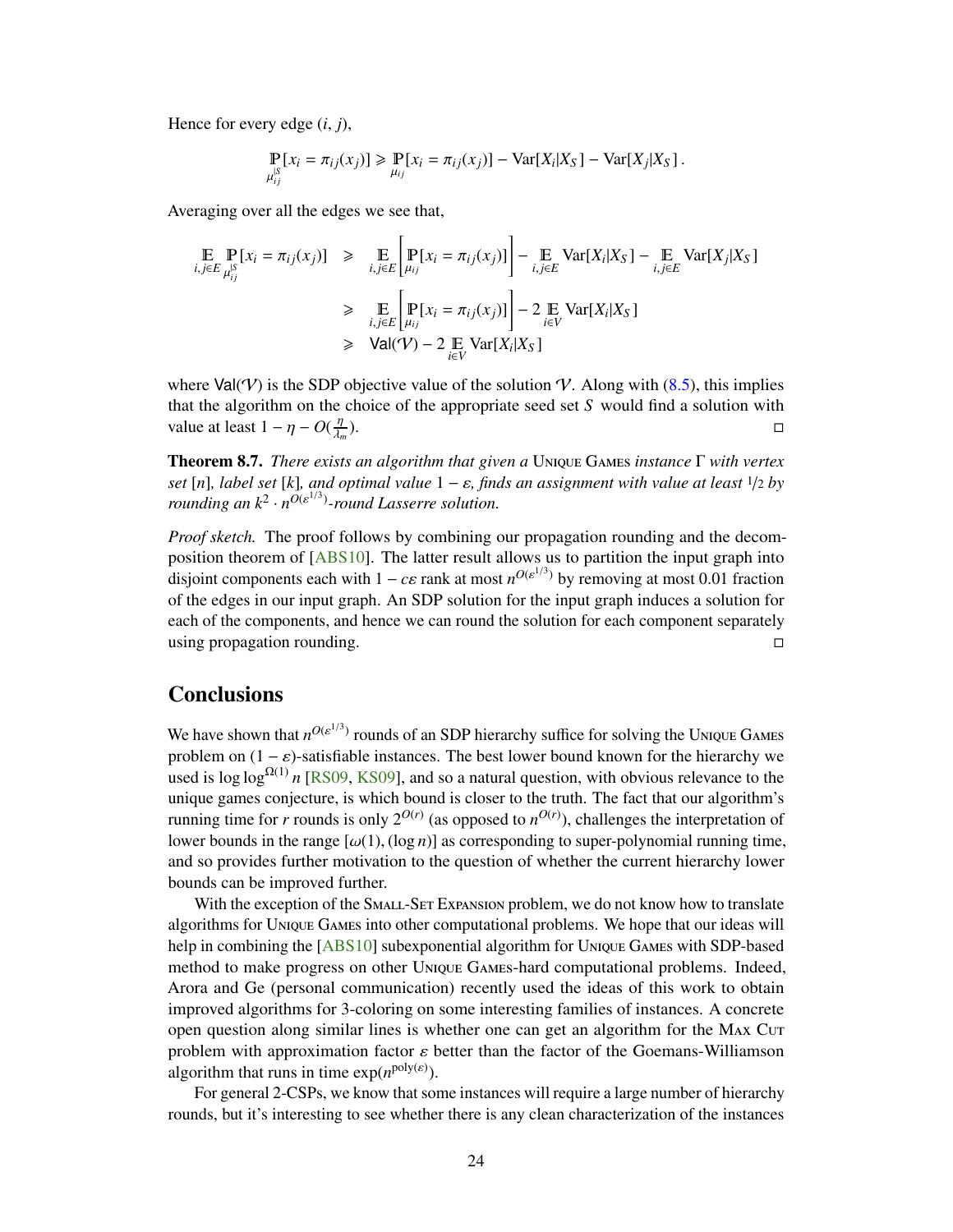on which SDP hierarchies do well, encompassing, say, both low threshold rank graphs and planar graphs. Another interesting question is to find the right generalization of the low threshold rank condition to  $k$ -CSPs for  $k > 2$ .

### <span id="page-26-0"></span>References

- <span id="page-26-5"></span>[ABLT06] Sanjeev Arora, Béla Bollobás, László Lovász, and Iannis Tourlakis, *Proving integrality gaps without knowing the linear program*, Theory of Computing 2 (2006), no. 1, 19–51. [1](#page-0-0)
- <span id="page-26-7"></span>[ABS10] Sanjeev Arora, Boaz Barak, and David Steurer, *Subexponential algorithms for unique games and related problems*, FOCS, 2010, pp. 563–572. [1,](#page-0-0) [3,](#page-4-2) [4,](#page-5-1) [6,](#page-7-0) [24](#page-25-1)
- <span id="page-26-10"></span>[ACOH+10] Noga Alon, Amin Coja-Oghlan, Hiêp Hàn, Mihyun Kang, Vojtech Rödl, and Mathias Schacht, *Quasi-randomness and algorithmic regularity for graphs with general degree distributions*, SIAM J. Comput. 39 (2010), no. 6, 2336– 2362. [4](#page-5-1)
- <span id="page-26-12"></span>[AKK+08] Sanjeev Arora, Subhash Khot, Alexandra Kolla, David Steurer, Madhur Tulsiani, and Nisheeth K. Vishnoi, *Unique games on expanding constraint graphs are easy*, STOC, 2008, pp. 21–28. [6,](#page-7-0) [26](#page-27-15)
- <span id="page-26-2"></span>[ARV09] Sanjeev Arora, Satish Rao, and Umesh V. Vazirani, *Expander flows, geometric embeddings and graph partitioning*, J. ACM 56 (2009), no. 2. [1](#page-0-0)
- <span id="page-26-4"></span>[BCC+10] Aditya Bhaskara, Moses Charikar, Eden Chlamtac, Uriel Feige, and Aravindan Vijayaraghavan, *Detecting high log-densities: an O*(*n* 1/4 ) *approximation for densest k-subgraph*, STOC, 2010, pp. 201–210. [1,](#page-0-0) [4](#page-5-1)
- <span id="page-26-3"></span>[Chl07] Eden Chlamtac, *Approximation algorithms using hierarchies of semidefinite programming relaxations*, FOCS, 2007, pp. 691–701. [1,](#page-0-0) [4](#page-5-1)
- <span id="page-26-11"></span>[COCF10] Amin Coja-Oghlan, Colin Cooper, and Alan M. Frieze, *An e*ffi*cient sparse regularity concept*, SIAM J. Discrete Math. 23 (2010), no. 4, 2000–2034. [4](#page-5-1)
- <span id="page-26-1"></span>[CT10] Eden Chlamtac and Madhur Tulsiani, *Convex relaxations and integrality gaps*, 2010, Chapter in Handbook on Semidefinite, Cone and Polynomial Optimization. [1](#page-0-0)
- <span id="page-26-9"></span>[FK99] Alan M. Frieze and Ravi Kannan, *Quick approximation to matrices and applications*, Combinatorica 19 (1999), no. 2, 175–220. [4](#page-5-1)
- <span id="page-26-8"></span>[FS02] Uriel Feige and Gideon Schechtman, *On the optimality of the random hyperplane rounding technique for MAX CUT*, Random Struct. Algorithms 20 (2002), no. 3, 403–440. [3,](#page-4-2) [5](#page-6-0)
- <span id="page-26-6"></span>[GMPT07] Konstantinos Georgiou, Avner Magen, Toniann Pitassi, and Iannis Tourlakis, *Integrality gaps of* 2 − *o*(1) *for vertex cover sdps in the Lovász–Schrijver hierarchy*, FOCS, 2007, pp. 702–712. [1](#page-0-0)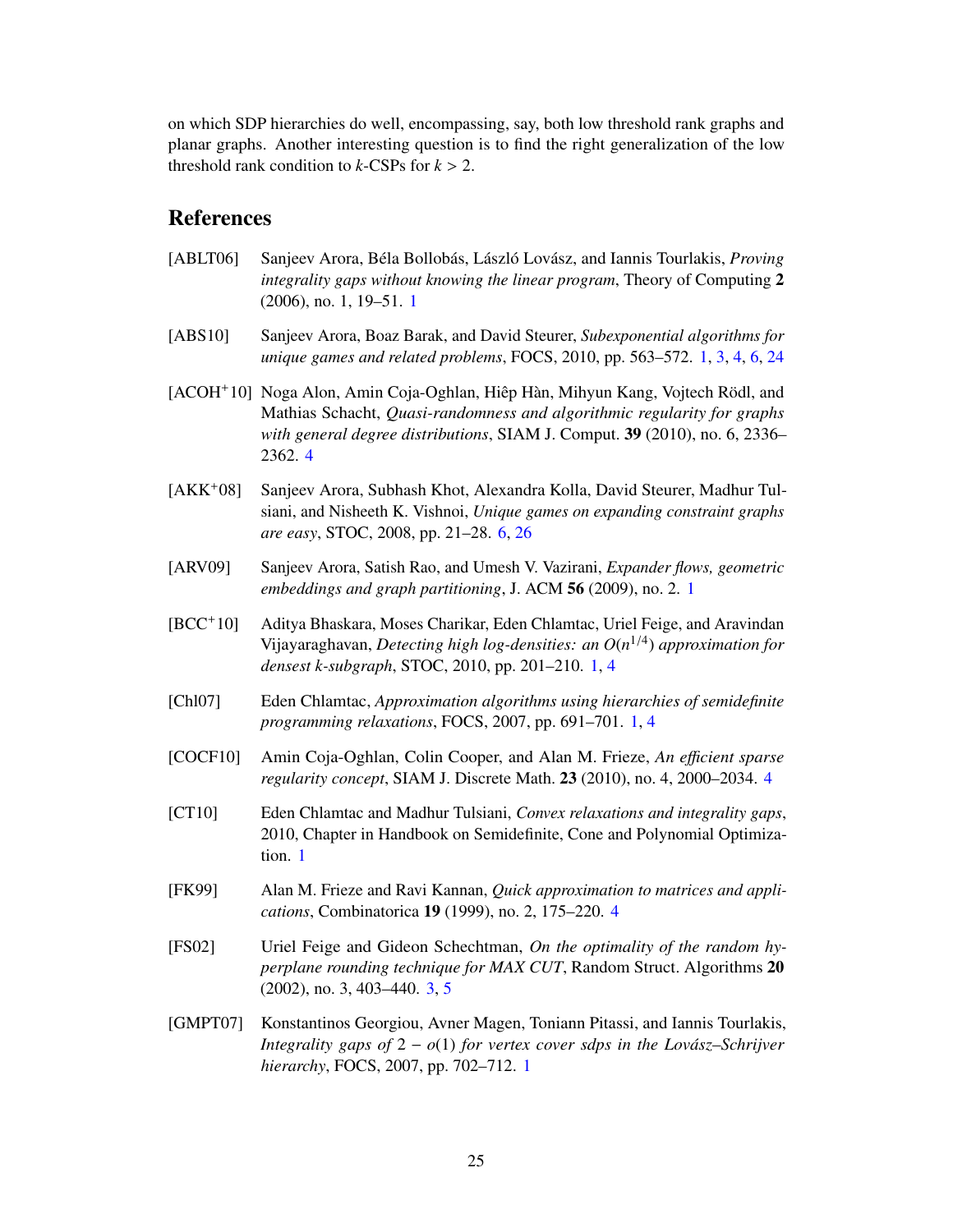- <span id="page-27-15"></span><span id="page-27-14"></span>[GS11] Venkatesan Guruswami and Ali Kemal Sinop, *Lasserre hierarchy, higher eigenvalues, and approximation schemes for quadratic integer programming with psd objectives*, 2011, Manuscript. [4](#page-5-1)
- <span id="page-27-0"></span>[GW95] Michel X. Goemans and David P. Williamson, *Improved approximation algorithms for maximum cut and satisfiability problems using semidefinite programming*, J. ACM 42 (1995), no. 6, 1115–1145. [1](#page-0-0)
- <span id="page-27-13"></span>[HKNO09] Avinatan Hassidim, Jonathan A. Kelner, Huy N. Nguyen, and Krzysztof Onak, *Local graph partitions for approximation and testing*, FOCS, 2009, pp. 22–31. [4](#page-5-1)
- <span id="page-27-6"></span>[Kho02] Subhash Khot, *On the power of unique 2-prover 1-round games*, STOC, 2002, pp. 767–775. [1](#page-0-0)
- <span id="page-27-7"></span>[KKMO04] Subhash Khot, Guy Kindler, Elchanan Mossel, and Ryan O'Donnell, *Optimal inapproximability results for Max-Cut and other 2-variable CSPs?*, FOCS, 2004, pp. 146–154. [1](#page-0-0)
- <span id="page-27-1"></span>[KMS98] David R. Karger, Rajeev Motwani, and Madhu Sudan, *Approximate graph coloring by semidefinite programming*, J. ACM 45 (1998), no. 2, 246–265. [1](#page-0-0)
- <span id="page-27-12"></span>[Kol10] Alexandra Kolla, *Spectral algorithms for unique games*, IEEE Conference on Computational Complexity, 2010, pp. 122–130. [3,](#page-4-2) [6](#page-7-0)
- <span id="page-27-10"></span>[KPS10] Subhash Khot, Preyas Popat, and Rishi Saket, *Approximate lasserre integrality gap for unique games*, APPROX-RANDOM, 2010, pp. 298–311. [3](#page-4-2)
- <span id="page-27-5"></span>[KS09] Subhash Khot and Rishi Saket, *SDP integrality gaps with local*  $\ell_1$ *embeddability*, FOCS, 2009, pp. 565–574. [1,](#page-0-0) [3,](#page-4-2) [4,](#page-5-1) [19,](#page-20-3) [24](#page-25-1)
- <span id="page-27-11"></span>[KT07] Alexandra Kolla and Madhur Tulsiani, *Playing random and expanding unique games*, Unpublished manuscript available from the authors' webpages, to appear in journal version of  $[AKK^+08]$  $[AKK^+08]$ , 2007. [3,](#page-4-2) [6](#page-7-0)
- <span id="page-27-9"></span>[KV05] Subhash Khot and Nisheeth K. Vishnoi, *The unique games conjecture, integrality gap for cut problems and embeddability of negative type metrics into*  $\ell_1$ , FOCS, 2005, pp. 5[3](#page-4-2)–62. 3
- <span id="page-27-3"></span>[Las01] Jean B. Lasserre, *Global optimization with polynomials and the problem of moments*, SIAM Journal on Optimization 11 (2001), no. 3, 796–817. [1](#page-0-0)
- <span id="page-27-4"></span>[Lau03] Monique Laurent, *A comparison of the sherali-adams, lovász-schrijver, and lasserre relaxations for 0-1 programming*, Math. Oper. Res. 28 (2003), no. 3, 470–496. [1](#page-0-0)
- <span id="page-27-2"></span>[LS91] L. Lovász and A. Schrijver, *Cones of matrices and set-functions and* 0*-*1 *optimization*, SIAM J. Optim. 1 (1991), no. 2, 166–190. [1](#page-0-0)
- <span id="page-27-8"></span>[MOO05] Elchanan Mossel, Ryan O'Donnell, and Krzysztof Oleszkiewicz, *Noise stability of functions with low influences invariance and optimality*, FOCS, 2005, pp. 21–30. [1](#page-0-0)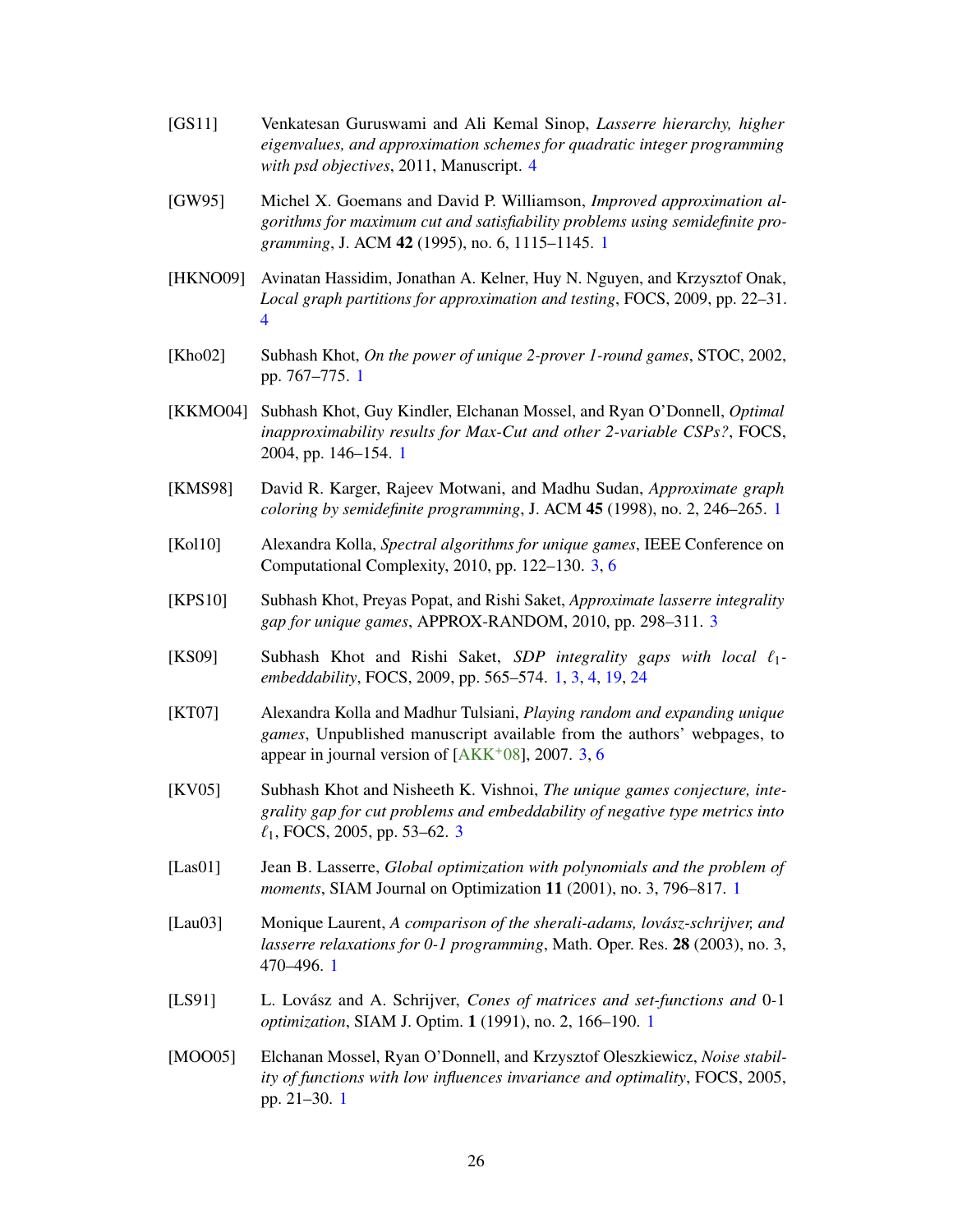<span id="page-28-6"></span><span id="page-28-4"></span><span id="page-28-3"></span><span id="page-28-1"></span>

| [ $Rag08$ ]                  | Prasad Raghavendra, Optimal algorithms and inapproximability results for<br>every CSP?, STOC, 2008, pp. 245-254. 1                                                                                                                                        |
|------------------------------|-----------------------------------------------------------------------------------------------------------------------------------------------------------------------------------------------------------------------------------------------------------|
| [RS09]                       | Prasad Raghavendra and David Steurer, Integrality gaps for strong SDP relax-<br>ations of unique games, FOCS, 2009, pp. 575–585. 1, 3, 4, 5, 19, 24                                                                                                       |
| [SA90]                       | Hanif D. Sherali and Warren P. Adams, A hierarchy of relaxations between<br>the continuous and convex hull representations for zero-one programming<br><i>problems</i> , SIAM J. Discrete Math. 3 (1990), no. 3, 411–430. MR MR1061981<br>$(91k:90116)$ 1 |
| [Sch08]                      | Grant Schoenebeck, Linear level Lasserre lower bounds for certain k-CSPs,<br>FOCS, 2008, pp. 593–602. 1, 3, 4                                                                                                                                             |
| [Ste10]                      | David Steurer, Subexponential algorithms for d-to-1 two-prover games and for<br><i>certifying almost perfect expansion, Manuscript, 2010.</i> 3, 6                                                                                                        |
| [STT07]                      | Grant Schoenebeck, Luca Trevisan, and Madhur Tulsiani, A linear round lower<br>bound for lovasz-schrijver sdp relaxations of vertex cover, IEEE Conference<br>on Computational Complexity, 2007, pp. 205–216. 1                                           |
| $\lceil \text{Tul09} \rceil$ | Madhur Tulsiani, CSP gaps and reductions in the Lasserre hierarchy, STOC,<br>2009, pp. 303-312. 1, 4                                                                                                                                                      |

# <span id="page-28-7"></span><span id="page-28-5"></span><span id="page-28-2"></span><span id="page-28-0"></span>A Faster Algorithms for SDP hierarchies

In this section, we argue that our rounding algorithm also works with weaker SDP hierarchies. We will show that for these weaker hierarchies, a near-optimal *m*-round solution can be computed in time  $2^{O(r)}$  poly(*n*). Due to the equivalence of optimization and separation, it is enough to describe a separation oracle with running time  $2^{O(r)}$  poly $(n)$ . Given a collection of vectors  $\{v_{ia}\}\$ , the separation oracle either has to output a good assignment or it has to output a valid linear constraint violated by the inner products of the input vectors.

We argue that such a separation oracle can easily be extracted from our rounding algorithm. Our rounding algorithm for Unique Games first selects a set *S* of roughly *m* vertices, then samples an assignment  $x<sub>S</sub>$  for these vertices, and finally samples labels  $x<sub>i</sub>$  for the remaining vertices from the local distributions conditioned on the event  $x<sub>S</sub>$ . The selection of the set *S* depends only on the SDP vectors  ${v_{ia}}$  but not on the local distributions (which are not known to the separation oracle).

Hence, given vectors  $\{v_{ia}\}$ , our separation oracle can simply work as follows:

- 1. Select a vertex subset using [Theorem 7.1](#page-18-1) based on the given vectors  ${v_{ia}}$ .
- 2. Using linear programming, find local distributions that are as consistent as possible with the inner products of the vectors  $\{v_{ia}\}\$ . If these local distributions match the inner products sufficiently closely, then our propagation rounding algorithm will succeed. On the other hand, if the local distributions do not match the inner products closely enough, then we can find a valid linear constraints that is violated by the inner product of the given vectors. (This separating linear constraint can be obtained from the dual solution of the linear program that was used to find the best local distributions.)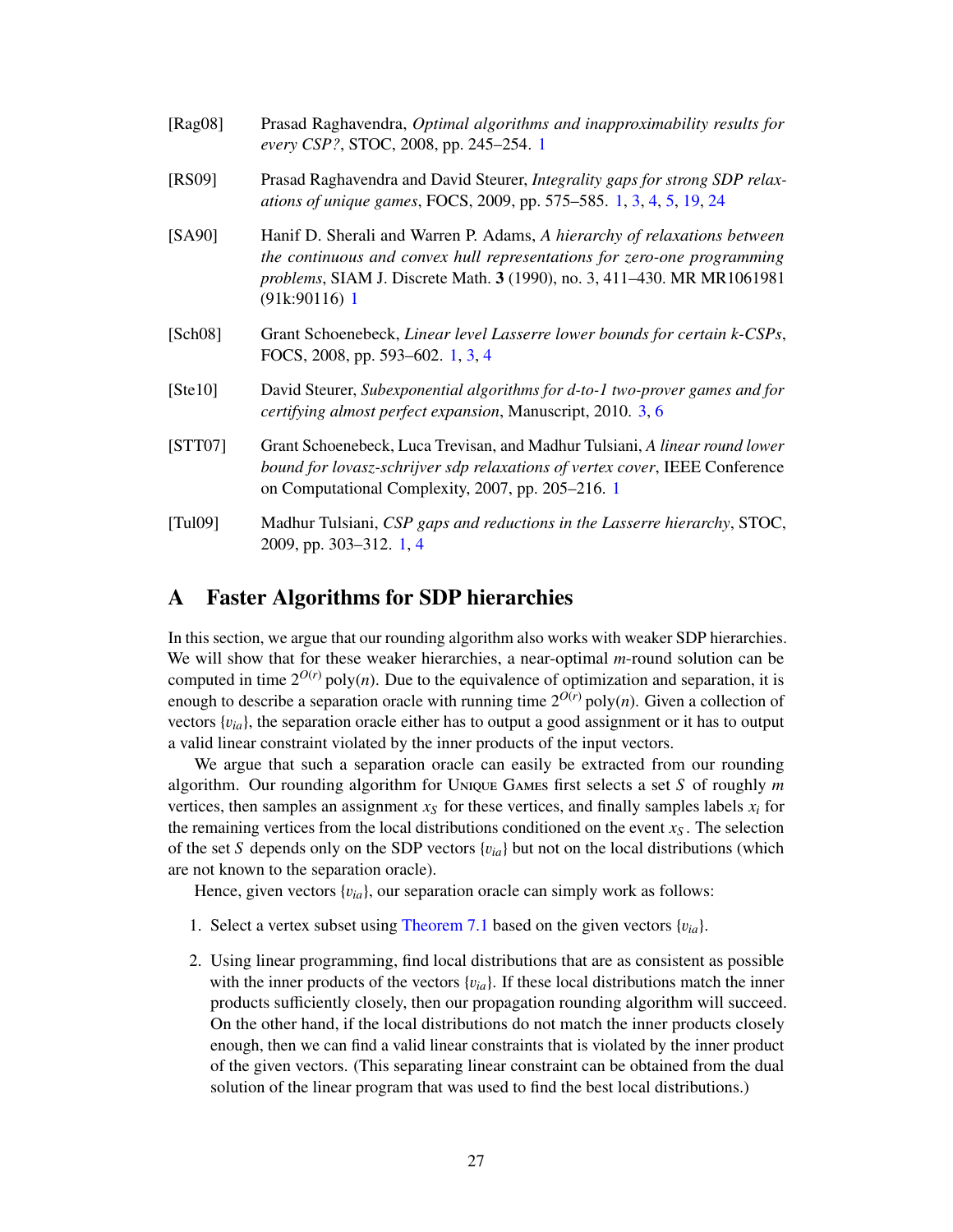# <span id="page-29-0"></span>B Omitted proofs from Section 5 and Section 8

This appendix contains the proofs for some omitted proofs.

Lemma B.1 (High Local Correlation). *[\(Lemma 8.4](#page-23-1) restated) If* V *is an SDP solution to unique games with value* <sup>1</sup> <sup>−</sup> η*, i.e.,*

$$
\mathop{\mathbb{E}}_{(i,j)\in E} \sum_{a\in[k]} \|v_{ia} - v_{j\pi_{ij}(a)}\|^2 \leq \eta,
$$

*then*

$$
\mathbb{E}_{(i,j)\in E}||U_i - U_j||^2 \leq 3\eta\,,\tag{B.1}
$$

*Proof.* Observe that the vectors *<sup>u</sup>ia* are projections of <sup>v</sup>*ia* and projections shrinks distances, which implies that the  $\{u_{ia}\}$  vectors are correlated across constraints of the Unique Games instance,

$$
\mathop{\mathbb{E}}_{(i,j)\in E} \sum_{a\in[k]} ||u_{ia} - u_{j\pi_{ij}(a)}||^2 \le \mathop{\mathbb{E}}_{(i,j)\in E} \sum_{a\in[k]} ||v_{ia} - v_{j\pi_{ij}(a)}||^2 \le \eta.
$$
 (B.2)

Let  $\tilde{u}_{ia} = ||u_{ia}|| \bar{u}_{ia}^{\otimes 2} \otimes \bar{v}_{ia}$ . Notice that  $\langle \tilde{u}_{ia}, \tilde{u}_{ib} \rangle = 0$  for distinct labels  $a, b \in [k]$ . We claim that the  $\tilde{u}_{ia}$ , vectors are also correlated across constraints of the UNIOUE GAMES instanc the  $\tilde{u}_{ia}$  vectors are also correlated across constraints of the Unique Games instance,

<span id="page-29-1"></span>Claim B.2.

$$
\mathop{\mathbb{E}}_{(i,j)\in E} \sum_{a\in[k]} \|\tilde{u}_{ia} - \tilde{u}_{j\pi_{ij}(a)}\|^2 \leq 3\eta
$$
\n(B.3)

*Proof.* The following identity relates the distance of vectors to differences in their norms and the distance of the corresponding unit vectors,  $||x - y||^2 = (||x|| - ||y||)^2 + ||x|| ||y|| ||\bar{x} - \bar{y}||^2$ <br>Since  $||\tilde{u}_x|| = ||u_x||$  we get Since  $\|\tilde{u}_{ia}\| = \|u_{ia}\|$ , we get

$$
\|\tilde{u}_{ia} - \tilde{u}_{j\pi_{ij}(a)}\|^2 = \left( \|u_{ia}\| - \|u_{j\pi_{ij}(a)}\| \right)^2 + \|u_{ia}\| \|u_{j\pi_{ij}(a)}\| \left\| \bar{u}_{ia}^{\otimes 2} \otimes \bar{v}_{ia} - \bar{u}_{j\pi_{ij}(a)}^{\otimes 2} \otimes \bar{v}_{j\pi_{ij}(a)} \right\|^2
$$

Since  $\|\bar{x}_1 \otimes \bar{x}_2 - \bar{y}_1 \otimes \bar{y}_2\|^2 \le \|\bar{x}_1 - \bar{y}_1\|^2 + \|\bar{x}_2 - \bar{y}_2\|^2$ , we can further upper bound

$$
\|\tilde{u}_{ia} - \tilde{u}_{j\pi_{ij}(a)}\|^2 \leq (||u_{ia}|| - ||u_{j\pi_{ij}(a)}||)^2 + ||u_{ia}|| ||u_{j\pi_{ij}(a)}|| (2||\bar{u}_{ia} - \bar{u}_{j\pi_{ij}(a)}||^2 + ||\bar{v}_{ia} - \bar{v}_{j\pi_{ij}(a)}||^2)
$$
  

$$
\leq 2||u_{ia} - u_{j\pi_{ij}(a)}||^2 + ||v_{ia} - v_{j\pi_{ij}(a)}||^2.
$$

(In the last step, we again used the identity  $||x - y||^2 = (||x|| - ||y||)^2 + ||x|| ||y|| ||\bar{x} - \bar{y}||^2$ , and the fact that  $||u|| ||u|| \le ||x|| ||\bar{x}||$ . the fact that  $||u_{ia}|| ||u_{j\pi_{i}(a)}|| \le ||v_{ia}|| ||v_{j\pi_{i}(a)}||$ .) By averaging over the label set and the edges of the graph, it follows as claimed that

$$
\mathop{\mathbb{E}}_{ij\in E}\sum_{a\in[k]}||\tilde{u}_{ia}-\tilde{u}_{j\pi_{ij}(a)}||^2\leq 3\eta\,.
$$

To finish the proof of the lemma, we relate the distances  $||U_i - U_j||^2$  across an edge  $ij \in E$  to distances of the vectors  $\{\tilde{u}_{ia}\}$  across the constraint  $\pi_{ij}$ ,

$$
\langle U_i, U_j \rangle = \sum_{a,b} \langle \tilde{u}_{ia}, \tilde{u}_{jb} \rangle
$$
  
\n
$$
\geq \sum_a \langle \tilde{u}_{ia}, \tilde{u}_{j\pi_{ij}(a)} \rangle \quad \text{(using non-negativity of involved inner products)}
$$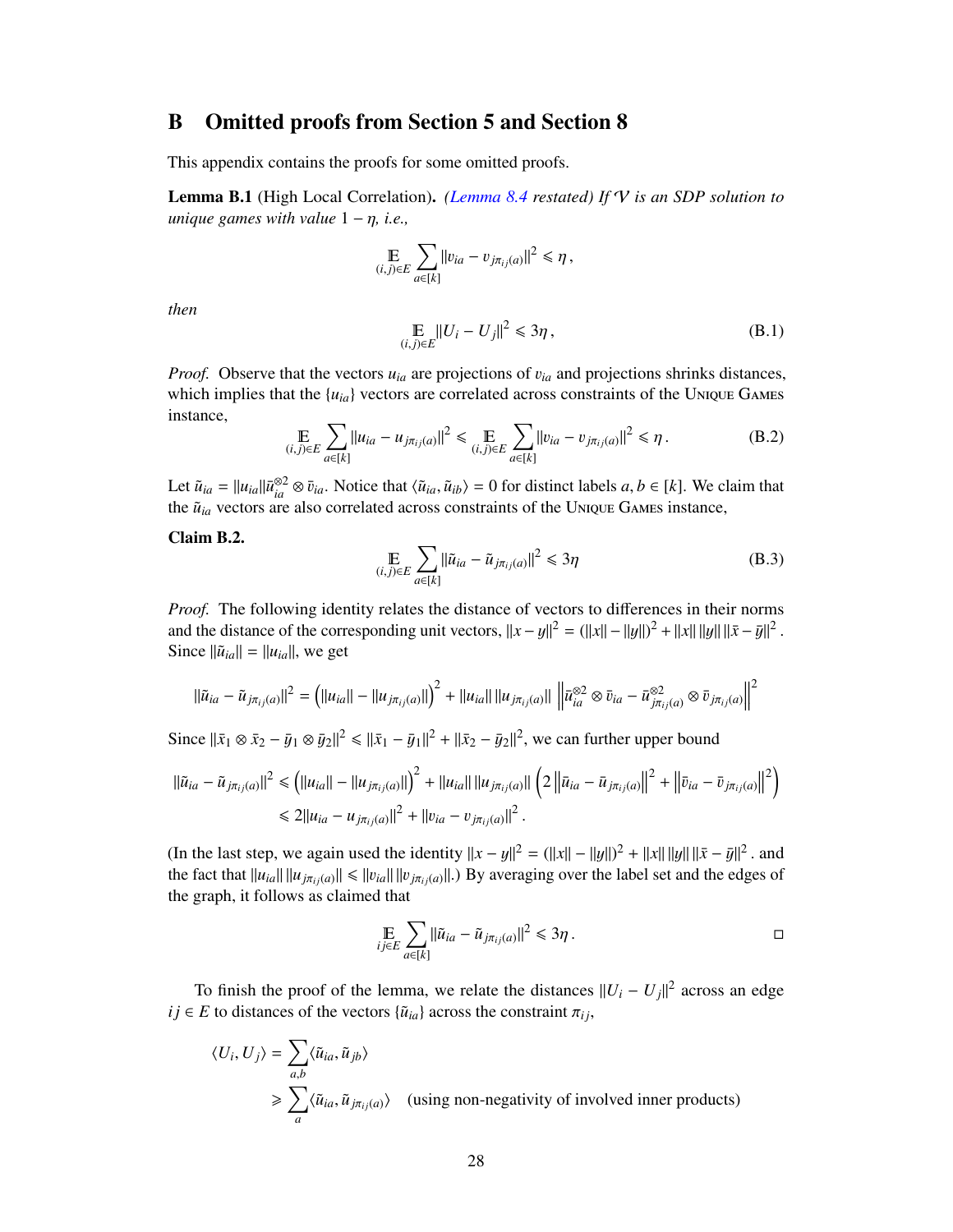$$
= \sum_{a} \frac{1}{2} \left( ||\tilde{u}_{ia}||^{2} + ||\tilde{u}_{j\pi_{ij}(a)}||^{2} - ||\tilde{u}_{ia} - \tilde{u}_{j\pi_{ij}(a)}||^{2} \right)
$$
  

$$
= \frac{1}{2} ||U_{i}||^{2} + \frac{1}{2} ||U_{j}||^{2} - \sum_{a} \frac{1}{2} ||\tilde{u}_{ia} - \tilde{u}_{j\pi_{ij}(a)}||^{2}.
$$

Rearranging gives  $||U_i - U_j||^2 \le \sum_a ||\tilde{u}_{ia} - \tilde{u}_{j\pi_{ij}(a)}||^2$ . Hence, using [Claim B.2,](#page-29-1)

$$
\mathop{\mathbb{E}}_{ij\in E}||U_i - U_j||^2 \le \mathop{\mathbb{E}}_{ij\in E} \sum_{a} ||\tilde{u}_{ia} - \tilde{u}_{j\pi_{ij}(a)}||^2 \le 3\eta.
$$

 $\Box$ 

Lemma (Restatement of [Lemma 5.8\)](#page-16-1). *Let <sup>X</sup>*1, . . . , *<sup>X</sup><sup>n</sup> be r-local random variables over*  $[K]$  *and let*  $X_{ia}$  *be the indicator of the event*  $X_i = a$ . Suppose that the matrix  $\left(\text{Cov}(X_{ia}, X_{jb})\right)_{i \in V, a \in [k]}$  is positive semidefinite. Then, there exists vectors  $v_1, \ldots, v_n$  in the *i unit ball such that for all vertices*  $i, j \in V$  *and permutations*  $\pi$  *of* [*k*]*,* 

$$
\left(\sum_{a\in[k]} \left| \mathrm{Cov}(X_{ia}, X_{j\pi(a)}) \right|\right)^4 \leq \langle v_i, v_j \rangle \leq \sum_{(a,b)\in[k]^2} \frac{1}{2} \left( \frac{1}{\mathrm{Var} X_{ia}} + \frac{1}{\mathrm{Var} X_{jb}} \right) \mathrm{Cov}(X_{ia}, X_{jb})^2.
$$

*Proof.* Let  $\{u_{ia}\}$  be the collection of vectors such that  $\langle u_{ia}, u_{jb} \rangle = \text{Cov}(X_{ia}, X_{jb})$ . Note that  $||u_{ia}||^2$  = Var  $X_{ia}$ . Let  $v_{ia} = u_{ia} + \mathbb{E} X_{ia} v_{\emptyset}$ , where  $v_{\emptyset}$  is a unit vector orthogonal to all vectors  $u_{ia}$ . Define  $v_i = \sum_a ||u_{ia}||\bar{u}_{ia}^{\otimes 2} \otimes \bar{v}_{ia}^{\otimes 2}$ . (Here,  $\bar{x}$  denotes the unit vector in d first lower bound the inner product of  $v_i$  and  $v_j$ ,

$$
\left(\sum_{a \in [k]} |\text{Cov}(X_{ia}, X_{j\pi(a)})|\right)^4 = \left(\sum_a ||u_{ia}|| ||u_{j\pi(a)}|| |\langle \bar{u}_{ia}, \bar{u}_{j\pi(a)}\rangle|\right)^4
$$
  
\n
$$
= \left(\sum_a ||u_{ia}|| ||u_{j\pi(a)}|| \cdot |\langle \bar{u}_{ia}, \bar{u}_{j\pi(a)}\rangle| \sqrt{\frac{||u_{ia}|| ||u_{j\pi(a)}||}{||u_{ia}|| ||u_{j\pi(a)}||}} \cdot \sqrt{\frac{||v_{ia}|| ||v_{j\pi(a)}||}{||u_{ia}|| ||u_{j\pi(a)}||}}\right)^4
$$
  
\n
$$
\leq \left(\sum_a ||u_{ia}|| ||u_{j\pi(a)}|| \cdot \langle \bar{u}_{ia}, \bar{u}_{j\pi(a)}\rangle^2 \frac{||u_{ia}|| ||u_{j\pi(a)}||}{||v_{ia}|| ||v_{j\pi(a)}||}\right)^2
$$
  
\n
$$
\cdot \left(\sum_a ||u_{ia}|| ||u_{j\pi(a)}|| \cdot \frac{||v_{ia}|| ||v_{j\pi(a)}||}{||u_{ia}|| ||u_{j\pi(a)}||}\right)^2 \quad \text{(using Cauchy–Schwarz)}
$$
  
\n
$$
\leq \left(\sum_a ||u_{ia}|| ||u_{j\pi(a)}|| \cdot |\langle \bar{u}_{ia}, \bar{u}_{j\pi(a)}\rangle \langle \bar{v}_{ia}, \bar{v}_{j\pi(a)}\rangle|\right)^2
$$
  
\n
$$
\left(\text{using } \langle v_{ia}, v_{j\pi(a)}\rangle \geq \langle u_{ia}, u_{j\pi(a)}\rangle \text{ and } \sum_a ||v_{ia}|| ||v_{j\pi(a)}|| \leq 1\right)
$$
  
\n
$$
\leq \sum_a ||u_{ia}|| ||u_{j\pi(a)}|| \cdot \langle \bar{u}_{ia}, \bar{u}_{j\pi(a)}\rangle^2 \langle \bar{v}_{ia}, \bar{v}_{j\pi(a)}\rangle^2
$$
  
\n
$$
\left(\text{using Cauchy–Schwarz and } \sum_a ||u_{ia}|| ||u_{j\pi(a)}|| \leq 1\right)
$$
  
\n
$$
\leq \langle v_i, v_j \rangle.
$$

On the other hand, we can upper bound the inner product of  $v_i$  and  $v_j$ ,

$$
\langle v_i, v_j \rangle = \sum_{a,b} ||u_{ia}|| ||u_{jb}|| \cdot \langle \bar{u}_{ia}, \bar{u}_{jb} \rangle^2 \langle \bar{v}_{ia}, \bar{v}_{jb} \rangle^2
$$